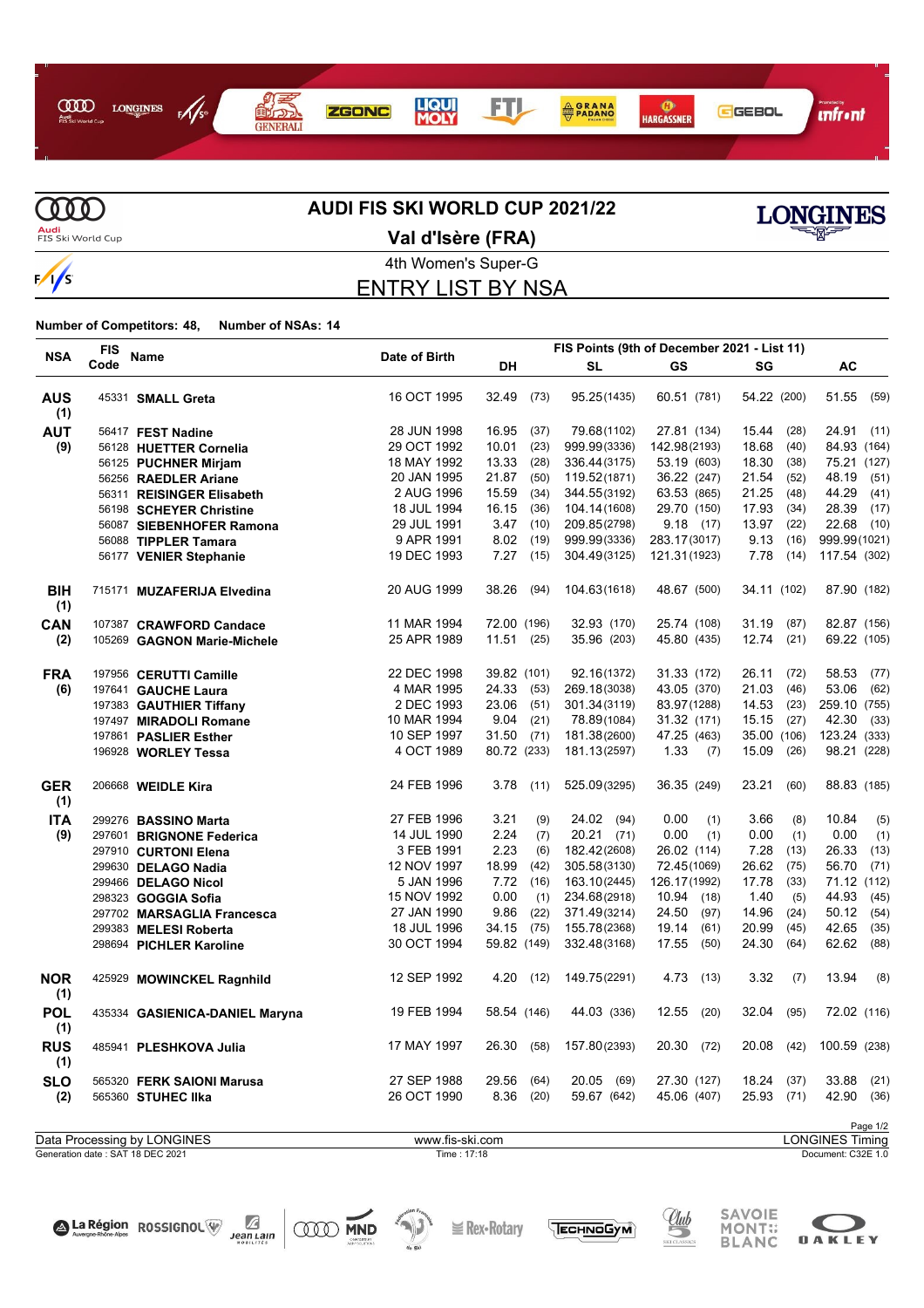

<mark>Audi</mark><br>FIS Ski World Cup

# **AUDI FIS SKI WORLD CUP 2021/22**

**Val d'Isère (FRA)**



4th Women's Super-G ENTRY LIST BY NSA

#### **Number of Competitors: 48, Number of NSAs: 14**

|            | FIS     |                         | Date of Birth | FIS Points (9th of December 2021 - List 11) |      |               |               |               |                 |  |  |
|------------|---------|-------------------------|---------------|---------------------------------------------|------|---------------|---------------|---------------|-----------------|--|--|
| <b>NSA</b> | Code    | Name                    |               | <b>DH</b>                                   |      | SL            | GS            | SG            | AC              |  |  |
| SUI        |         | 516248 FLURY Jasmine    | 16 SEP 1993   | 13.55                                       | (29) | 999.99(3336)  | 75.47(1120)   | 4.49<br>(9)   | 206.36 (641)    |  |  |
| (7)        | 516284  | <b>GISIN Michelle</b>   | 5 DEC 1993    | 7.91                                        | (18) | 0.68<br>(4)   | 4.01<br>(11)  | 9.06<br>(15)  | 11.41<br>(6)    |  |  |
|            | 516517  | <b>JENAL Stephanie</b>  | 9 MAR 1998    | 31.67                                       | (72) | 103.76(1593)  | 38.83 (286)   | 21.11<br>(47) | 62.62<br>(88)   |  |  |
|            | 516521  | <b>KOLLY Noemie</b>     | 20 JUL 1998   | 26.38                                       | (59) | 200.71(2745)  | 37.69 (262)   | 32.87 (100)   | 51.07<br>(56)   |  |  |
|            |         | 516219 NUFER Priska     | 11 FEB 1992   | 14.35                                       | (31) | 367.74(3210)  | 29.06 (143)   | 17.94<br>(35) | 63.32<br>(90)   |  |  |
|            |         | 516319 SUTER Corinne    | 28 SEP 1994   | 0.00                                        | (1)  | 999.99(3336)  | 28.27 (138)   | 0.21<br>(3)   | 120.75<br>(317) |  |  |
|            |         | 516394 SUTER Jasmina    | 16 APR 1995   | 17.95                                       | (39) | 117.75(1839)  | 27.46 (130)   | 15.00<br>(25) | 52.72<br>(61)   |  |  |
| <b>SWE</b> |         | 197616 ALPHAND Estelle  | 23 APR 1995   | 107.06 (370)                                |      | 32.62 (164)   | 16.85<br>(44) | 39.92 (126)   | 44.26<br>(39)   |  |  |
| (2)        | 506701  | <b>HOERNBLAD Lisa</b>   | 6 MAR 1996    | 18.07                                       | (40) | 54.98 (550)   | 30.62 (164)   | 20.79<br>(43) | 34.75<br>(23)   |  |  |
| <b>USA</b> | 6536213 | <b>CASHMAN Keely</b>    | 4 APR 1999    | 19.95                                       | (44) | 21.34<br>(75) | 19.98<br>(69) | 18.20<br>(36) | 68.09 (101)     |  |  |
| (5)        |         | 6535455 JOHNSON Breezy  | 19 JAN 1996   | 2.81                                        | (8)  | 222.03(2858)  | 157.74(2370)  | 22.79<br>(57) | 101.65 (243)    |  |  |
|            | 6535765 | <b>MANGAN Tricia</b>    | 7 MAR 1997    | 74.85 (210)                                 |      | 32.24 (159)   | 22.94<br>(89) | 22.97<br>(59) | 87.23 (177)     |  |  |
|            | 6535237 | <b>SHIFFRIN Mikaela</b> | 13 MAR 1995   | 0.74                                        | (4)  | 0.00<br>(1)   | 0.00<br>(1)   | 1.06<br>(4)   | 1.00<br>(3)     |  |  |
|            |         | 539536 WILES Jacqueline | 13 JUL 1992   | 23.17                                       | (52) | 166.55(2472)  | 238.29(2895)  | 42.44 (141)   | 139.62 (408)    |  |  |

| Legend:<br>$\sim$<br>SG | No points<br>Super-G             | AC<br>SL                                     | Alpine Combined<br>Slalom       |        | DH                | Downhill | GS                         | <b>Giant Slalom</b>                            |                        |  |  |
|-------------------------|----------------------------------|----------------------------------------------|---------------------------------|--------|-------------------|----------|----------------------------|------------------------------------------------|------------------------|--|--|
|                         |                                  |                                              |                                 |        |                   |          |                            |                                                | Page 2/2               |  |  |
|                         | Data Processing by LONGINES      |                                              |                                 |        | www.fis-ski.com   |          |                            |                                                | <b>LONGINES Timing</b> |  |  |
|                         | Generation date: SAT 18 DEC 2021 |                                              |                                 |        | Time: 17:18       |          |                            |                                                | Document: C32E 1.0     |  |  |
|                         | A La Région ROSSIGNOL            | $\mathbb Z$<br><b>Jean Lain</b><br>MOBILITÉS | <b>MND</b><br>Q Q Q<br>CNEOMENT | de Ski | $\geq$ Rex-Rotary | ЕСН ОБУМ | <u>Uub</u><br>SKI CLASSICS | <b>SAVOIE</b><br><b>MONT::</b><br><b>BLANC</b> | <b>OAKLEY</b>          |  |  |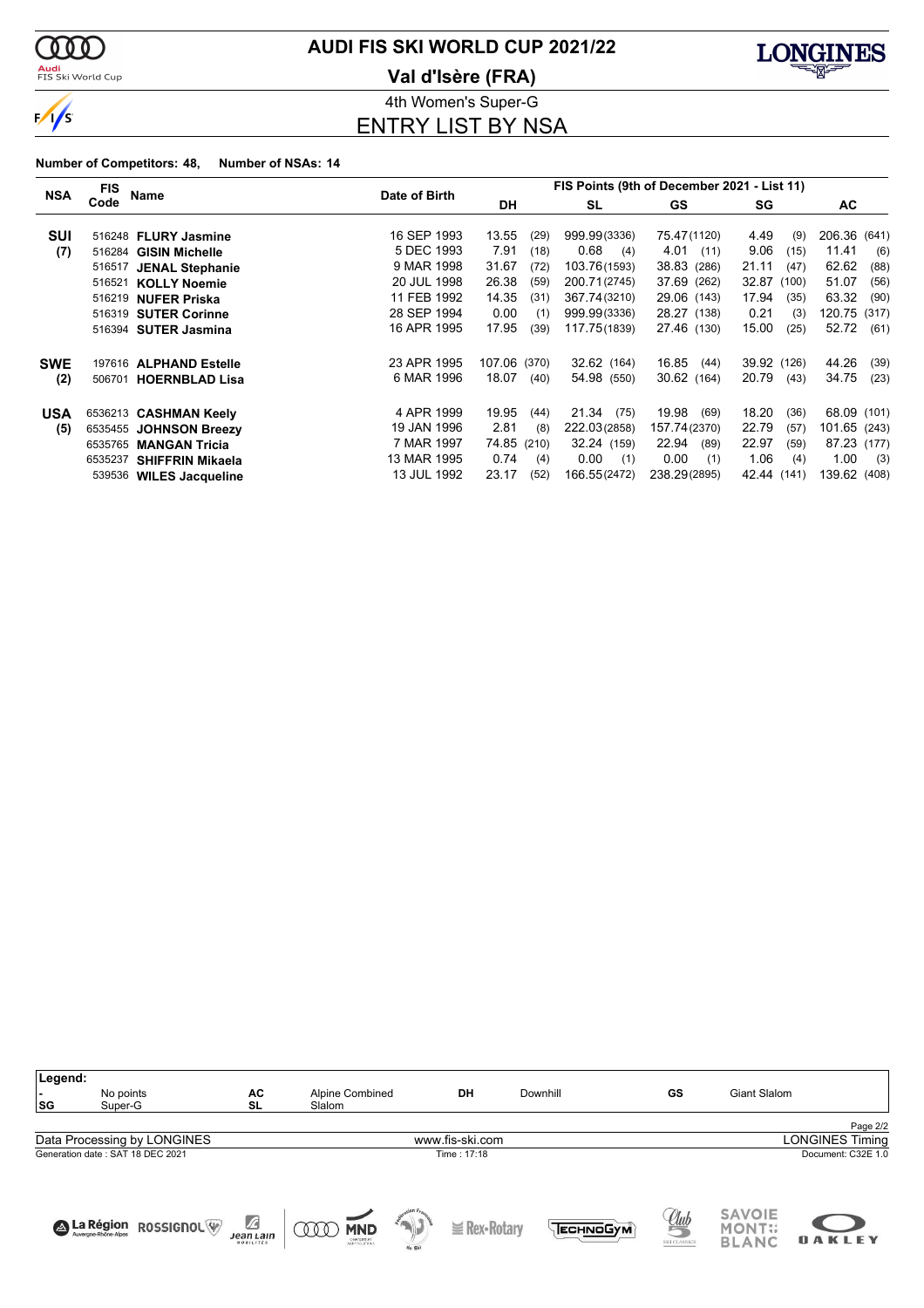

**MD AUDI FIS SKI WORLD CUP 2021/22 Audi**<br>FIS Ski World Cup **Val d'Isère (FRA)** 4th Women's Super-G Super-G SUN 19 DEC 2021  $\frac{1}{s}$ DRAW LIST



| SUN 19 DEC 2021  |
|------------------|
| Start Time 11:00 |

|                         | <b>Number of Competitors: 48,</b> | <b>Number of NSAs: 14</b>   |                    | Rank 120 in the FIS List: HAERRI Vivianne |                |      |        | 38.76 FIS Points |               |
|-------------------------|-----------------------------------|-----------------------------|--------------------|-------------------------------------------|----------------|------|--------|------------------|---------------|
| No.                     | <b>FIS</b><br>Code                | Name                        | <b>NSA</b><br>Code |                                           | <b>WCSL-SG</b> |      | WCSL-O |                  | <b>FIS SG</b> |
| 1                       | 297601                            | <b>BRIGNONE Federica</b>    | <b>ITA</b>         | 421                                       | (2)            | 930  | (7)    | 0.00             | (1)           |
| $\overline{\mathbf{2}}$ | 516319                            | <b>SUTER Corinne</b>        | SUI                | 302                                       | (3)            | 834  | (9)    | 0.21             | (3)           |
| 3                       | 298323                            | <b>GOGGIA Sofia</b>         | <b>ITA</b>         | 280                                       | (4)            | 1084 | (5)    | 1.40             | (5)           |
| 4                       | 56088                             | <b>TIPPLER Tamara</b>       | <b>AUT</b>         | 279                                       | (5)            | 498  | (14)   | 9.13             | (16)          |
| 5                       | 297910                            | <b>CURTONI Elena</b>        | <b>ITA</b>         | 251                                       | (6)            | 605  | (12)   | 7.28             | (13)          |
| 6                       | 299276                            | <b>BASSINO Marta</b>        | <b>ITA</b>         | 237                                       | (7)            | 885  | (8)    | 3.66             | (8)           |
| 7                       | 6535237                           | <b>SHIFFRIN Mikaela</b>     | <b>USA</b>         | 202                                       | (9)            | 1617 | (1)    | 1.06             | (4)           |
| 8                       | 105269                            | <b>GAGNON Marie-Michele</b> | CAN                | 164                                       | (11)           | 312  | (24)   | 12.74            | (21)          |
| 9                       | 425929                            | <b>MOWINCKEL Ragnhild</b>   | <b>NOR</b>         | 158                                       | (13)           | 419  | (18)   | 3.32             | (7)           |
| 10                      | 297702                            | <b>MARSAGLIA Francesca</b>  | <b>ITA</b>         | 155                                       | (14)           | 208  | (35)   | 14.96            | (24)          |
| 11                      | 516284                            | <b>GISIN Michelle</b>       | <b>SUI</b>         | 141                                       | (15)           | 1182 | (4)    | 9.06             | (15)          |
| 12                      | 56125                             | <b>PUCHNER Mirjam</b>       | <b>AUT</b>         | 116                                       | (17)           | 364  | (21)   | 18.30            | (38)          |
| 13                      | 516219                            | <b>NUFER Priska</b>         | SUI                | 112                                       | (18)           | 243  | (31)   | 17.94            | (35)          |
| 14                      | 56256                             | <b>RAEDLER Ariane</b>       | AUT                | 102                                       | (20)           | 159  | (52)   | 21.54            | (52)          |
| 15                      | 56198                             | <b>SCHEYER Christine</b>    | <b>AUT</b>         | 96                                        | (21)           | 205  | (38)   | 17.93            | (34)          |
| 16                      | + 500 6535455                     | <b>JOHNSON Breezy</b>       | <b>USA</b>         | 90                                        | (24)           | 581  | (13)   | 22.79            | (57)          |
| 17                      | $+500$<br>56087                   | <b>SIEBENHOFER Ramona</b>   | <b>AUT</b>         | 83                                        | (27)           | 641  | (10)   | 13.97            | (22)          |
| 18                      | 516248                            | <b>FLURY Jasmine</b>        | SUI                | 95                                        | (22)           | 240  | (32)   | 4.49             | (9)           |
| 19                      | 197383                            | <b>GAUTHIER Tiffany</b>     | <b>FRA</b>         | 89                                        | (25)           | 105  | (62)   | 14.53            | (23)          |
| 20                      | 197497                            | <b>MIRADOLI Romane</b>      | <b>FRA</b>         | 83                                        | (27)           | 171  | (48)   | 15.15            | (27)          |
| 21                      | 196928                            | <b>WORLEY Tessa</b>         | <b>FRA</b>         | 76                                        | (30)           | 492  | (15)   | 15.09            | (26)          |
| 22                      | 197641                            | <b>GAUCHE Laura</b>         | <b>FRA</b>         | 57                                        | (32)           | 130  | (58)   | 21.03            | (46)          |
| 23                      | 206668                            | <b>WEIDLE Kira</b>          | <b>GER</b>         | 56                                        | (33)           | 359  | (22)   | 23.21            | (60)          |
| 24                      | 299466                            | <b>DELAGO Nicol</b>         | ITA                | 53                                        | (34)           | 131  | (57)   | 17.78            | (33)          |
| 25                      | 565320                            | <b>FERK SAIONI Marusa</b>   | <b>SLO</b>         | 43                                        | (35)           | 78   | (69)   | 18.24            | (37)          |
| 26                      | 56128                             | <b>HUETTER Cornelia</b>     | AUT                | 42                                        | (36)           | 170  | (49)   | 18.68            | (40)          |
| 27                      | 56177                             | <b>VENIER Stephanie</b>     | <b>AUT</b>         | 37                                        | (37)           | 129  | (59)   | 7.78             | (14)          |
| 28                      | 516394                            | <b>SUTER Jasmina</b>        | SUI                | 36                                        | (38)           | 93   | (64)   | 15.00            | (25)          |
| 29                      | 299383                            | <b>MELESI Roberta</b>       | ITA                | 32                                        | (40)           | 43   | (87)   | 20.99            | (45)          |
| 30                      | 516521                            | <b>KOLLY Noemie</b>         | SUI                | 29                                        | (41)           | 45   | (84)   | 32.87            | (100)         |
| 31                      | 56417                             | <b>FEST Nadine</b>          | AUT                | 27                                        | (42)           | 63   | (74)   | 15.44            | (28)          |
| 32                      | 6536213                           | <b>CASHMAN Keely</b>        | <b>USA</b>         | 20                                        | (45)           | 40   | (91)   | 18.20            | (36)          |
| 33                      | 485941                            | <b>PLESHKOVA Julia</b>      | <b>RUS</b>         | 21                                        | (44)           | 40   | (91)   | 20.08            | (42)          |
| 34                      | 506701                            | <b>HOERNBLAD Lisa</b>       | <b>SWE</b>         | $\overline{\phantom{a}}$                  |                | 26   | (106)  | 20.79            | (43)          |
| 35                      | 516517                            | <b>JENAL Stephanie</b>      | SUI                | 15                                        | (48)           | 15   | (117)  | 21.11            | (47)          |
| 36                      | 56311                             | <b>REISINGER Elisabeth</b>  | <b>AUT</b>         | 6                                         | (56)           | 40   | (91)   | 21.25            | (48)          |
| 37                      | 6535765                           | <b>MANGAN Tricia</b>        | <b>USA</b>         |                                           |                |      |        | 22.97            | (59)          |
| 38                      | 298694                            | <b>PICHLER Karoline</b>     | <b>ITA</b>         | 15                                        | (48)           | 15   | (117)  | 24.30            | (64)          |

SUN 19 DEC 2021 / Val d'Isère (FRA) / 5054 Page 1/2<br>Data Processing by LONGINES **Page 1/2**<br>Data Processing by LONGINES Timing Generation date : SAT 18 DEC 2021 Time : 17:18 Document: C45 1.0 Data Processing by LONGINES www.fis-ski.com





 $\geq$  Rex-Rotary





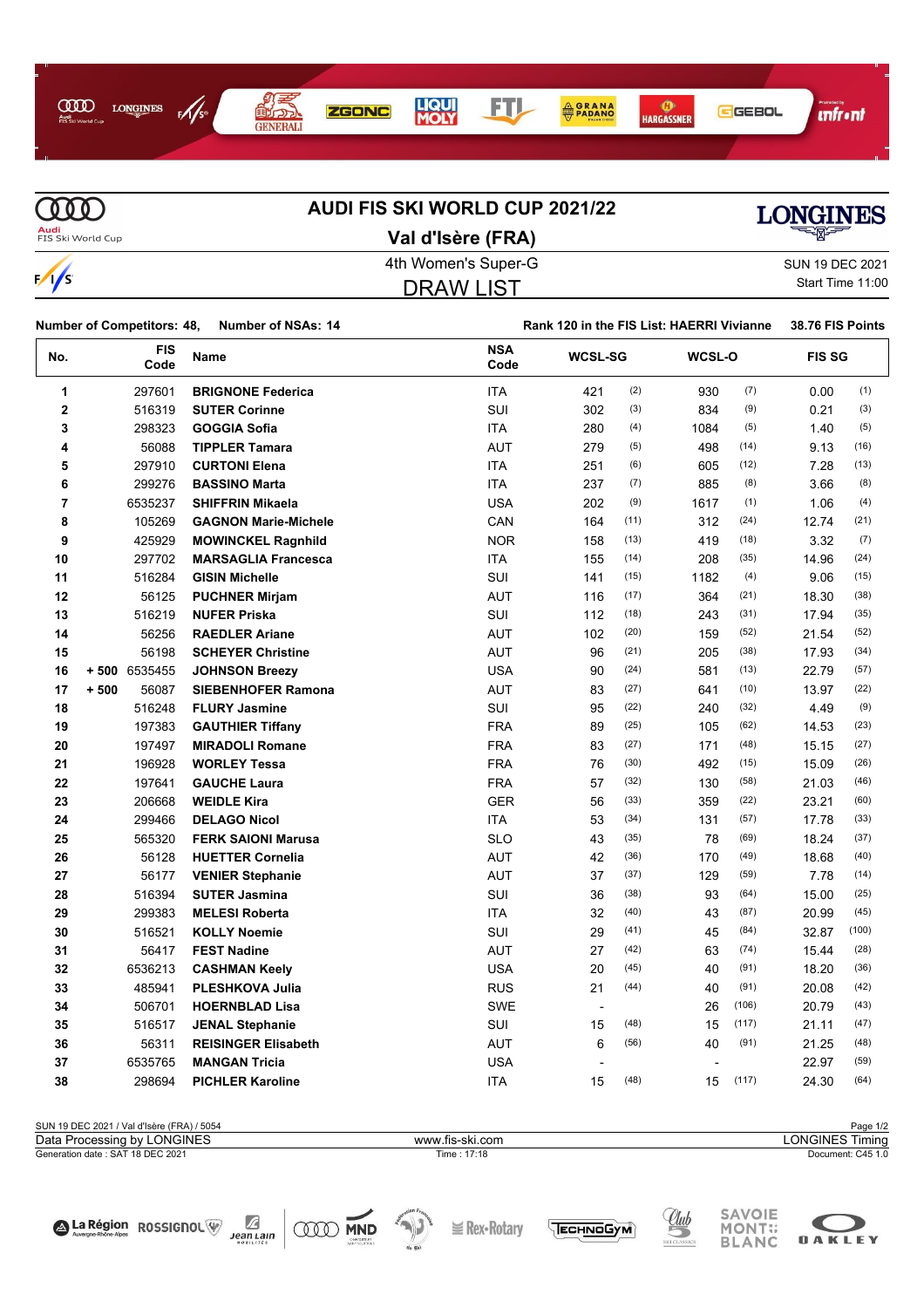

# **AUDI FIS SKI WORLD CUP 2021/22**

### **Val d'Isère (FRA)**



 $\sqrt{s}$ 

**Legend:**

# 4th Women's Super-G Super-G SUN 19 DEC 2021

### DRAW LIST

Start Time 11:00

٦

|     | <b>Number of Competitors: 48,</b> | Number of NSAs: 14             |                    | Rank 120 in the FIS List: HAERRI Vivianne |      |        |       | 38.76 FIS Points |       |
|-----|-----------------------------------|--------------------------------|--------------------|-------------------------------------------|------|--------|-------|------------------|-------|
| No. | <b>FIS</b><br>Code                | <b>Name</b>                    | <b>NSA</b><br>Code | <b>WCSL-SG</b>                            |      | WCSL-O |       | <b>FIS SG</b>    |       |
| 39  | 565360                            | <b>STUHEC IIka</b>             | <b>SLO</b>         | 11                                        | (51) | 196    | (40)  | 25.93            | (71)  |
| 40  | 197956                            | <b>CERUTTI Camille</b>         | <b>FRA</b>         |                                           | (66) | 3      | (139) | 26.11            | (72)  |
| 41  | 299630                            | <b>DELAGO Nadia</b>            | ITA                | 5                                         | (59) | 195    | (41)  | 26.62            | (75)  |
| 42  | 107387                            | <b>CRAWFORD Candace</b>        | CAN                | $\overline{\phantom{0}}$                  |      |        |       | 31.19            | (87)  |
| 43  | 435334                            | <b>GASIENICA-DANIEL Maryna</b> | POL                | 5                                         | (59) | 208    | (35)  | 32.04            | (95)  |
| 44  | 715171                            | <b>MUZAFERIJA Elvedina</b>     | <b>BIH</b>         | 13                                        | (50) | 13     | (119) | 34.11            | (102) |
| 45  | 197861                            | <b>PASLIER Esther</b>          | <b>FRA</b>         | $\overline{\phantom{0}}$                  |      |        |       | 35.00            | (106) |
| 46  | 197616                            | <b>ALPHAND Estelle</b>         | <b>SWE</b>         | 6                                         | (56) | 23     | (110) | >39.92           | (126) |
| 47  | 539536                            | <b>WILES Jacqueline</b>        | USA                |                                           | (66) | 31     | (99)  | >42.44           | (141) |
| 48  | 45331                             | <b>SMALL Greta</b>             | <b>AUS</b>         |                                           |      | 16     | (116) | >54.22           | (200) |

| ∣><br>WCSL-SG | No points<br>Greater than 120th rank in the FIS points list<br>FIS World Cup Start List points for Super G | $+500$<br>No.                        | <b>Control Number</b>                             | <b>FIS SG</b><br>WCSL-O | At least 500 points on WCSL-O after 15th place or after 30th place<br>FIS points for Super G (11th FIS points list 2021/2022)<br>Overall FIS World Cup Start List points |                                    |                                         |                   |
|---------------|------------------------------------------------------------------------------------------------------------|--------------------------------------|---------------------------------------------------|-------------------------|--------------------------------------------------------------------------------------------------------------------------------------------------------------------------|------------------------------------|-----------------------------------------|-------------------|
|               |                                                                                                            |                                      |                                                   |                         |                                                                                                                                                                          |                                    |                                         |                   |
|               | SUN 19 DEC 2021 / Val d'Isère (FRA) / 5054                                                                 |                                      |                                                   |                         |                                                                                                                                                                          |                                    |                                         | Page 2/2          |
|               | Data Processing by LONGINES                                                                                |                                      |                                                   | www.fis-ski.com         |                                                                                                                                                                          |                                    |                                         | ONGINES Timing    |
|               | Generation date: SAT 18 DEC 2021                                                                           |                                      |                                                   | Time: 17:18             |                                                                                                                                                                          |                                    |                                         | Document: C45 1.0 |
|               |                                                                                                            |                                      |                                                   |                         |                                                                                                                                                                          |                                    |                                         |                   |
|               |                                                                                                            |                                      |                                                   |                         |                                                                                                                                                                          |                                    |                                         |                   |
|               | A La Région ROSSIGNOL                                                                                      | $\sqrt{2}$<br>Jean Lain<br>MOBILITÉS | <b>MND</b><br>000<br>CNEDARDLET<br>SANY SOLUTIONS | $\geq$ Rex-Rotary       | <b>ТЕСН ПО СУМ</b>                                                                                                                                                       | <u>elub</u><br><b>SKI CLASSICS</b> | <b>SAVOIE</b><br><b>MONT</b> :<br>BLANC |                   |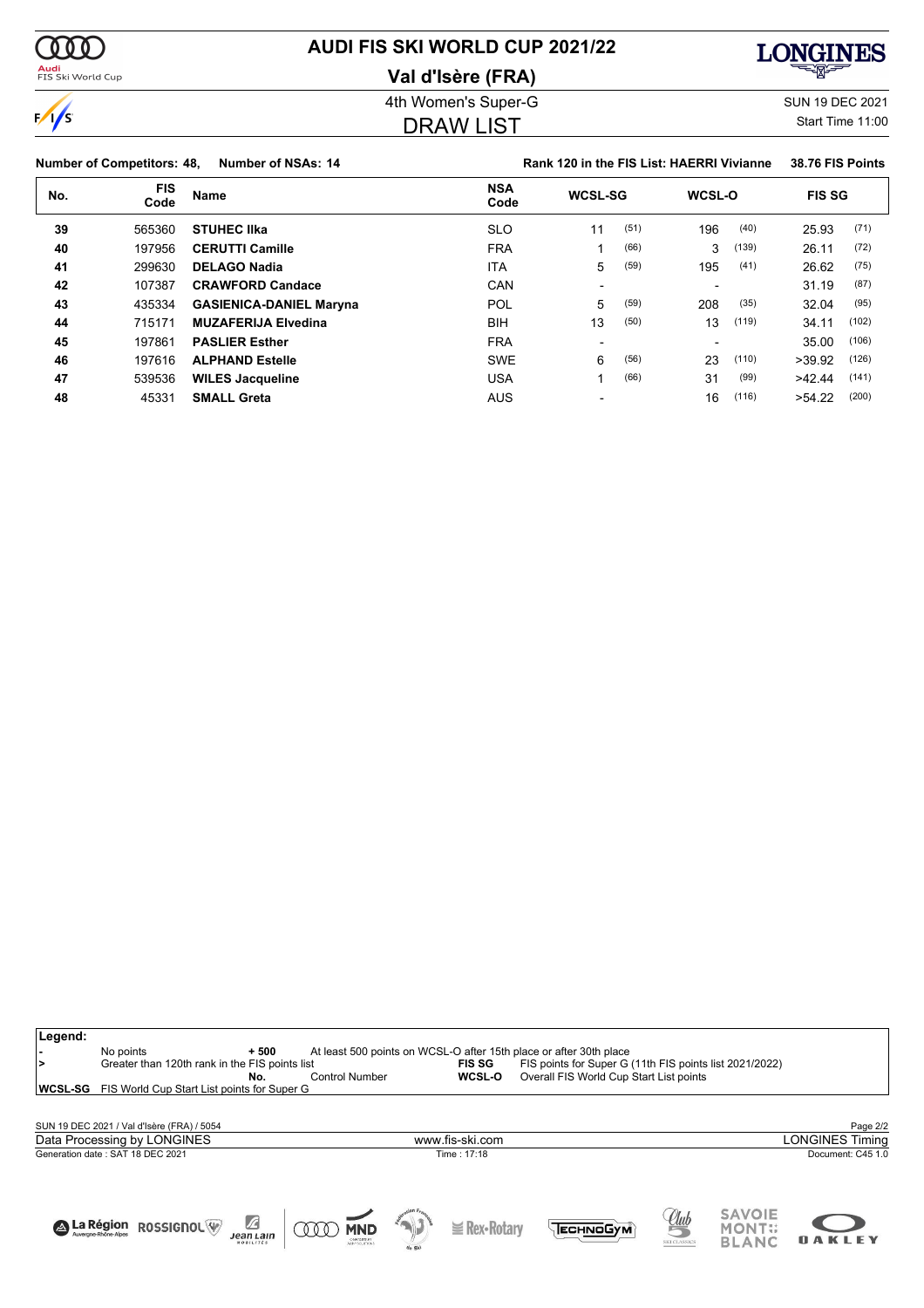



# **AUDI FIS SKI WORLD CUP 2021/22**



**Audi**<br>FIS Ski World Cup

4th Women's Super-G Super-G SUN 19 DEC 2021 **Val d'Isère (FRA)**

START LIST

**Year of NSA**

Start Time 11:00

| Number of Competitors: 48, Number of NSAs: |  |  |  |
|--------------------------------------------|--|--|--|
|--------------------------------------------|--|--|--|

| <b>Bib</b>   | FIS  | Name                                          | Year of      | NSA        | Time | Ski              |
|--------------|------|-----------------------------------------------|--------------|------------|------|------------------|
|              | Code |                                               | <b>Birth</b> | Code       |      |                  |
| 1            |      | 297702 MARSAGLIA Francesca                    | 1990         | <b>ITA</b> |      | Salomon          |
| $\mathbf{2}$ |      | 516248 FLURY Jasmine                          | 1993         | SUI        |      | Fischer          |
| 3            |      | 56088 TIPPLER Tamara                          | 1991         | AUT        |      | Salomon          |
| 4            |      | 56256 RAEDLER Ariane                          | 1995 AUT     |            |      | Head             |
| 5            |      | 298323 <b>GOGGIA Sofia</b>                    | 1992 ITA     |            |      | Atomic           |
| 6            |      | 56198 SCHEYER Christine                       | 1994 AUT     |            |      | Head             |
| 7            |      | 297601 BRIGNONE Federica                      | 1990         | <b>ITA</b> |      | Rossignol        |
| 8            |      | 197383 GAUTHIER Tiffany                       | 1993         | <b>FRA</b> |      | Rossignol        |
| 9            |      | 516319 SUTER Corinne                          | 1994         | SUI        |      | Head             |
| 10           |      | 197497 MIRADOLI Romane                        | 1994 FRA     |            |      | Dynastar         |
| 11           |      | 297910 CURTONI Elena                          | 1991         | <b>ITA</b> |      | Head             |
| 12           |      | 56125 PUCHNER Mirjam                          | 1992 AUT     |            |      | Atomic           |
| 13           |      | 299276 BASSINO Marta                          | 1996 ITA     |            |      | Salomon          |
| 14           |      | 516219 NUFER Priska                           | 1992         | SUI        |      | Dynastar         |
| 15           |      | 6535237 SHIFFRIN Mikaela                      |              | 1995 USA   |      | Atomic           |
| 16           |      | 6535455 JOHNSON Breezy                        |              | 1996 USA   |      | Atomic           |
| 17           |      | 105269 GAGNON Marie-Michele                   | 1989 CAN     |            |      | Head             |
| 18           |      | 56087 SIEBENHOFER Ramona                      | 1991 AUT     |            |      | Fischer          |
| 19           |      | 425929 MOWINCKEL Ragnhild                     |              | 1992 NOR   |      | Head             |
| 20           |      | 516284 GISIN Michelle                         | 1993 SUI     |            |      | Rossignol        |
|              |      |                                               | break        |            |      |                  |
| 21           |      | 565320 FERK SAIONI Marusa                     | 1988         | <b>SLO</b> |      | Salomon          |
| 22           |      | 516394 SUTER Jasmina                          | 1995         | <b>SUI</b> |      | Stoeckli         |
| 23           |      | 299466 DELAGO Nicol                           | 1996 ITA     |            |      | Atomic           |
| 24           |      | 206668 <b>WEIDLE Kira</b>                     |              | 1996 GER   |      | Rossignol        |
| 25           |      | 56128 HUETTER Cornelia                        | 1992 AUT     |            |      | Head             |
| 26           |      | 516521 KOLLY Noemie                           | 1998 SUI     |            |      | Stoeckli         |
| 27           |      | 196928 WORLEY Tessa                           | 1989 FRA     |            |      | Rossignol        |
| 28           |      | 56177 VENIER Stephanie                        | 1993 AUT     |            |      | Head             |
| 29<br>30     |      | 299383 MELESI Roberta                         | 1996 ITA     |            |      | Dynastar<br>Head |
|              |      | 197641 GAUCHE Laura<br>---------------- break | 1995 FRA     |            |      |                  |
| 31           |      | 56417 FEST Nadine                             | 1998 AUT     |            |      | Rossignol        |
| 32           |      | 6536213 CASHMAN Keely                         |              | 1999 USA   |      | Rossignol        |
| 33           |      | 485941 PLESHKOVA Julia                        |              | 1997 RUS   |      | Head             |
| 34           |      | 506701 HOERNBLAD Lisa                         | 1996         | SWE        |      | Fischer          |
| 35           |      | 516517 JENAL Stephanie                        | 1998 SUI     |            |      | Atomic           |
| 36           |      | 56311 REISINGER Elisabeth                     | 1996 AUT     |            |      | Head             |
| 37           |      | 6535765 MANGAN Tricia                         | 1997         | <b>USA</b> |      | Rossignol        |
| 38           |      | 298694 PICHLER Karoline                       | 1994         | <b>ITA</b> |      | Head             |
| 39           |      | 565360 STUHEC IIka                            | 1990         | <b>SLO</b> |      | Stoeckli         |
| 40           |      | 197956 CERUTTI Camille                        | 1998         | <b>FRA</b> |      | Atomic           |
| 41           |      | 299630 DELAGO Nadia                           | 1997         | <b>ITA</b> |      | Atomic           |
| 42           |      | 107387 CRAWFORD Candace                       | 1994         | CAN        |      | Head             |

SUN 19 DEC 2021 / Val d'Isère (FRA) / 5054 Page 1/2<br>Data Processing by LONGINES **Page 1/2**<br>Data Processing by LONGINES Timing Generation date : SAT 18 DEC 2021 Time : 17:17 Document: C51A 1.0 Data Processing by LONGINES www.fis-ski.com

**I** Rex-Rotary

 $\sum_{\substack{\text{year} \\ \text{no} \text{square}} }$ 

**ODD MND** 

A La Région ROSSIGNOL



**OAKLEY** 

<u>Uub</u>

TECHNOGYM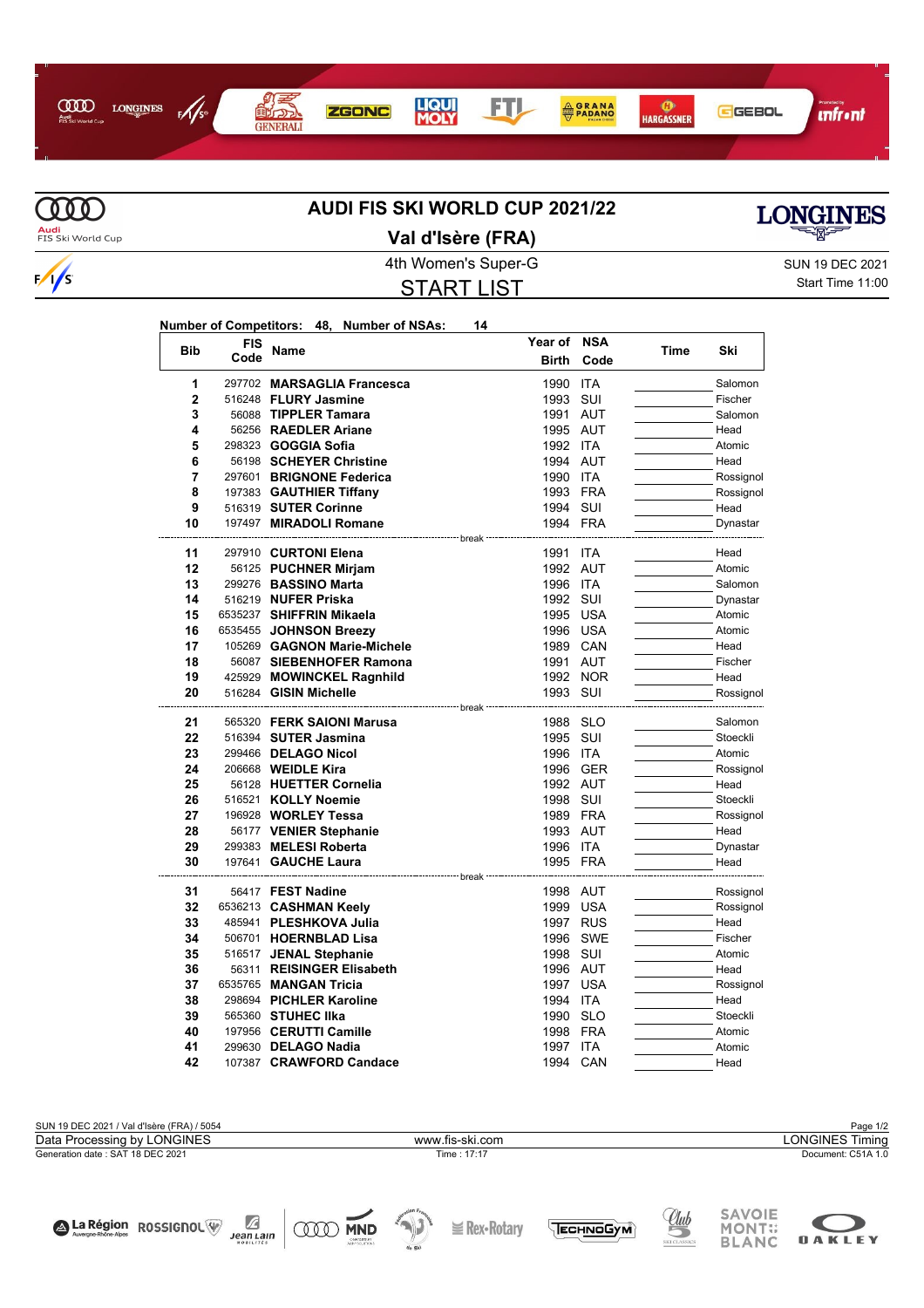| Audi<br>FIS Ski World Cup                        |                |                                                        | Val d'Isère (FRA)        |                                                                            |            |             |                            | <u>alan di</u>       |
|--------------------------------------------------|----------------|--------------------------------------------------------|--------------------------|----------------------------------------------------------------------------|------------|-------------|----------------------------|----------------------|
|                                                  |                | <b>SUN 19 DEC 2021</b>                                 |                          |                                                                            |            |             |                            |                      |
| $\frac{1}{s}$                                    |                |                                                        | <b>START LIST</b>        |                                                                            |            |             |                            | Start Time 11:00     |
|                                                  |                | Number of Competitors: 48,                             | <b>Number of NSAs:</b>   | 14                                                                         |            |             |                            |                      |
|                                                  | <b>Bib</b>     | <b>FIS</b><br><b>Name</b>                              |                          | Year of NSA                                                                |            | <b>Time</b> | Ski                        |                      |
|                                                  |                | Code                                                   |                          |                                                                            | Birth Code |             |                            |                      |
|                                                  | 43             | 435334 GASIENICA-DANIEL Maryna                         |                          | 1994                                                                       | POL        |             | Atomic                     |                      |
|                                                  | 44             | <b>MUZAFERIJA Elvedina</b><br>715171                   |                          | 1999                                                                       | <b>BIH</b> |             | Atomic                     |                      |
|                                                  | 45             | 197861                                                 | <b>PASLIER Esther</b>    |                                                                            | <b>FRA</b> |             | Head                       |                      |
|                                                  | 46             | 197616 ALPHAND Estelle                                 |                          | 1995                                                                       | SWE        |             | Head                       |                      |
|                                                  | 47             | 539536 WILES Jacqueline                                |                          | 1992                                                                       | <b>USA</b> |             | Rossignol                  |                      |
|                                                  | 48             | <b>SMALL Greta</b><br>45331                            |                          | 1995 AUS                                                                   |            |             | Atomic                     |                      |
| Jury                                             |                |                                                        |                          | Technical Data                                                             |            |             |                            |                      |
| <b>FIS Technical Delegate</b>                    |                | <b>MASCIA Mario</b>                                    | <b>FRA</b>               | <b>Course Name</b>                                                         |            |             |                            | $\overline{O.K}$     |
| <b>Referee</b>                                   |                | <b>GERDOL Peter</b>                                    | <b>FIS</b>               | <b>Start Altitude</b>                                                      |            |             |                            | 2408m                |
| <b>Assistant Referee</b><br><b>Chief of Race</b> |                | <b>VULLIET Jean-Philippe</b><br><b>BONNEVIE Michel</b> | <b>FIS</b><br><b>FRA</b> | <b>Finish Altitude</b>                                                     |            |             |                            | 1810m<br>598m        |
|                                                  |                |                                                        |                          | <b>Vertical Drop</b><br><b>Course Length</b><br><b>Homologation Number</b> |            |             |                            | 2142m<br>13373/11/19 |
| <b>Race Information</b>                          |                |                                                        |                          |                                                                            |            |             |                            |                      |
| <b>Course Setter</b>                             |                | <b>PLATZER Roland</b>                                  | SUI                      |                                                                            |            |             |                            |                      |
| <b>Gates/Turning Gates</b><br><b>Start Time</b>  | 40/37<br>11:00 |                                                        |                          |                                                                            |            |             |                            |                      |
| <b>Forerunners:</b>                              |                | F1 - HACQUARD Dylan                                    | <b>FRA</b>               | F3 - CASCI Noé                                                             | <b>FRA</b> |             | F5 - BOIS BONNEVIE Antoine | <b>FRA</b>           |
|                                                  |                |                                                        |                          |                                                                            |            |             |                            |                      |

**AUDI FIS SKI WORLD CUP 2021/22**

| SUN 19 DEC 2021 / Val d'Isère (FRA) / 5054                         |                                                                                              | Page 2/2                                                                                      |  |  |  |
|--------------------------------------------------------------------|----------------------------------------------------------------------------------------------|-----------------------------------------------------------------------------------------------|--|--|--|
| Data Processing by LONGINES                                        | www.fis-ski.com                                                                              | <b>LONGINES Timing</b>                                                                        |  |  |  |
| Generation date: SAT 18 DEC 2021                                   | Time: 17:17                                                                                  | Document: C51A 1.0                                                                            |  |  |  |
| Ø<br>A La Région ROSSIGNOL<br><b>Jean Lain</b><br><b>MOBILITÉS</b> | 45.1<br><b>Rex-Rotan</b><br><b>MND</b><br>ЕСН ОБУМ<br>CNEINSTRIET<br>SANYSOLUTIONS<br>de Ski | <b>SAVOIE</b><br><u>Uub</u><br><b>MONT::</b><br><b>OAKLEY</b><br><b>BLANC</b><br>SKI CLASSICS |  |  |  |



000

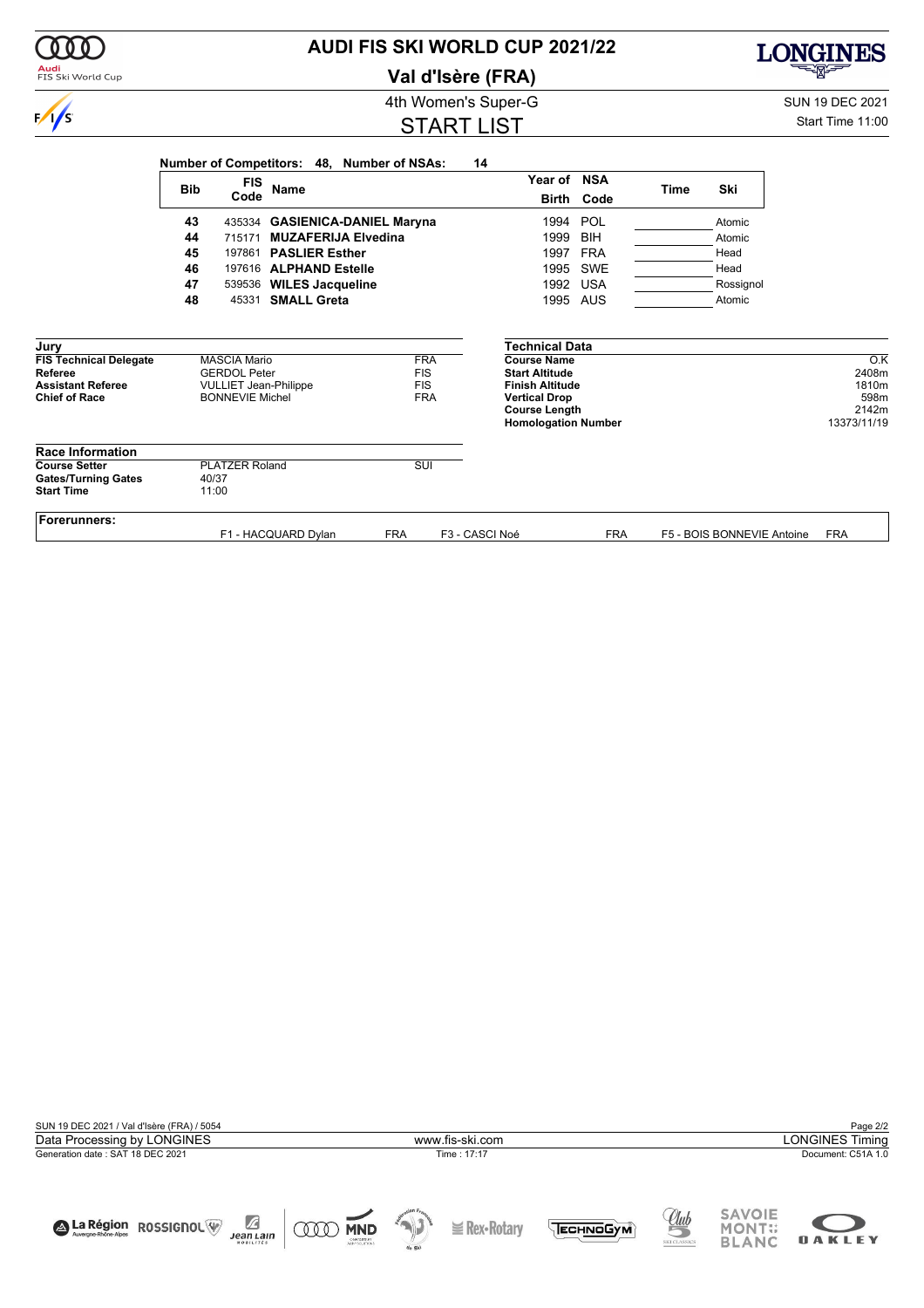



# **AUDI FIS SKI WORLD CUP 2021/22**



**Audi**<br>FIS Ski World Cup

# **Val d'Isère (FRA)**

### 4th Women's Super-G Super-G SUN 19 DEC 2021 OFFICIAL RESULTS

# Start Time 11:00

**Number of Competitors: 48, Number of NSAs: <sup>14</sup> Penalty applied: 0.00**

| Rank                    | <b>Bib</b>     | <b>FIS</b> | <b>Name</b>                    | YB   | <b>NSA</b> | Time    | <b>Difference</b> | <b>Distance</b> | Race          | Ski       |
|-------------------------|----------------|------------|--------------------------------|------|------------|---------|-------------------|-----------------|---------------|-----------|
|                         |                | Code       |                                |      | Code       |         |                   | (m)             | <b>Points</b> |           |
| 1                       | 5              | 298323     | <b>GOGGIA Sofia</b>            | 1992 | <b>ITA</b> | 1:19.23 |                   |                 | 0.00          | Atomic    |
| $\overline{\mathbf{2}}$ | 19             | 425929     | <b>MOWINCKEL Ragnhild</b>      | 1992 | <b>NOR</b> | 1:19.56 | 0.33              | 8.44            | 4.96          | Head      |
| 3                       | 11             | 297910     | <b>CURTONI Elena</b>           | 1991 | <b>ITA</b> | 1:19.74 | 0.51              | 13.02           | 7.66          | Head      |
| 4                       | $\overline{7}$ | 297601     | <b>BRIGNONE Federica</b>       | 1990 | <b>ITA</b> | 1:19.75 | 0.52              | 13.27           | 7.81          | Rossignol |
| 5                       | 15             | 6535237    | <b>SHIFFRIN Mikaela</b>        | 1995 | <b>USA</b> | 1:19.98 | 0.75              | 19.08           | 11.26         | Atomic    |
| 6                       | 9              | 516319     | <b>SUTER Corinne</b>           | 1994 | SUI        | 1:20.03 | 0.80              | 20.34           | 12.02         | Head      |
| $\overline{7}$          | 3              | 56088      | <b>TIPPLER Tamara</b>          | 1991 | <b>AUT</b> | 1:20.15 | 0.92              | 23.36           | 13.82         | Salomon   |
| 8                       | 25             | 56128      | <b>HUETTER Cornelia</b>        | 1992 | <b>AUT</b> | 1:20.23 | 1.00              | 25.36           | 15.02         | Head      |
| 9                       | 16             | 6535455    | <b>JOHNSON Breezy</b>          | 1996 | <b>USA</b> | 1:20.31 | 1.08              | 27.37           | 16.22         | Atomic    |
| 10                      | 10             | 197497     | <b>MIRADOLI Romane</b>         | 1994 | <b>FRA</b> | 1:20.47 | 1.24              | 31.36           | 18.62         | Dynastar  |
| 11                      | 40             | 197956     | <b>CERUTTI Camille</b>         | 1998 | <b>FRA</b> | 1:20.56 | 1.33              | 33.60           | 19.98         | Atomic    |
| 12                      | 18             | 56087      | <b>SIEBENHOFER Ramona</b>      | 1991 | <b>AUT</b> | 1:20.70 | 1.47              | 37.07           | 22.08         | Fischer   |
| 13                      | $\overline{4}$ | 56256      | <b>RAEDLER Ariane</b>          | 1995 | <b>AUT</b> | 1:20.71 | 1.48              | 37.32           | 22.23         | Head      |
| 14                      | 36             | 56311      | <b>REISINGER Elisabeth</b>     | 1996 | <b>AUT</b> | 1:20.72 | 1.49              | 37.56           | 22.38         | Head      |
| 14                      | 13             | 299276     | <b>BASSINO Marta</b>           | 1996 | <b>ITA</b> | 1:20.72 | 1.49              | 37.56           | 22.38         | Salomon   |
| 16                      | 24             | 206668     | <b>WEIDLE Kira</b>             | 1996 | <b>GER</b> | 1:20.73 | 1.50              | 37.81           | 22.53         | Rossignol |
| 17                      | 30             | 197641     | <b>GAUCHE Laura</b>            | 1995 | <b>FRA</b> | 1:20.76 | 1.53              | 38.55           | 22.98         | Head      |
| 18                      | 33             | 485941     | <b>PLESHKOVA Julia</b>         | 1997 | <b>RUS</b> | 1:20.79 | 1.56              | 39.29           | 23.43         | Head      |
| 19                      | 17             | 105269     | <b>GAGNON Marie-Michele</b>    | 1989 | CAN        | 1:20.82 | 1.59              | 40.04           | 23.88         | Head      |
| 20                      | 6              | 56198      | <b>SCHEYER Christine</b>       | 1994 | AUT        | 1:20.86 | 1.63              | 41.02           | 24.48         | Head      |
| 21                      | 12             | 56125      | <b>PUCHNER Mirjam</b>          | 1992 | AUT        | 1:20.89 | 1.66              | 41.76           | 24.93         | Atomic    |
| 22                      | 28             | 56177      | <b>VENIER Stephanie</b>        | 1993 | <b>AUT</b> | 1:20.95 | 1.72              | 43.24           | 25.83         | Head      |
| 23                      | 31             | 56417      | <b>FEST Nadine</b>             | 1998 | <b>AUT</b> | 1:20.98 | 1.75              | 43.98           | 26.28         | Rossignol |
| 24                      | 26             | 516521     | <b>KOLLY Noemie</b>            | 1998 | SUI        | 1:20.99 | 1.76              | 44.22           | 26.43         | Stoeckli  |
| 25                      | 29             | 299383     | <b>MELESI Roberta</b>          | 1996 | <b>ITA</b> | 1:21.12 | 1.89              | 47.41           | 28.39         | Dynastar  |
| 26                      | 27             | 196928     | <b>WORLEY Tessa</b>            | 1989 | <b>FRA</b> | 1:21.14 | 1.91              | 47.90           | 28.69         | Rossignol |
| 27                      | $\overline{2}$ | 516248     | <b>FLURY Jasmine</b>           | 1993 | SUI        | 1:21.22 | 1.99              | 49.86           | 29.89         | Fischer   |
| 28                      | 8              | 197383     | <b>GAUTHIER Tiffany</b>        | 1993 | <b>FRA</b> | 1:21.24 | 2.01              | 50.35           | 30.19         | Rossignol |
| 29                      | 1              | 297702     | <b>MARSAGLIA Francesca</b>     | 1990 | <b>ITA</b> | 1.21.41 | 2.18              | 54.49           | 32.74         | Salomon   |
| 30                      | 14             | 516219     | <b>NUFER Priska</b>            | 1992 | SUI        | 1:21.46 | 2.23              | 55.71           | 33.49         | Dynastar  |
| 31                      | 20             | 516284     | <b>GISIN Michelle</b>          | 1993 | SUI        | 1:21.56 | 2.33              | 58.14           | 35.00         | Rossignol |
| 32                      | 39             | 565360     | <b>STUHEC IIka</b>             | 1990 | <b>SLO</b> | 1:21.58 | 2.35              | 58.62           | 35.30         | Stoeckli  |
| 33                      | 34             | 506701     | <b>HOERNBLAD Lisa</b>          | 1996 | <b>SWE</b> | 1:21.64 | 2.41              | 60.07           | 36.20         | Fischer   |
| 34                      | 22             | 516394     | <b>SUTER Jasmina</b>           | 1995 | SUI        | 1:21.65 | 2.42              | 60.31           | 36.35         | Stoeckli  |
| 35                      | 38             | 298694     | <b>PICHLER Karoline</b>        | 1994 | <b>ITA</b> | 1:21.83 | 2.60              | 64.66           | 39.05         | Head      |
| 36                      | 44             | 715171     | <b>MUZAFERIJA Elvedina</b>     | 1999 | BIH        | 1.21.90 | 2.67              | 66.34           | 40.10         | Atomic    |
| 37                      | 43             | 435334     | <b>GASIENICA-DANIEL Maryna</b> | 1994 | POL        | 1:21.91 | 2.68              | 66.58           | 40.25         | Atomic    |
| 38                      | 41             | 299630     | <b>DELAGO Nadia</b>            | 1997 | <b>ITA</b> | 1:21.95 | 2.72              | 67.54           | 40.85         | Atomic    |
| 39                      | 21             | 565320     | <b>FERK SAIONI Marusa</b>      | 1988 | <b>SLO</b> | 1:22.02 | 2.79              | 69.22           | 41.90         | Salomon   |
| 40                      | 37             | 6535765    | <b>MANGAN Tricia</b>           | 1997 | <b>USA</b> | 1:22.12 | 2.89              | 71.62           | 43.41         | Rossignol |
| 41                      | 45             | 197861     | <b>PASLIER Esther</b>          | 1997 | <b>FRA</b> | 1:22.15 | 2.92              | 72.33           | 43.86         | Head      |
| 42                      | 35             | 516517     | <b>JENAL Stephanie</b>         | 1998 | SUI        | 1:22.33 | 3.10              | 76.62           | 46.56         | Atomic    |
| 43                      | 47             | 539536     | <b>WILES Jacqueline</b>        | 1992 | <b>USA</b> | 1:22.45 | 3.22              | 79.47           | 48.36         | Rossignol |
| 44                      | 32             | 6536213    | <b>CASHMAN Keely</b>           | 1999 | <b>USA</b> | 1:22.56 | 3.33              | 82.08           | 50.02         | Rossignol |
| 45                      | 42             | 107387     | <b>CRAWFORD Candace</b>        | 1994 | CAN        | 1:22.71 | 3.48              | 85.62           | 52.27         | Head      |
| 46                      | 48             | 45331      | <b>SMALL Greta</b>             | 1995 | <b>AUS</b> | 1.24.51 | 5.28              | 127.14          | 79.30         | Atomic    |

| SUN 19 DEC 2021 / Val d'Isère (FRA) / 5054 |                 | Page 1/2               |
|--------------------------------------------|-----------------|------------------------|
| Data Processing by LONGINES                | www.fis-ski.com | <b>LONGINES Timing</b> |
| Generation date: SUN 19 DEC 2021           | Time: 12:34     | Document: C73A 1.0     |
|                                            |                 |                        |
|                                            |                 |                        |
|                                            |                 |                        |





**E** Rex•Rotary





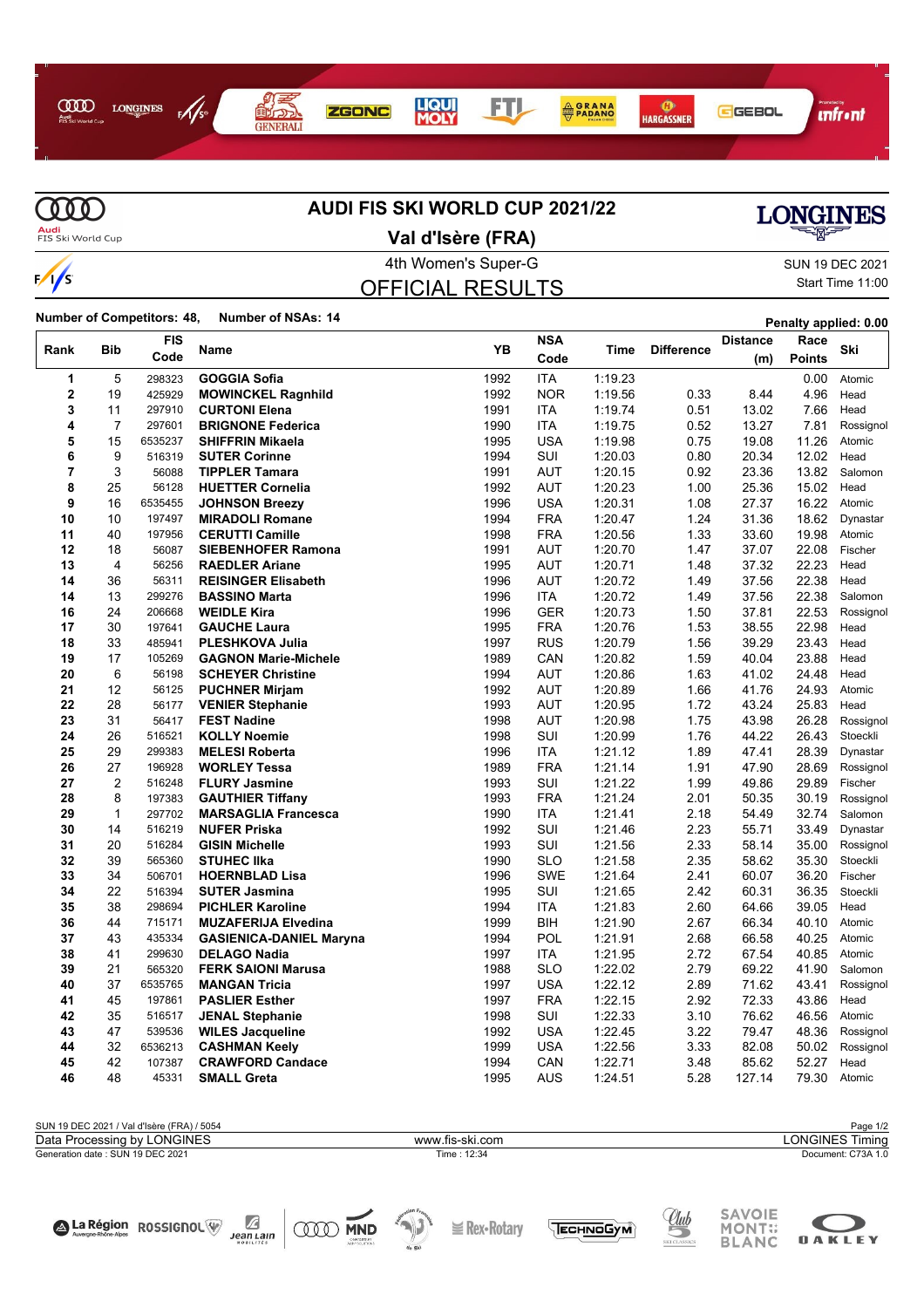|                                                                                                    |                                                           |                    |                                                                                                      | <b>AUDI FIS SKI WORLD CUP 2021/22</b>                |     |                                                                                                                                                                              |                          |             |                       |                            |                       |                                                                     |  |
|----------------------------------------------------------------------------------------------------|-----------------------------------------------------------|--------------------|------------------------------------------------------------------------------------------------------|------------------------------------------------------|-----|------------------------------------------------------------------------------------------------------------------------------------------------------------------------------|--------------------------|-------------|-----------------------|----------------------------|-----------------------|---------------------------------------------------------------------|--|
| FIS Ski World Cup                                                                                  |                                                           |                    |                                                                                                      |                                                      |     | Val d'Isère (FRA)                                                                                                                                                            |                          |             |                       |                            |                       |                                                                     |  |
|                                                                                                    |                                                           |                    |                                                                                                      |                                                      |     | 4th Women's Super-G                                                                                                                                                          |                          |             |                       |                            |                       | <b>SUN 19 DEC 2021</b>                                              |  |
| $\frac{1}{s}$                                                                                      |                                                           |                    |                                                                                                      |                                                      |     | <b>OFFICIAL RESULTS</b>                                                                                                                                                      |                          |             |                       |                            |                       | Start Time 11:00                                                    |  |
| <b>Number of Competitors: 48,</b>                                                                  |                                                           |                    | <b>Number of NSAs: 14</b>                                                                            |                                                      |     |                                                                                                                                                                              |                          |             |                       |                            |                       | Penalty applied: 0.00                                               |  |
| Rank                                                                                               | <b>Bib</b>                                                | <b>FIS</b><br>Code | <b>Name</b>                                                                                          |                                                      |     | <b>YB</b>                                                                                                                                                                    | <b>NSA</b><br>Code       | <b>Time</b> | <b>Difference</b>     | <b>Distance</b><br>(m)     | Race<br><b>Points</b> | Ski                                                                 |  |
| <b>DID NOT FINISH: 2 competitors</b>                                                               | 23<br>46                                                  | 299466<br>197616   | <b>DELAGO Nicol</b><br><b>ALPHAND Estelle</b>                                                        |                                                      |     | 1996<br>1995                                                                                                                                                                 | <b>ITA</b><br><b>SWE</b> |             |                       |                            |                       | Atomic<br>Head                                                      |  |
| Jury<br><b>Referee</b><br><b>Chief of Race</b>                                                     | <b>FIS Technical Delegate</b><br><b>Assistant Referee</b> |                    | <b>MASCIA Mario</b><br><b>GERDOL Peter</b><br><b>VULLIET Jean-Philippe</b><br><b>BONNEVIE Michel</b> | <b>FRA</b><br><b>FIS</b><br><b>FIS</b><br><b>FRA</b> |     | <b>Technical Data</b><br><b>Course Name</b><br><b>Start Altitude</b><br><b>Finish Altitude</b><br><b>Vertical Drop</b><br><b>Course Length</b><br><b>Homologation Number</b> |                          |             |                       |                            |                       | $\overline{O.K.}$<br>2408m<br>1810m<br>598m<br>2035m<br>13373/11/19 |  |
| <b>Race Information</b><br><b>Course Setter</b><br><b>Gates/Turning Gates</b><br><b>Start Time</b> |                                                           |                    | <b>PLATZER Roland</b><br>40/37<br>11:00                                                              |                                                      | SUI |                                                                                                                                                                              |                          |             |                       |                            |                       |                                                                     |  |
| <b>Forerunners:</b>                                                                                |                                                           |                    | F1 - HACQUARD Dylan                                                                                  | <b>FRA</b>                                           |     | F3 - CASCI Noé                                                                                                                                                               |                          | <b>FRA</b>  |                       | F5 - BOIS BONNEVIE Antoine |                       | <b>FRA</b>                                                          |  |
| <b>Conditions on course:</b>                                                                       | <b>SUNNY</b>                                              |                    | <b>HARD</b><br>Snow:                                                                                 |                                                      |     | Temperature - Start:                                                                                                                                                         | $-3^{\circ}$ C           |             | Temperature - Finish: |                            | $-6^{\circ}$ C        |                                                                     |  |

| Legend:                                                   |        |                   |                  |              |               |                        |
|-----------------------------------------------------------|--------|-------------------|------------------|--------------|---------------|------------------------|
| YB.<br>Year of Birth                                      |        |                   |                  |              |               |                        |
|                                                           |        |                   |                  |              |               |                        |
|                                                           |        |                   |                  |              |               |                        |
|                                                           |        |                   |                  |              |               |                        |
| SUN 19 DEC 2021 / Val d'Isère (FRA) / 5054                |        |                   |                  |              |               | Page 2/2               |
| Data Processing by LONGINES                               |        | www.fis-ski.com   |                  |              |               | <b>LONGINES Timing</b> |
| Generation date: SUN 19 DEC 2021                          |        | Time: 12:34       |                  |              |               | Document: C73A 1.0     |
|                                                           |        |                   |                  |              |               |                        |
|                                                           |        |                   |                  |              |               |                        |
|                                                           |        |                   |                  |              |               |                        |
|                                                           |        |                   |                  |              | <b>SAVOIE</b> |                        |
| $\mathbb Z$<br>A La Région ROSSIGNOL<br><b>MND</b><br>000 |        | $\leq$ Rex-Rotary | <b>ЕСН ПОСУМ</b> | <u>Uub</u>   | <b>MONT::</b> |                        |
| <b>Jean Lain</b><br>CNEOMETRET<br>HOBILITÉS               |        |                   |                  | SKI CLASSICS | <b>BLANC</b>  | <b>OAKLEY</b>          |
|                                                           | de Ski |                   |                  |              |               |                        |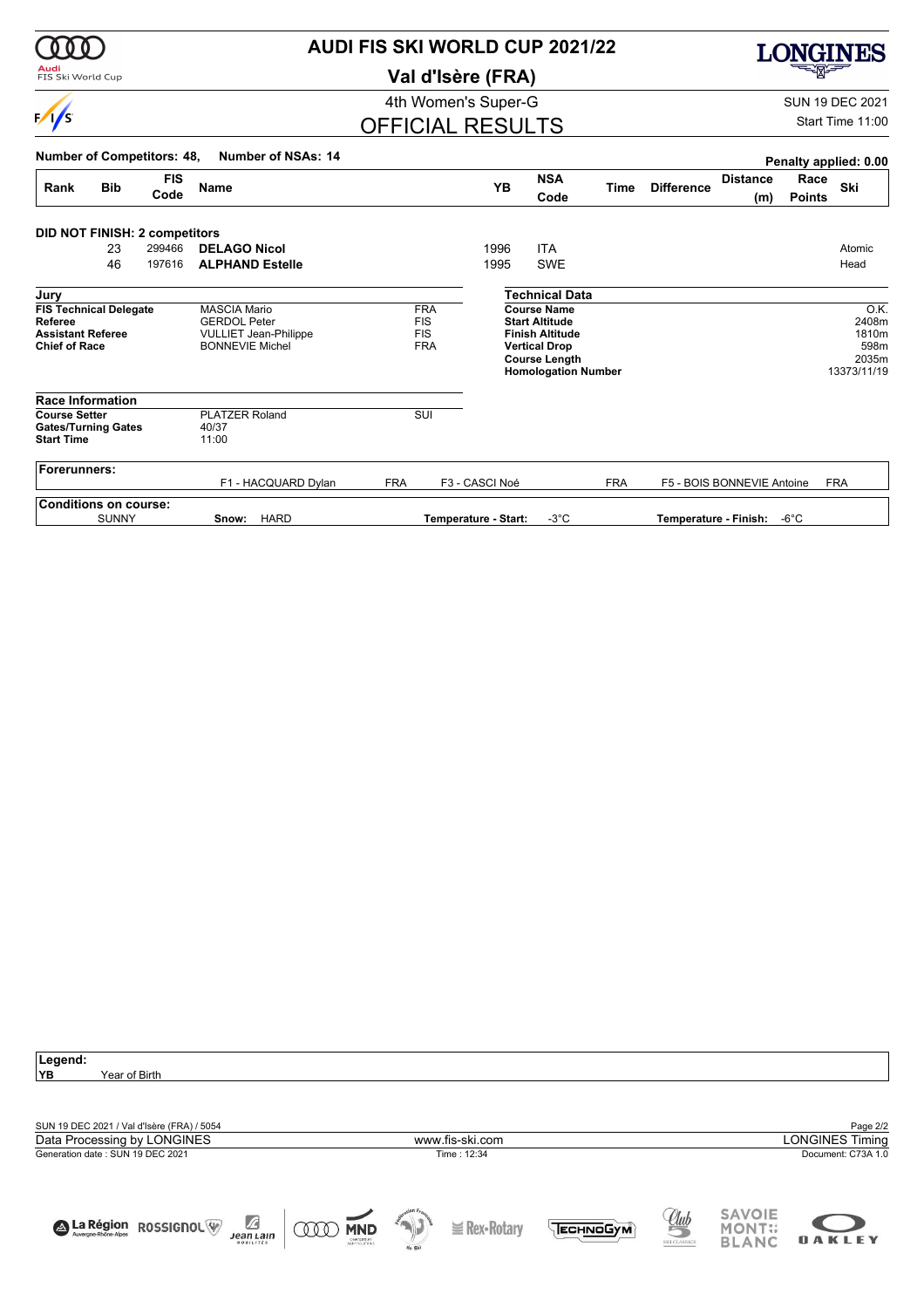



#### **Best 10 at Finish F-factor:** 1190

|              |            | <b>FIS</b> |                           | <b>NSA</b> | <b>FIS</b>    |               | Race          |
|--------------|------------|------------|---------------------------|------------|---------------|---------------|---------------|
| <b>Rank</b>  | <b>Bib</b> | Code       | Name                      | Code       | <b>Points</b> | <b>Best 5</b> | <b>Points</b> |
|              | 5.         |            | 298323 GOGGIA Sofia       | <b>ITA</b> | 1.40          | 1.40          | 0.00          |
| $\mathbf{2}$ | 19         |            | 425929 MOWINCKEL Ragnhild | <b>NOR</b> | 3.32          | 3.32          | 4.96          |
| 3            | 11         |            | 297910 CURTONI Elena      | <b>ITA</b> | 7.28          |               |               |
| 4            |            |            | 297601 BRIGNONE Federica  | <b>ITA</b> | 0.00          | 0.00          | 7.81          |
| 5            | 15         |            | 6535237 SHIFFRIN Mikaela  | <b>USA</b> | 1.06          | 1.06          | 11.26         |
| 6            | 9          |            | 516319 SUTER Corinne      | SUI        | 0.21          | 0.21          | 12.02         |
| 7            | 3          |            | 56088 TIPPLER Tamara      | <b>AUT</b> | 9.13          |               |               |
| 8            | 25         |            | 56128 HUETTER Cornelia    | <b>AUT</b> | 18.68         |               |               |
| 9            |            |            | 16 6535455 JOHNSON Breezy | <b>USA</b> | 22.79         |               |               |
| 10           | 10         |            | 197497 MIRADOLI Romane    | <b>FRA</b> | 15.15         |               |               |
|              |            |            |                           |            |               |               |               |

#### **Best 5 FIS Points Started**

| Rank | <b>Bib</b> | <b>FIS</b> | <b>Name</b>                 | <b>NSA</b> | F(S)          |
|------|------------|------------|-----------------------------|------------|---------------|
|      |            | Code       |                             | Code       | <b>Points</b> |
| 4    |            |            | 297601 BRIGNONE Federica    | <b>ITA</b> | 0.00          |
| 6    | 9          |            | 516319 SUTER Corinne        | SUI        | 0.21          |
| 5    |            |            | 15 6535237 SHIFFRIN Mikaela | <b>USA</b> | 1.06          |
| 1    | 5          |            | 298323 GOGGIA Sofia         | <b>ITA</b> | 1.40          |
| 2    | 19         |            | 425929 MOWINCKEL Ragnhild   | <b>NOR</b> | 3.32          |

| <b>TOTALS:</b>                               |          |      |       |
|----------------------------------------------|----------|------|-------|
| FIS Points of Best 5 Started (B)             | 5.99     |      |       |
| FIS Points of Best 5 at Finish in Top 10 (A) |          | 5.99 |       |
| Race Points of Corresponding Competitors (C) |          |      | 36.05 |
| Calculated Penalty (A+B-C):10 =>             | $-2.407$ |      |       |
| <b>Rounded</b>                               | $-2.41$  |      |       |
| <b>Category Adder</b>                        | 0.00     |      |       |
| <b>Correction Value (Z)</b>                  | 0.00     |      |       |
| <b>Calculated Penalty</b>                    | $-2.41$  |      |       |
| <b>Penalty Applied</b>                       | 0.00     |      |       |

| SUN 19 DEC 2021 / Val d'Isère (FRA) / 5054 |  |                 |          |               |                        |  |  |  |  |
|--------------------------------------------|--|-----------------|----------|---------------|------------------------|--|--|--|--|
| Data Processing by LONGINES                |  | www.fis-ski.com |          |               | <b>LONGINES Timing</b> |  |  |  |  |
| Generation date: SUN 19 DEC 2021           |  | Time: 12:35     |          |               | Document: C77C 1.0     |  |  |  |  |
|                                            |  |                 | $Q_{ll}$ | <b>SAVOIE</b> |                        |  |  |  |  |





MONT:;<br>BLANC









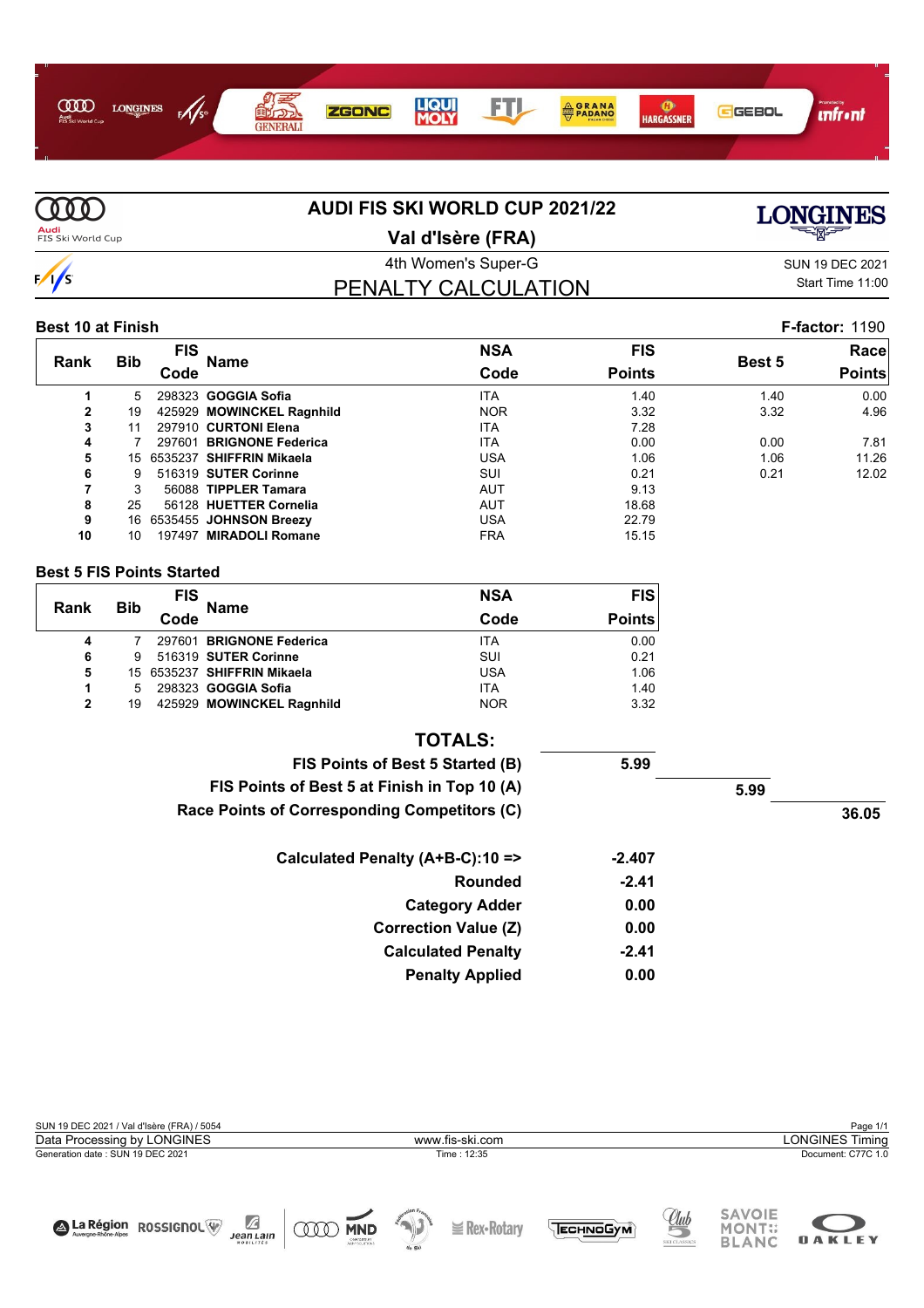



# **AUDI FIS SKI WORLD CUP 2021/22**



**OAKLEY** 

**Audi**<br>FIS Ski World Cup

# **Val d'Isère (FRA)**

4th Women's Super-G Super-G SUN 19 DEC 2021 PERFORMANCE ANALYSIS BY RANK

# Start Time 11:00

**Number of Competitors: 46 Number of NSAs: 14**

|              |    |                          | NSA        |       | <b>Positions</b> |                      |                              | <b>Partials</b> |      |      | <b>Difference</b>                        |      | Speed      |      |
|--------------|----|--------------------------|------------|-------|------------------|----------------------|------------------------------|-----------------|------|------|------------------------------------------|------|------------|------|
|              |    | Rank Bib Name<br>Ski     | Code       | Pos   |                  | <b>Time Rank Pos</b> |                              |                 |      |      | Time Rank Time Dist.(m) Pos. (km/h) Rank |      |            |      |
| 1            |    | 5 GOGGIA Sofia           | <b>ITA</b> | Int1: | 9.14             |                      | $(36)$ 11-12:                | 22.68           | (6)  | 0.24 |                                          | Sp1  | 94.01      | (17) |
|              |    | Atomic                   |            | Int2: | 31.82            |                      | $(10)$ 12-13:                | 15.25           | (3)  | 0.32 |                                          |      |            |      |
|              |    |                          |            | Int3: | 47.07            |                      | $(3)$ 13-14:                 | 22.68           | (1)  | 0.34 |                                          |      |            |      |
|              |    |                          |            | Int4: | 1:09.75          |                      | $(1)$ 14-Fin:                | 9.48            | (1)  | 0.00 |                                          |      |            |      |
|              |    |                          |            | Fin:  | 1:19.23          | (1)                  |                              |                 |      | 0.00 | 0.00                                     | Avg: | 92.46      |      |
| $\mathbf{2}$ |    | 19 MOWINCKEL Ragnhild    | <b>NOR</b> | Int1: | 8.93             |                      |                              |                 |      | 0.03 |                                          | Sp1  | 93.99      | (18) |
|              |    | Head                     |            | Int2: | 31.50            |                      | $(3)$ 11-12:                 | 22.57           | (1)  | 0.00 |                                          |      |            |      |
|              |    |                          |            | Int3: | 47.04            |                      | $(1)$ 12-13:<br>$(2)$ 13-14: | 15.54           | (12) | 0.31 |                                          |      |            |      |
|              |    |                          |            | Int4: | 1:09.93          |                      | $(2)$ 14-Fin:                | 22.89           | (2)  | 0.18 |                                          |      |            |      |
|              |    |                          |            | Fin:  | 1:19.56          | (2)                  |                              | 9.63            | (11) | 0.33 | 8.44                                     | Avg: | 92.08      |      |
| 3            | 11 | <b>CURTONI Elena</b>     | <b>ITA</b> | Int1: | 9.11             |                      |                              |                 |      | 0.21 |                                          |      | 92.74      |      |
|              |    | Head                     |            | Int2: | 31.80            |                      | $(32)$ 11-12:                | 22.69           | (8)  | 0.30 |                                          | Sp1  |            | (21) |
|              |    |                          |            | Int3: | 47.26            |                      | $(9)$ 12-13:                 | 15.46           | (8)  | 0.53 |                                          |      |            |      |
|              |    |                          |            | Int4: | 1:10.25          |                      | $(7)$ 13-14:                 | 22.99           | (3)  | 0.50 |                                          |      |            |      |
|              |    |                          |            | Fin:  | 1:19.74          | (3)                  | $(4)$ 14-Fin:                | 9.49            | (2)  | 0.51 | 13.02                                    | Avg: | 91.87      |      |
|              |    |                          |            |       |                  |                      |                              |                 |      |      |                                          |      |            |      |
| 4            | 7  | <b>BRIGNONE Federica</b> | <b>ITA</b> | Int1: | 8.99             |                      | $(10)$ 11-12:                | 22.59           | (3)  | 0.09 |                                          | Sp1  | 82.71      | (46) |
|              |    | Rossignol                |            | Int2: | 31.58            |                      | $(2)$ 12-13:                 | 15.15           | (1)  | 0.08 |                                          |      |            |      |
|              |    |                          |            | Int3: | 46.73            |                      | $(1)$ 13-14:                 | 23.42           | (21) | 0.00 |                                          |      |            |      |
|              |    |                          |            | Int4: | 1:10.15          |                      | $(3)$ 14-Fin:                | 9.60            | (6)  | 0.40 |                                          |      |            |      |
|              |    |                          |            | Fin:  | 1:19.75          | (4)                  |                              |                 |      | 0.52 | 13.27                                    | Avg: | 91.86      |      |
| 5            |    | 15 SHIFFRIN Mikaela      | <b>USA</b> | Int1: | 8.93             |                      |                              |                 |      | 0.03 |                                          |      | Sp1 100.61 | (1)  |
|              |    | Atomic                   |            | Int2: | 31.73            | (5)                  | $(3)$ 11-12:                 | 22.80           | (14) | 0.23 |                                          |      |            |      |
|              |    |                          |            | Int3: | 47.21            | (6)                  | $12-13:$                     | 15.48           | (10) | 0.48 |                                          |      |            |      |
|              |    |                          |            | Int4: | 1:10.25          | (4)                  | $13-14:$                     | 23.04           | (6)  | 0.50 |                                          |      |            |      |
|              |    |                          |            | Fin:  | 1:19.98          | (5)                  | I4-Fin:                      | 9.73            | (16) | 0.75 | 19.08                                    | Avg: | 91.60      |      |
| 6            |    | 9 SUTER Corinne          | <b>SUI</b> |       |                  |                      |                              |                 |      |      |                                          |      |            |      |
|              |    | Head                     |            | Int1: | 9.10             |                      | $(30)$ 11-12:                | 22.78           | (12) | 0.20 |                                          |      | Sp1 91.27  | (26) |
|              |    |                          |            | Int2: | 31.88            |                      | $(12)$ 12-13:                | 15.43           | (6)  | 0.38 |                                          |      |            |      |
|              |    |                          |            | Int3: | 47.31            |                      | $(8)$ 13-14:                 | 23.08           | (7)  | 0.58 |                                          |      |            |      |
|              |    |                          |            | Int4: | 1:10.39          |                      | $(7)$ 14-Fin:                | 9.64            | (12) | 0.64 |                                          |      |            |      |
|              |    |                          |            | Fin:  | 1:20.03          | (6)                  |                              |                 |      | 0.80 | 20.34                                    |      | Avg: 91.54 |      |
| 7            |    | 3 TIPPLER Tamara         | <b>AUT</b> | Int1: | 9.15             |                      | $(37)$ 11-12:                | 22.72           | (10) | 0.25 |                                          | Sp1  | 95.22      | (14) |
|              |    | Salomon                  |            | Int2: | 31.87            |                      | $(11)$ 12-13:                | 15.24           | (2)  | 0.37 |                                          |      |            |      |
|              |    |                          |            | Int3: | 47.11            |                      | $(4)$ 13-14:                 | 23.16           | (10) | 0.38 |                                          |      |            |      |
|              |    |                          |            | Int4: | 1:10.27          |                      | $(6)$ 14-Fin:                | 9.88            | (30) | 0.52 |                                          |      |            |      |
|              |    |                          |            | Fin:  | 1:20.15          | (7)                  |                              |                 |      | 0.92 | 23.36                                    | Avg: | 91.40      |      |
| 8            |    | 25 HUETTER Cornelia      | <b>AUT</b> | Int1: | 9.11             |                      | $(32)$ 11-12:                | 22.96           | (16) | 0.21 |                                          | Sp1  | 89.34      | (34) |
|              |    | Head                     |            | Int2: | 32.07            |                      | $(20)$ 12-13:                | 15.58           | (17) | 0.57 |                                          |      |            |      |
|              |    |                          |            | Int3: | 47.65            |                      | $(18)$ 13-14:                | 23.01           | (4)  | 0.92 |                                          |      |            |      |
|              |    |                          |            | Int4: | 1:10.66          |                      | $(10)$ 14-Fin:               | 9.57            | (3)  | 0.91 |                                          |      |            |      |
|              |    |                          |            | Fin:  | 1:20.23          | (8)                  |                              |                 |      | 1.00 | 25.36                                    |      | Avg: 91.31 |      |



 $Jean Lain$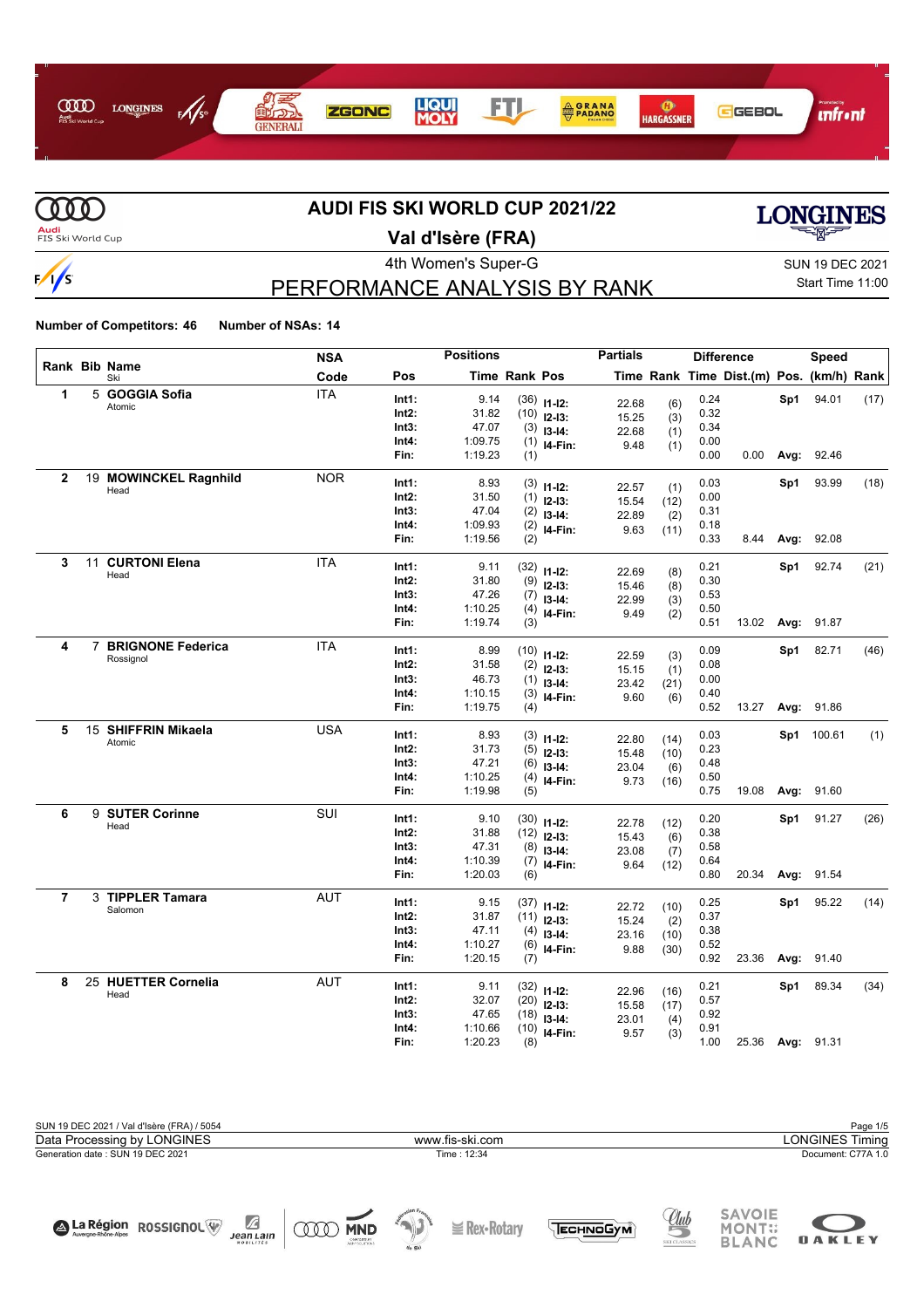

#### **Audi**<br>FIS Ski World Cup

### **AUDI FIS SKI WORLD CUP 2021/22**

**Val d'Isère (FRA)**



## PERFORMANCE ANALYSIS BY RANK

4th Women's Super-G Super-G SUN 19 DEC 2021 Start Time 11:00

**OAKLEY** 

#### **Number of Competitors: 46 Number of NSAs: 14**

|    |                             | <b>NSA</b> |                | <b>Positions</b>   |                      |                                 | <b>Partials</b> |              |              | <b>Difference</b>                        |      | <b>Speed</b>      |      |
|----|-----------------------------|------------|----------------|--------------------|----------------------|---------------------------------|-----------------|--------------|--------------|------------------------------------------|------|-------------------|------|
|    | Rank Bib Name<br>Ski        | Code       | Pos            |                    | <b>Time Rank Pos</b> |                                 |                 |              |              | Time Rank Time Dist.(m) Pos. (km/h) Rank |      |                   |      |
| 9  | 16 JOHNSON Breezy           | <b>USA</b> | Int1:          | 8.92               |                      | $(2)$ 11-12:                    |                 |              | 0.02         |                                          |      | Sp1 97.47         | (9)  |
|    | Atomic                      |            | Int2:          | 32.04              |                      | $(18)$ 12-13:                   | 23.12<br>15.57  | (23)<br>(16) | 0.54         |                                          |      |                   |      |
|    |                             |            | Int3:          | 47.61              |                      | $(17)$ 13-14:                   | 23.12           | (8)          | 0.88         |                                          |      |                   |      |
|    |                             |            | Int4:          | 1:10.73            |                      | $(13)$ 14-Fin:                  | 9.58            | (4)          | 0.98         |                                          |      |                   |      |
|    |                             |            | Fin:           | 1:20.31            | (9)                  |                                 |                 |              | 1.08         | 27.37                                    |      | <b>Avg: 91.22</b> |      |
| 10 | 10 MIRADOLI Romane          | <b>FRA</b> | Int1:          | 9.18               |                      | $(41)$ 11-12:                   |                 |              | 0.28         |                                          | Sp1  | 92.56             | (23) |
|    | Dynastar                    |            | Int2:          | 31.94              |                      | $(14)$ 12-13:                   | 22.76           | (11)         | 0.44         |                                          |      |                   |      |
|    |                             |            | Int3:          | 47.35              |                      | $(10)$ 13-14:                   | 15.41           | (4)          | 0.62         |                                          |      |                   |      |
|    |                             |            | Int4:          | 1:10.70            |                      | $(12)$ 14-Fin:                  | 23.35           | (18)         | 0.95         |                                          |      |                   |      |
|    |                             |            | Fin:           | 1:20.47            | (10)                 |                                 | 9.77            | (21)         | 1.24         | 31.36                                    |      | Avg: 91.04        |      |
| 11 | 40 CERUTTI Camille          | <b>FRA</b> |                |                    |                      |                                 |                 |              |              |                                          |      |                   |      |
|    | Atomic                      |            | Int1:          | 9.12               |                      | $(34)$ 11-12:                   | 22.65           | (5)          | 0.22         |                                          | Sp1  | 94.74             | (16) |
|    |                             |            | Int2:          | 31.77              |                      | $(7)$ 12-13:                    | 15.42           | (5)          | 0.27         |                                          |      |                   |      |
|    |                             |            | Int3:          | 47.19              |                      | $(5)$ 13-14:                    | 23.46           | (22)         | 0.46         |                                          |      |                   |      |
|    |                             |            | Int4:<br>Fin:  | 1:10.65            |                      | $(9)$ 14-Fin:                   | 9.91            | (34)         | 0.90         |                                          |      |                   |      |
|    |                             |            |                | 1:20.56            | (11)                 |                                 |                 |              | 1.33         | 33.60                                    |      | Avg: 90.94        |      |
| 12 | 18 SIEBENHOFER Ramona       | <b>AUT</b> | Int1:          | 8.98               |                      | $(9)$ 11-12:                    | 22.98           | (18)         | 0.08         |                                          | Sp1  | 93.20             | (19) |
|    | Fischer                     |            | Int2:          | 31.96              |                      | $(16)$ 12-13:                   | 15.47           | (9)          | 0.46         |                                          |      |                   |      |
|    |                             |            | Int3:          | 47.43              |                      | $(12)$ 13-14:                   | 23.25           | (12)         | 0.70         |                                          |      |                   |      |
|    |                             |            | Int4:          | 1:10.68            |                      | $(11)$ 14-Fin:                  | 10.02           | (38)         | 0.93         |                                          |      |                   |      |
|    |                             |            | Fin:           | 1:20.70            | (12)                 |                                 |                 |              | 1.47         | 37.07                                    | Avg: | 90.78             |      |
| 13 | 4 RAEDLER Ariane            | <b>AUT</b> | Int1:          | 9.09               |                      |                                 |                 |              | 0.19         |                                          | Sp1  | 95.61             | (13) |
|    | Head                        |            | Int2:          | 31.77              |                      | $(24)$ 11-12:                   | 22.68           | (6)          | 0.27         |                                          |      |                   |      |
|    |                             |            | Int3:          | 47.38              |                      | $(7)$ 12-13:                    | 15.61           | (18)         | 0.65         |                                          |      |                   |      |
|    |                             |            | Int4:          | 1:10.87            |                      | $(11)$ 13-14:<br>$(15)$ 14-Fin: | 23.49           | (25)         | 1.12         |                                          |      |                   |      |
|    |                             |            | Fin:           | 1:20.71            | (13)                 |                                 | 9.84            | (27)         | 1.48         | 37.32                                    |      | Avg: 90.77        |      |
| 14 | 36 REISINGER Elisabeth      | AUT        |                |                    |                      |                                 |                 |              |              |                                          |      |                   |      |
|    | Head                        |            | Int1:          | 9.05               |                      | $(18)$ 11-12:                   | 22.70           | (9)          | 0.15         |                                          | Sp1  | 89.02             | (36) |
|    |                             |            | Int2:          | 31.75              |                      | $(6)$ 12-13:                    | 15.71           | (25)         | 0.25         |                                          |      |                   |      |
|    |                             |            | Int3:          | 47.46              |                      | $(14)$ 13-14:                   | 23.52           | (28)         | 0.73         |                                          |      |                   |      |
|    |                             |            | Int4:<br>Fin:  | 1:10.98<br>1:20.72 | (14)                 | $(16)$ 14-Fin:                  | 9.74            | (17)         | 1.23<br>1.49 | 37.56                                    |      | <b>Avg: 90.76</b> |      |
|    |                             |            |                |                    |                      |                                 |                 |              |              |                                          |      |                   |      |
| 14 | 13 BASSINO Marta<br>Salomon | <b>ITA</b> | Int1:          | 9.09               |                      | $(24)$ 11-12:                   | 22.57           | (1)          | 0.19         |                                          | Sp1  | 95.76             | (12) |
|    |                             |            | Int2:          | 31.66              |                      | $(3)$ 12-13:                    | 15.81           | (33)         | 0.16         |                                          |      |                   |      |
|    |                             |            | Int3:          | 47.47              |                      | $(15)$ 13-14:                   | 23.33           | (17)         | 0.74         |                                          |      |                   |      |
|    |                             |            | Int4:          | 1:10.80            |                      | $(14)$ 14-Fin:                  | 9.92            | (35)         | 1.05         |                                          |      |                   |      |
|    |                             |            | Fin:           | 1:20.72            | (14)                 |                                 |                 |              | 1.49         | 37.56                                    | Avg: | 90.76             |      |
| 16 | 24 WEIDLE Kira              | <b>GER</b> | Int1:          | 9.03               |                      | $(17)$ 11-12:                   | 23.22           | (35)         | 0.13         |                                          | Sp1  | 96.81             | (10) |
|    | Rossignol                   |            | Int2:          | 32.25              |                      | $(30)$ 12-13:                   | 15.67           | (22)         | 0.75         |                                          |      |                   |      |
|    |                             |            | Int3:          | 47.92              |                      | $(29)$ 13-14:                   | 23.14           | (9)          | 1.19         |                                          |      |                   |      |
|    |                             |            | Int4:          | 1:11.06            |                      | $(20)$ 14-Fin:                  | 9.67            | (14)         | 1.31         |                                          |      |                   |      |
|    |                             |            | Fin:           | 1:20.73            | (16)                 |                                 |                 |              | 1.50         | 37.81 Avg: 90.75                         |      |                   |      |
| 17 | 30 GAUCHE Laura             | <b>FRA</b> |                | 9.08               |                      |                                 |                 |              |              |                                          |      |                   |      |
|    | Head                        |            | Int1:<br>Int2: | 31.71              |                      | $(22)$ 11-12:                   | 22.63           | (4)          | 0.18<br>0.21 |                                          |      | Sp1 83.26         | (44) |
|    |                             |            | Int3:          | 47.32              |                      | $(4)$ 12-13:                    | 15.61           | (18)         | 0.59         |                                          |      |                   |      |
|    |                             |            | Int4:          | 1:11.15            |                      | $(9)$ 13-14:                    | 23.83           | (38)         | 1.40         |                                          |      |                   |      |
|    |                             |            | Fin:           | 1:20.76            | (17)                 | $(21)$ 14-Fin:                  | 9.61            | (8)          | 1.53         | 38.55                                    |      | <b>Avg: 90.71</b> |      |
|    |                             |            |                |                    |                      |                                 |                 |              |              |                                          |      |                   |      |
| 18 | 33 PLESHKOVA Julia<br>Head  | <b>RUS</b> | Int1:          | 9.09               |                      | $(24)$ 11-12:                   | 23.14           | (25)         | 0.19         |                                          |      | Sp1 91.90         | (25) |
|    |                             |            | Int2:          | 32.23              |                      | $(28)$ 12-13:                   | 15.55           | (14)         | 0.73         |                                          |      |                   |      |
|    |                             |            | Int3:          | 47.78              |                      | $(22)$ 13-14:                   | 23.25           | (12)         | 1.05         |                                          |      |                   |      |
|    |                             |            | Int4:          | 1:11.03            |                      | $(18)$ 14-Fin:                  | 9.76            | (18)         | 1.28         |                                          |      |                   |      |
|    |                             |            | Fin:           | 1:20.79            | (18)                 |                                 |                 |              | 1.56         |                                          |      | 39.29 Avg: 90.68  |      |

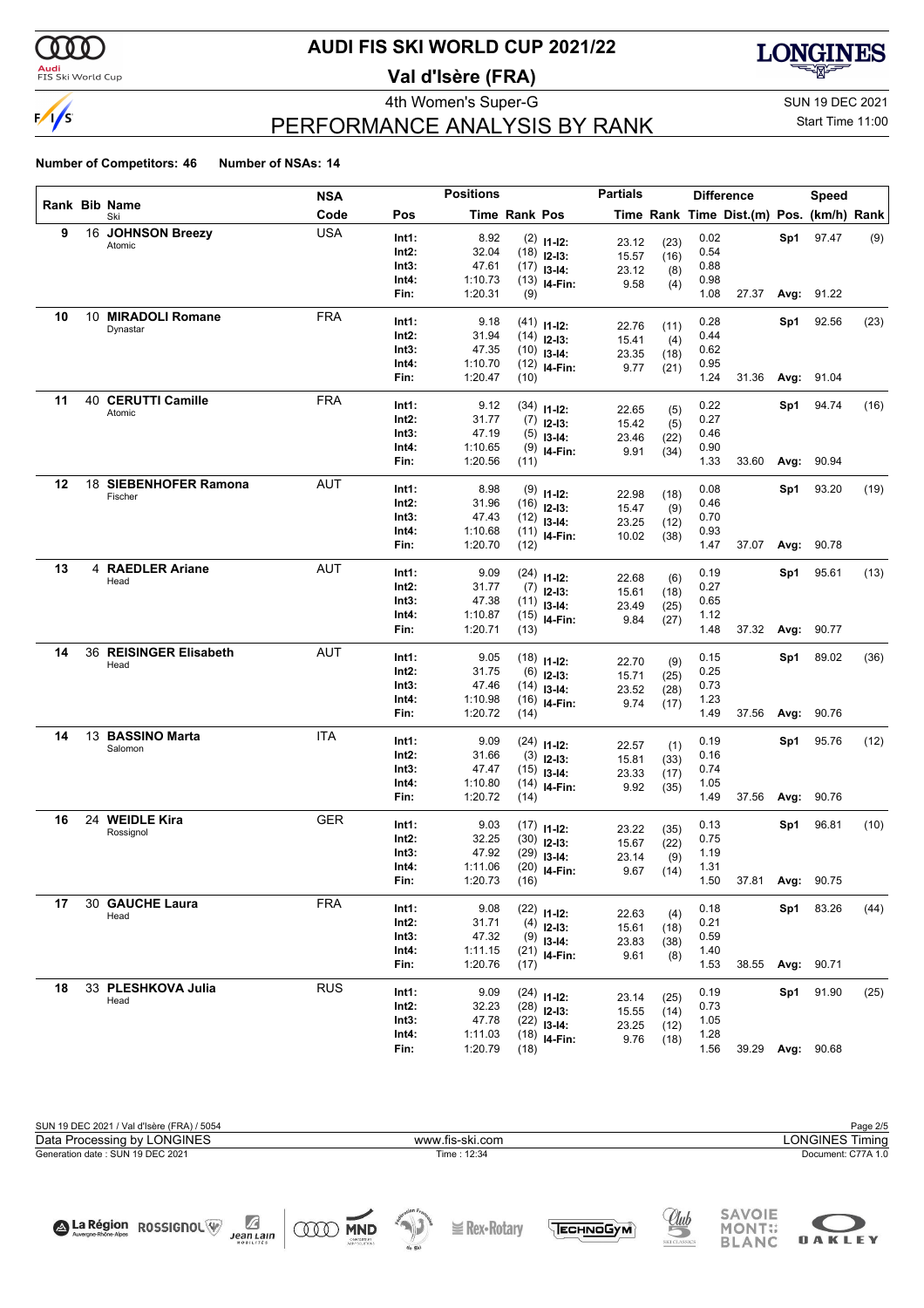

#### **Audi**<br>FIS Ski World Cup

## **AUDI FIS SKI WORLD CUP 2021/22**

**Val d'Isère (FRA)**



## PERFORMANCE ANALYSIS BY RANK

4th Women's Super-G Super-G SUN 19 DEC 2021 Start Time 11:00

**OAKLEY** 

#### **Number of Competitors: 46 Number of NSAs: 14**

| Rank Bib Name |                         | <b>NSA</b> |               | <b>Positions</b>   |                      |                                | <b>Partials</b> |              |              | <b>Difference</b>                        |      | <b>Speed</b>     |      |
|---------------|-------------------------|------------|---------------|--------------------|----------------------|--------------------------------|-----------------|--------------|--------------|------------------------------------------|------|------------------|------|
|               | Ski                     | Code       | Pos           |                    | <b>Time Rank Pos</b> |                                |                 |              |              | Time Rank Time Dist.(m) Pos. (km/h) Rank |      |                  |      |
| 19            | 17 GAGNON Marie-Michele | CAN        | Int1:         | 9.02               |                      | $(14)$ 11-12:                  | 23.14           | (25)         | 0.12         |                                          | Sp1  | 95.15            | (15) |
|               | Head                    |            | Int2:         | 32.16              |                      | $(25)$ 12-13:                  | 15.70           | (24)         | 0.66         |                                          |      |                  |      |
|               |                         |            | Int3:         | 47.86              |                      | $(23)$ 13-14:                  | 23.17           | (11)         | 1.13         |                                          |      |                  |      |
|               |                         |            | Int4:         | 1:11.03            |                      | $(18)$ 14-Fin:                 | 9.79            | (22)         | 1.28         |                                          |      |                  |      |
|               |                         |            | Fin:          | 1:20.82            | (19)                 |                                |                 |              | 1.59         | 40.04                                    | Avg: | 90.65            |      |
| 20            | 6 SCHEYER Christine     | AUT        | Int1:         | 9.01               |                      |                                |                 |              | 0.11         |                                          | Sp1  | 88.33            | (37) |
|               | Head                    |            | Int2:         | 32.36              |                      | $(12)$ 11-12:<br>$(36)$ 12-13: | 23.35           | (40)         | 0.86         |                                          |      |                  |      |
|               |                         |            | Int3:         | 47.90              |                      | $(27)$ 13-14:                  | 15.54           | (12)         | 1.17         |                                          |      |                  |      |
|               |                         |            | Int4:         | 1:11.22            |                      | $(22)$ 14-Fin:                 | 23.32           | (16)         | 1.47         |                                          |      |                  |      |
|               |                         |            | Fin:          | 1:20.86            | (20)                 |                                | 9.64            | (12)         | 1.63         | 41.02 Avg:                               |      | 90.60            |      |
| 21            | 12 PUCHNER Mirjam       | AUT        |               |                    |                      |                                |                 |              |              |                                          |      |                  |      |
|               | Atomic                  |            | Int1:         | 9.07               |                      | $(20)$ 11-12:                  | 22.88           | (15)         | 0.17         |                                          | Sp1  | 99.41            | (5)  |
|               |                         |            | Int2:         | 31.95              |                      | $(15)$ 12-13:                  | 15.80           | (32)         | 0.45         |                                          |      |                  |      |
|               |                         |            | Int3:         | 47.75              |                      | $(19)$ 13-14:                  | 23.26           | (14)         | 1.02         |                                          |      |                  |      |
|               |                         |            | Int4:         | 1:11.01            |                      | $(17)$ 14-Fin:                 | 9.88            | (30)         | 1.26         |                                          |      |                  |      |
|               |                         |            | Fin:          | 1:20.89            | (21)                 |                                |                 |              | 1.66         | 41.76                                    | Avg: | 90.57            |      |
| 22            | 28 VENIER Stephanie     | AUT        | Int1:         | 9.09               |                      | $(24)$ 11-12:                  | 23.27           |              | 0.19         |                                          | Sp1  | 93.12            | (20) |
|               | Head                    |            | Int2:         | 32.36              |                      | $(36)$ 12-13:                  | 15.51           | (38)         | 0.86         |                                          |      |                  |      |
|               |                         |            | Int3:         | 47.87              |                      | $(24)$ 13-14:                  | 23.37           | (11)         | 1.14         |                                          |      |                  |      |
|               |                         |            | Int4:         | 1:11.24            |                      | $(23)$ 14-Fin:                 | 9.71            | (20)<br>(15) | 1.49         |                                          |      |                  |      |
|               |                         |            | Fin:          | 1:20.95            | (22)                 |                                |                 |              | 1.72         | 43.24                                    | Avg: | 90.50            |      |
| 23            | 31 FEST Nadine          | AUT        |               |                    |                      |                                |                 |              |              |                                          |      |                  |      |
|               | Rossignol               |            | Int1:         | 9.02               |                      | $(14)$ 11-12:                  | 23.25           | (36)         | 0.12         |                                          | Sp1  | 87.83            | (38) |
|               |                         |            | Int2:         | 32.27              |                      | $(32)$ 12-13:                  | 15.84           | (35)         | 0.77         |                                          |      |                  |      |
|               |                         |            | Int3:         | 48.11              |                      | $(33)$ 13-14:                  | 23.26           | (14)         | 1.38         |                                          |      |                  |      |
|               |                         |            | Int4:<br>Fin: | 1:11.37<br>1:20.98 | (23)                 | $(25)$ 14-Fin:                 | 9.61            | (8)          | 1.62<br>1.75 | 43.98                                    | Avg: | 90.47            |      |
|               |                         |            |               |                    |                      |                                |                 |              |              |                                          |      |                  |      |
| 24            | 26 KOLLY Noemie         | SUI        | Int1:         | 9.25               |                      | $(45)$ 11-12:                  | 22.96           | (16)         | 0.35         |                                          | Sp1  | 85.20            | (41) |
|               | Stoeckli                |            | Int2:         | 32.21              |                      | $(27)$ 12-13:                  | 15.69           | (23)         | 0.71         |                                          |      |                  |      |
|               |                         |            | Int3:         | 47.90              |                      | $(27)$ 13-14:                  | 23.49           | (25)         | 1.17         |                                          |      |                  |      |
|               |                         |            | Int4:         | 1:11.39            |                      | $(27)$ 14-Fin:                 | 9.60            | (6)          | 1.64         |                                          |      |                  |      |
|               |                         |            | Fin:          | 1:20.99            | (24)                 |                                |                 |              | 1.76         | 44.22                                    | Avg: | 90.46            |      |
| 25            | 29 MELESI Roberta       | <b>ITA</b> | Int1:         | 9.01               |                      |                                |                 |              | 0.11         |                                          | Sp1  | 86.95            | (39) |
|               | Dynastar                |            | Int2:         | 32.04              |                      | $(12)$ 11-12:<br>$(18)$ 12-13: | 23.03           | (20)         | 0.54         |                                          |      |                  |      |
|               |                         |            | Int3:         | 47.75              |                      | $(19)$ 13-14:                  | 15.71           | (25)         | 1.02         |                                          |      |                  |      |
|               |                         |            | Int4:         | 1:11.53            |                      | $(30)$ 14-Fin:                 | 23.78           | (37)         | 1.78         |                                          |      |                  |      |
|               |                         |            | Fin:          | 1:21.12            | (25)                 |                                | 9.59            | (5)          | 1.89         | 47.41                                    | Avg: | 90.31            |      |
| 26            | 27 WORLEY Tessa         | <b>FRA</b> |               |                    |                      |                                |                 |              |              |                                          |      |                  |      |
|               | Rossignol               |            | Int1:         | 9.15               |                      | $(37)$ 11-12:                  | 22.78           | (12)         | 0.25         |                                          | Sp1  | 89.98            | (30) |
|               |                         |            | Int2:         | 31.93              |                      | $(13)$ 12-13:                  | 15.62           | (20)         | 0.43         |                                          |      |                  |      |
|               |                         |            | Int3:         | 47.55              |                      | $(16)$ 13-14:                  | 23.76           | (36)         | 0.82         |                                          |      |                  |      |
|               |                         |            | Int4:         | 1:11.31<br>1:21.14 |                      | $(24)$ 14-Fin:                 | 9.83            | (25)         | 1.56<br>1.91 | 47.90 Avg:                               |      | 90.29            |      |
|               |                         |            | FIN:          |                    | (26)                 |                                |                 |              |              |                                          |      |                  |      |
| 27            | 2 FLURY Jasmine         | SUI        | Int1:         | 9.10               |                      | $(30)$ 11-12:                  | 23.14           | (25)         | 0.20         |                                          | Sp1  | 90.95            | (28) |
|               | Fischer                 |            | $Int2$ :      | 32.24              |                      | $(29)$ 12-13:                  | 15.81           | (33)         | 0.74         |                                          |      |                  |      |
|               |                         |            | Int3:         | 48.05              |                      | $(32)$ 13-14:                  | 23.36           | (19)         | 1.32         |                                          |      |                  |      |
|               |                         |            | Int4:         | 1:11.41            |                      | $(28)$ 14-Fin:                 | 9.81            | (23)         | 1.66         |                                          |      |                  |      |
|               |                         |            | Fin:          | 1:21.22            | (27)                 |                                |                 |              | 1.99         | 49.86                                    | Avg: | 90.20            |      |
| 28            | 8 GAUTHIER Tiffany      | <b>FRA</b> | Int1:         | 8.96               |                      | $(6)$ 11-12:                   |                 |              | 0.06         |                                          | Sp1  | 89.29            | (35) |
|               | Rossignol               |            | Int2:         | 32.10              |                      | $(22)$ 12-13:                  | 23.14           | (25)         | 0.60         |                                          |      |                  |      |
|               |                         |            | Int3:         | 47.75              |                      | $(19)$ 13-14:                  | 15.65           | (21)         | 1.02         |                                          |      |                  |      |
|               |                         |            | Int4:         | 1:11.37            |                      | $(25)$ 14-Fin:                 | 23.62           | (31)         | 1.62         |                                          |      |                  |      |
|               |                         |            | Fin:          | 1:21.24            | (28)                 |                                | 9.87            | (29)         | 2.01         |                                          |      | 50.35 Avg: 90.18 |      |

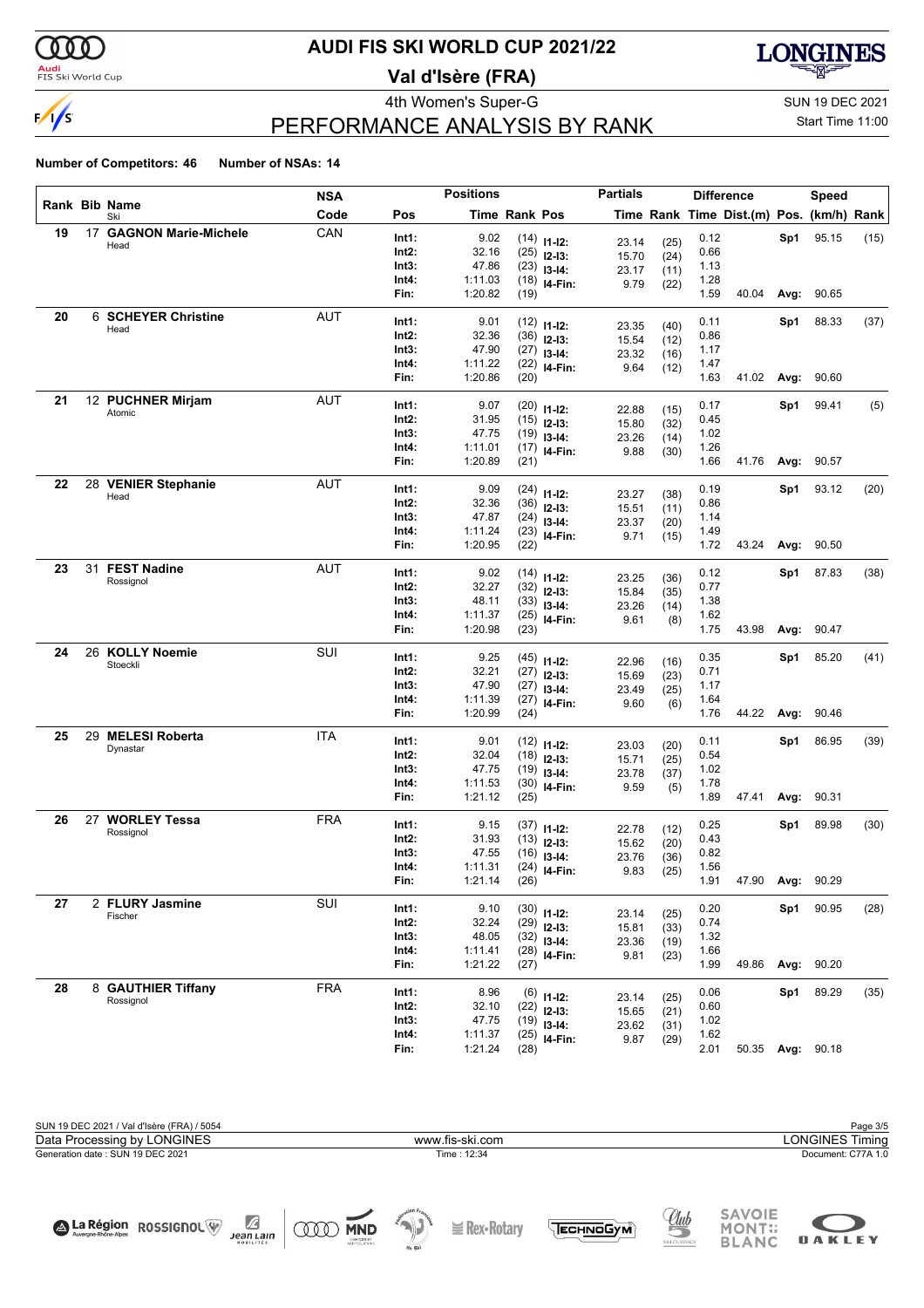

#### **Audi**<br>FIS Ski World Cup

## **AUDI FIS SKI WORLD CUP 2021/22**

**Val d'Isère (FRA)**



## PERFORMANCE ANALYSIS BY RANK

4th Women's Super-G Super-G SUN 19 DEC 2021 Start Time 11:00

**OAKLEY** 

#### **Number of Competitors: 46 Number of NSAs: 14**

|    |   |                                  | NSA        |                | <b>Positions</b>   |                      |                | <b>Partials</b> |              |              | <b>Difference</b>                        |      | <b>Speed</b>     |      |
|----|---|----------------------------------|------------|----------------|--------------------|----------------------|----------------|-----------------|--------------|--------------|------------------------------------------|------|------------------|------|
|    |   | Rank Bib Name<br>Ski             | Code       | Pos            |                    | <b>Time Rank Pos</b> |                |                 |              |              | Time Rank Time Dist.(m) Pos. (km/h) Rank |      |                  |      |
| 29 | 1 | <b>MARSAGLIA Francesca</b>       | <b>ITA</b> | Int1:          | 9.18               |                      | $(41)$ 11-12:  |                 |              | 0.28         |                                          | Sp1  | 92.60            | (22) |
|    |   | Salomon                          |            | Int2:          | 32.35              |                      | $(35)$ 12-13:  | 23.17<br>15.77  | (30)<br>(29) | 0.85         |                                          |      |                  |      |
|    |   |                                  |            | Int3:          | 48.12              |                      | $(34)$ 13-14:  | 23.47           | (24)         | 1.39         |                                          |      |                  |      |
|    |   |                                  |            | Int4:          | 1:11.59            |                      | $(31)$ 14-Fin: | 9.82            | (24)         | 1.84         |                                          |      |                  |      |
|    |   |                                  |            | Fin:           | 1:21.41            | (29)                 |                |                 |              | 2.18         | 54.49                                    | Avg: | 89.99            |      |
| 30 |   | 14 NUFER Priska                  | SUI        | Int1:          | 9.05               |                      | $(18)$ 11-12:  |                 |              | 0.15         |                                          | Sp1  | 89.83            | (31) |
|    |   | Dynastar                         |            | Int2:          | 32.26              |                      | $(31)$ 12-13:  | 23.21           | (34)         | 0.76         |                                          |      |                  |      |
|    |   |                                  |            | Int3:          | 48.14              |                      | $(35)$ 13-14:  | 15.88           | (39)         | 1.41         |                                          |      |                  |      |
|    |   |                                  |            | Int4:          | 1:11.63            |                      | $(32)$ 14-Fin: | 23.49           | (25)         | 1.88         |                                          |      |                  |      |
|    |   |                                  |            | Fin:           | 1:21.46            | (30)                 |                | 9.83            | (25)         | 2.23         | 55.71                                    | Avg: | 89.93            |      |
| 31 |   | 20 GISIN Michelle                | SUI        | Int1:          | 8.99               |                      |                |                 |              | 0.09         |                                          | Sp1  | 99.85            | (2)  |
|    |   | Rossignol                        |            | Int2:          | 32.00              |                      | $(10)$ 11-12:  | 23.01           | (19)         | 0.50         |                                          |      |                  |      |
|    |   |                                  |            | Int3:          | 47.43              |                      | $(17)$ 12-13:  | 15.43           | (6)          | 0.70         |                                          |      |                  |      |
|    |   |                                  |            | Int4:          | 1:10.45            |                      | $(12)$ 13-14:  | 23.02           | (5)          | 0.70         |                                          |      |                  |      |
|    |   |                                  |            | Fin:           | 1:21.56            | (31)                 | $(8)$ 14-Fin:  | 11.11           | (46)         | 2.33         | 58.14                                    | Avg: | 89.82            |      |
|    |   |                                  |            |                |                    |                      |                |                 |              |              |                                          |      |                  |      |
| 32 |   | 39 STUHEC IIka<br>Stoeckli       | <b>SLO</b> | Int1:          | 8.94               |                      | $(5)$ 11-12:   | 23.36           | (41)         | 0.04         |                                          | Sp1  | 89.72            | (32) |
|    |   |                                  |            | Int2:          | 32.30              |                      | $(33)$ 12-13:  | 16.20           | (44)         | 0.80         |                                          |      |                  |      |
|    |   |                                  |            | Int3:          | 48.50              |                      | $(41)$ 13-14:  | 23.46           | (22)         | 1.77         |                                          |      |                  |      |
|    |   |                                  |            | Int4:          | 1:11.96            |                      | $(39)$ 14-Fin: | 9.62            | (10)         | 2.21         |                                          |      |                  |      |
|    |   |                                  |            | Fin:           | 1:21.58            | (32)                 |                |                 |              | 2.35         | 58.62                                    | Avg: | 89.80            |      |
| 33 |   | 34 HOERNBLAD Lisa                | SWE        | Int1:          | 9.07               |                      | $(20)$ 11-12:  |                 |              | 0.17         |                                          | Sp1  | 99.72            | (4)  |
|    |   | Fischer                          |            | Int2:          | 32.16              |                      | $(25)$ 12-13:  | 23.09           | (22)<br>(28) | 0.66         |                                          |      |                  |      |
|    |   |                                  |            | Int3:          | 47.88              |                      | $(25)$ 13-14:  | 15.72           |              | 1.15         |                                          |      |                  |      |
|    |   |                                  |            | Int4:          | 1:11.51            |                      | $(29)$ 14-Fin: | 23.63           | (33)         | 1.76         |                                          |      |                  |      |
|    |   |                                  |            | Fin:           | 1:21.64            | (33)                 |                | 10.13           | (41)         | 2.41         | 60.07                                    | Avg: | 89.74            |      |
| 34 |   | 22 SUTER Jasmina                 | SUI        |                |                    |                      |                |                 |              |              |                                          |      |                  |      |
|    |   | Stoeckli                         |            | Int1:          | 9.09               |                      | $(24)$ 11-12:  | 23.36           | (41)         | 0.19         |                                          | Sp1  | 98.50            | (7)  |
|    |   |                                  |            | Int2:          | 32.45<br>48.16     |                      | $(42)$ 12-13:  | 15.71           | (25)         | 0.95         |                                          |      |                  |      |
|    |   |                                  |            | Int3:<br>Int4: | 1:11.71            |                      | $(36)$ 13-14:  | 23.55           | (29)         | 1.43<br>1.96 |                                          |      |                  |      |
|    |   |                                  |            | Fin:           | 1:21.65            | (34)                 | $(33)$ 14-Fin: | 9.94            | (36)         | 2.42         | 60.31                                    | Avg: | 89.72            |      |
| 35 |   | 38 PICHLER Karoline              | <b>ITA</b> |                |                    |                      |                |                 |              |              |                                          |      |                  |      |
|    |   | Head                             |            | Int1:          | 9.35               |                      | $(46)$ 11-12:  | 23.03           | (20)         | 0.45         |                                          | Sp1  | 92.30            | (24) |
|    |   |                                  |            | Int2:          | 32.38              |                      | $(39)$ 12-13:  | 15.86           | (37)         | 0.88         |                                          |      |                  |      |
|    |   |                                  |            | Int3:          | 48.24              |                      | $(38)$ 13-14:  | 23.71           | (34)         | 1.51         |                                          |      |                  |      |
|    |   |                                  |            | Int4:<br>Fin:  | 1:11.95<br>1:21.83 | (35)                 | $(38)$ 14-Fin: | 9.88            | (30)         | 2.20<br>2.60 | 64.66                                    | Avg: | 89.53            |      |
|    |   |                                  |            |                |                    |                      |                |                 |              |              |                                          |      |                  |      |
| 36 |   | 44 MUZAFERIJA Elvedina<br>Atomic | BIH        | Int1:          | 9.08               |                      | $(22)$ 11-12:  | 23.25           | (36)         | 0.18         |                                          | Sp1  | 99.75            | (3)  |
|    |   |                                  |            | Int2:          | 32.33              |                      | $(34)$ 12-13:  | 15.56           | (15)         | 0.83         |                                          |      |                  |      |
|    |   |                                  |            | Int3:          | 47.89              |                      | $(26)$ 13-14:  | 23.89           | (39)         | 1.16         |                                          |      |                  |      |
|    |   |                                  |            | Int4:          | 1:11.78            |                      | $(34)$ 14-Fin: | 10.12           | (40)         | 2.03         |                                          |      |                  |      |
|    |   |                                  |            | Fin:           | 1:21.90            | (36)                 |                |                 |              | 2.67         | 66.34 Avg: 89.45                         |      |                  |      |
| 37 |   | 43 GASIENICA-DANIEL Maryna       | POL        | Int1:          | 9.17               |                      | $(40)$ 11-12:  |                 |              | 0.27         |                                          |      | Sp1 97.76        | (8)  |
|    |   | Atomic                           |            | Int2:          | 32.37              |                      | $(38)$ 12-13:  | 23.20           | (33)         | 0.87         |                                          |      |                  |      |
|    |   |                                  |            | Int3:          | 48.16              |                      | $(36)$ 13-14:  | 15.79           | (30)         | 1.43         |                                          |      |                  |      |
|    |   |                                  |            | Int4:          | 1:11.89            |                      | $(36)$ 14-Fin: | 23.73<br>10.02  | (35)         | 2.14         |                                          |      |                  |      |
|    |   |                                  |            | Fin:           | 1:21.91            | (37)                 |                |                 | (38)         | 2.68         | 66.58                                    |      | Avg: 89.44       |      |
| 38 |   | 41 DELAGO Nadia                  | <b>ITA</b> |                |                    |                      |                |                 |              |              |                                          |      |                  |      |
|    |   | Atomic                           |            | Int1:          | 9.21               |                      | $(43)$ 11-12:  | 23.17           | (30)         | 0.31         |                                          | Sp1  | 90.85            | (29) |
|    |   |                                  |            | Int2:          | 32.38              |                      | $(39)$ 12-13:  | 16.19           | (43)         | 0.88         |                                          |      |                  |      |
|    |   |                                  |            | Int3:          | 48.57              |                      | $(43)$ 13-14:  | 23.62           | (31)         | 1.84         |                                          |      |                  |      |
|    |   |                                  |            | Int4:          | 1:12.19            |                      | $(41)$ 14-Fin: | 9.76            | (18)         | 2.44         |                                          |      |                  |      |
|    |   |                                  |            | Fin:           | 1:21.95            | (38)                 |                |                 |              | 2.72         |                                          |      | 67.54 Avg: 89.40 |      |

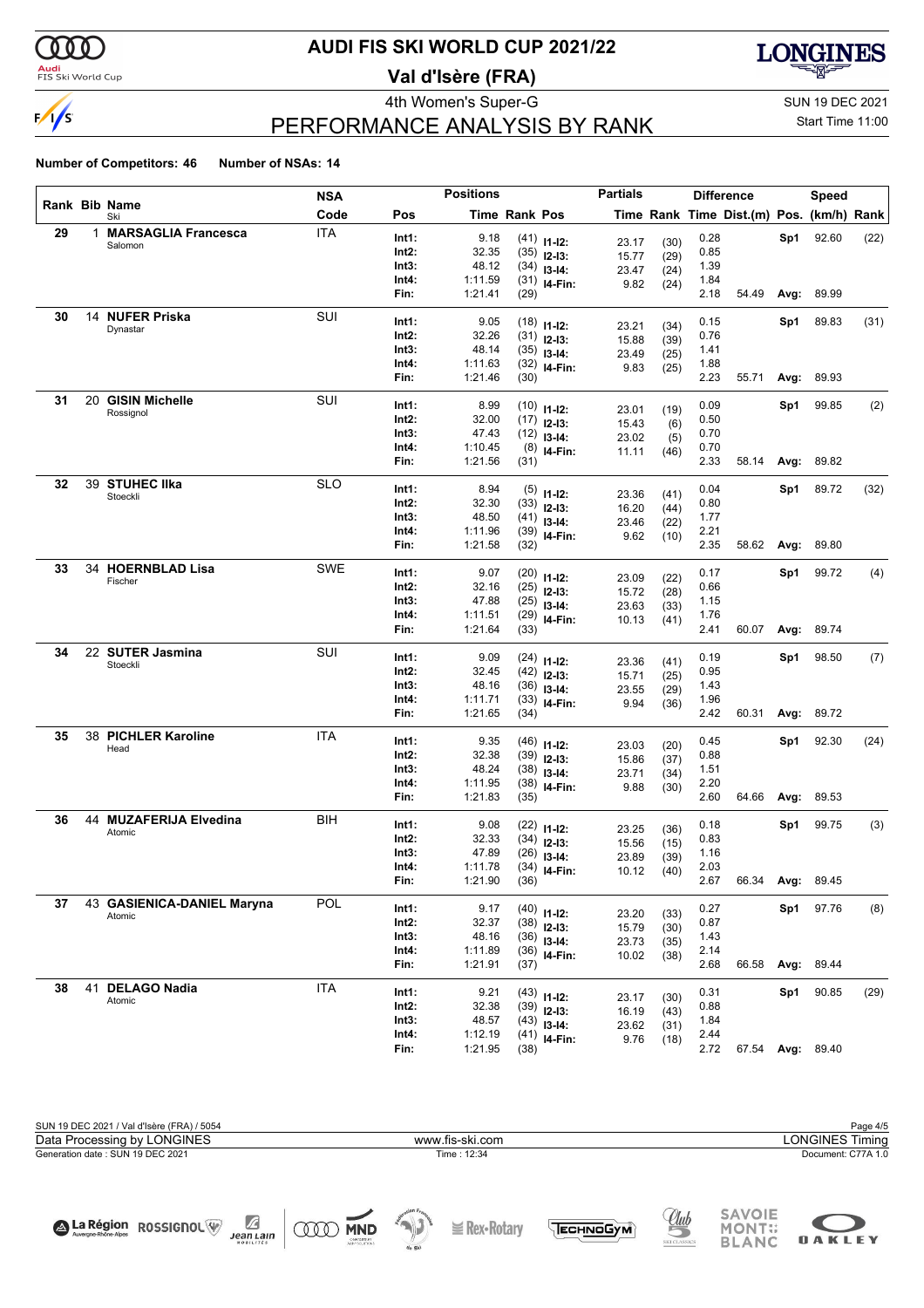

#### **Audi**<br>FIS Ski World Cup

### **AUDI FIS SKI WORLD CUP 2021/22**

**Val d'Isère (FRA)**



# PERFORMANCE ANALYSIS BY RANK

4th Women's Super-G Super-G SUN 19 DEC 2021 Start Time 11:00

#### **Number of Competitors: 46 Number of NSAs: 14**

|    |    |                              | <b>NSA</b> |       | <b>Positions</b> |               |                                | <b>Partials</b> |      |      | <b>Difference</b>                        |      | Speed |      |
|----|----|------------------------------|------------|-------|------------------|---------------|--------------------------------|-----------------|------|------|------------------------------------------|------|-------|------|
|    |    | <b>Rank Bib Name</b><br>Ski  | Code       | Pos   |                  | Time Rank Pos |                                |                 |      |      | Time Rank Time Dist.(m) Pos. (km/h) Rank |      |       |      |
| 39 | 21 | <b>FERK SAIONI Marusa</b>    | <b>SLO</b> | Int1: | 9.09             |               | $(24)$ 11-12:                  | 23.34           | (39) | 0.19 |                                          | Sp1  | 84.91 | (42) |
|    |    | Salomon                      |            | Int2: | 32.43            |               | $(41)$ 12-13:                  | 16.14           | (42) | 0.93 |                                          |      |       |      |
|    |    |                              |            | Int3: | 48.57            |               | $(43)$ 13-14:                  | 23.61           | (30) | 1.84 |                                          |      |       |      |
|    |    |                              |            | Int4: | 1:12.18          |               | $(40)$ 14-Fin:                 | 9.84            | (27) | 2.43 |                                          |      |       |      |
|    |    |                              |            | Fin:  | 1:22.02          | (39)          |                                |                 |      | 2.79 | 69.22                                    | Avg: | 89.32 |      |
| 40 |    | 37 MANGAN Tricia             | <b>USA</b> | Int1: | 9.02             |               | $(14)$ 11-12:                  |                 |      | 0.12 |                                          | Sp1  | 95.95 | (11) |
|    |    | Rossignol                    |            | Int2: | 32.14            |               | $(24)$ 12-13:                  | 23.12           | (23) | 0.64 |                                          |      |       |      |
|    |    |                              |            | Int3: | 47.93            |               | $(30)$ 13-14:                  | 15.79<br>23.94  | (30) | 1.20 |                                          |      |       |      |
|    |    |                              |            | Int4: | 1:11.87          |               | $(35)$ 14-Fin:                 | 10.25           | (41) | 2.12 |                                          |      |       |      |
|    |    |                              |            | Fin:  | 1:22.12          | (40)          |                                |                 | (43) | 2.89 | 71.62                                    | Avg: | 89.21 |      |
| 41 |    | 45 PASLIER Esther            | <b>FRA</b> | Int1: | 8.90             |               |                                |                 |      | 0.00 |                                          | Sp1  | 90.97 | (27) |
|    |    | Head                         |            | Int2: | 32.08            |               | $(1)$ 11-12:                   | 23.18           | (32) | 0.58 |                                          |      |       |      |
|    |    |                              |            | Int3: | 47.98            |               | $(21)$ 12-13:                  | 15.90           | (40) | 1.25 |                                          |      |       |      |
|    |    |                              |            | Int4: | 1:11.90          |               | $(31)$ 13-14:                  | 23.92           | (40) | 2.15 |                                          |      |       |      |
|    |    |                              |            | Fin:  | 1:22.15          | (41)          | $(37)$ 14-Fin:                 | 10.25           | (43) | 2.92 | 72.33                                    | Avg: | 89.18 |      |
|    |    |                              |            |       |                  |               |                                |                 |      |      |                                          |      |       |      |
| 42 |    | 35 JENAL Stephanie<br>Atomic | SUI        | Int1: | 8.97             |               | $(7)$ 11-12:                   | 23.16           | (29) | 0.07 |                                          | Sp1  | 89.55 | (33) |
|    |    |                              |            | Int2: | 32.13            |               | $(23)$ 12-13:                  | 16.40           | (45) | 0.63 |                                          |      |       |      |
|    |    |                              |            | Int3: | 48.53            |               | $(42)$ 13-14:                  | 24.04           | (42) | 1.80 |                                          |      |       |      |
|    |    |                              |            | Int4: | 1:12.57          |               | $(44)$ 14-Fin:                 | 9.76            | (18) | 2.82 |                                          |      |       |      |
|    |    |                              |            | Fin:  | 1:22.33          | (42)          |                                |                 |      | 3.10 | 76.62                                    | Avg: | 88.98 |      |
| 43 |    | 47 WILES Jacqueline          | <b>USA</b> | Int1: | 8.97             |               | $(7)$ 11-12:                   |                 |      | 0.07 |                                          | Sp1  | 98.51 | (6)  |
|    |    | Rossignol                    |            | Int2: | 32.58            |               | $(45)$ 12-13:                  | 23.61<br>15.86  | (45) | 1.08 |                                          |      |       |      |
|    |    |                              |            | Int3: | 48.44            |               | $(40)$ 13-14:                  | 24.06           | (37) | 1.71 |                                          |      |       |      |
|    |    |                              |            | Int4: | 1:12.50          |               | $(42)$ 14-Fin:                 | 9.95            | (43) | 2.75 |                                          |      |       |      |
|    |    |                              |            | Fin:  | 1:22.45          | (43)          |                                |                 | (37) | 3.22 | 79.47                                    | Avg: | 88.85 |      |
| 44 |    | 32 CASHMAN Keely             | <b>USA</b> | Int1: | 9.13             |               |                                |                 |      | 0.23 |                                          | Sp1  | 83.31 | (43) |
|    |    | Rossignol                    |            | Int2: | 32.56            |               | $(35)$ 11-12:<br>$(44)$ 12-13: | 23.43           | (44) | 1.06 |                                          |      |       |      |
|    |    |                              |            | Int3: | 48.57            |               | $(43)$ 13-14:                  | 16.01           | (41) | 1.84 |                                          |      |       |      |
|    |    |                              |            | Int4: | 1:12.66          |               | $(45)$ 14-Fin:                 | 24.09           | (44) | 2.91 |                                          |      |       |      |
|    |    |                              |            | Fin:  | 1:22.56          | (44)          |                                | 9.90            | (33) | 3.33 | 82.08                                    | Avg: | 88.74 |      |
| 45 |    | 42 CRAWFORD Candace          | CAN        | Int1: | 9.15             |               |                                |                 |      | 0.25 |                                          |      | 85.65 | (40) |
|    |    | Head                         |            | Int2: | 32.55            |               | $(37)$ 11-12:                  | 23.40           | (43) | 1.05 |                                          | Sp1  |       |      |
|    |    |                              |            | Int3: | 48.40            |               | $(43)$ 12-13:                  | 15.85           | (36) | 1.67 |                                          |      |       |      |
|    |    |                              |            | Int4: | 1:12.55          |               | $(39)$ 13-14:                  | 24.15           | (45) | 2.80 |                                          |      |       |      |
|    |    |                              |            | Fin:  | 1:22.71          | (45)          | $(43)$ 14-Fin:                 | 10.16           | (42) | 3.48 | 85.62                                    | Avg: | 88.57 |      |
| 46 |    | 48 SMALL Greta               | <b>AUS</b> |       |                  |               |                                |                 |      |      |                                          |      |       |      |
|    |    | Atomic                       |            | Int1: | 9.24             |               | $(44)$ 11-12:                  | 23.95           | (46) | 0.34 |                                          | Sp1  | 82.90 | (45) |
|    |    |                              |            | Int2: | 33.19            |               | $(46)$ 12-13:                  | 16.49           | (46) | 1.69 |                                          |      |       |      |
|    |    |                              |            | Int3: | 49.68            |               | $(46)$ 13-14:                  | 24.56           | (46) | 2.95 |                                          |      |       |      |
|    |    |                              |            | Int4: | 1:14.24          |               | $(46)$ 14-Fin:                 | 10.27           | (45) | 4.49 |                                          |      |       |      |
|    |    |                              |            | Fin:  | 1:24.51          | (46)          |                                |                 |      |      | 5.28 127.14 Avg:                         |      | 86.69 |      |

|         | Intermediate Time Positions:<br>Speed Measurement Positions: | $Int. 1 = Inter1$<br>$Int. 4 = Inter4$ |                                | $Int. 2 = Inter2$ |        | $Int. 3 = Inter3$ |                        |
|---------|--------------------------------------------------------------|----------------------------------------|--------------------------------|-------------------|--------|-------------------|------------------------|
|         |                                                              | $Sp 1 = Speed 1$                       |                                |                   |        |                   |                        |
| Legend: |                                                              |                                        |                                |                   |        |                   |                        |
| Avg     | Average                                                      | Dist.(m)                               | Distance in metres             | Fin               | Finish | Int               | Intermediate           |
| lx      | Intermediate x                                               | Pos.                                   | Intermediate or speed position |                   |        | Sp                | Speed trap             |
|         |                                                              |                                        |                                |                   |        |                   |                        |
|         | SUN 19 DEC 2021 / Val d'Isère (FRA) / 5054                   |                                        |                                |                   |        |                   | Page 5/5               |
|         | Data Processing by LONGINES                                  |                                        |                                | www.fis-ski.com   |        |                   | <b>LONGINES Timing</b> |

Generation date : SUN 19 DEC 2021 Time : 12:34 Document: C77A 1.0

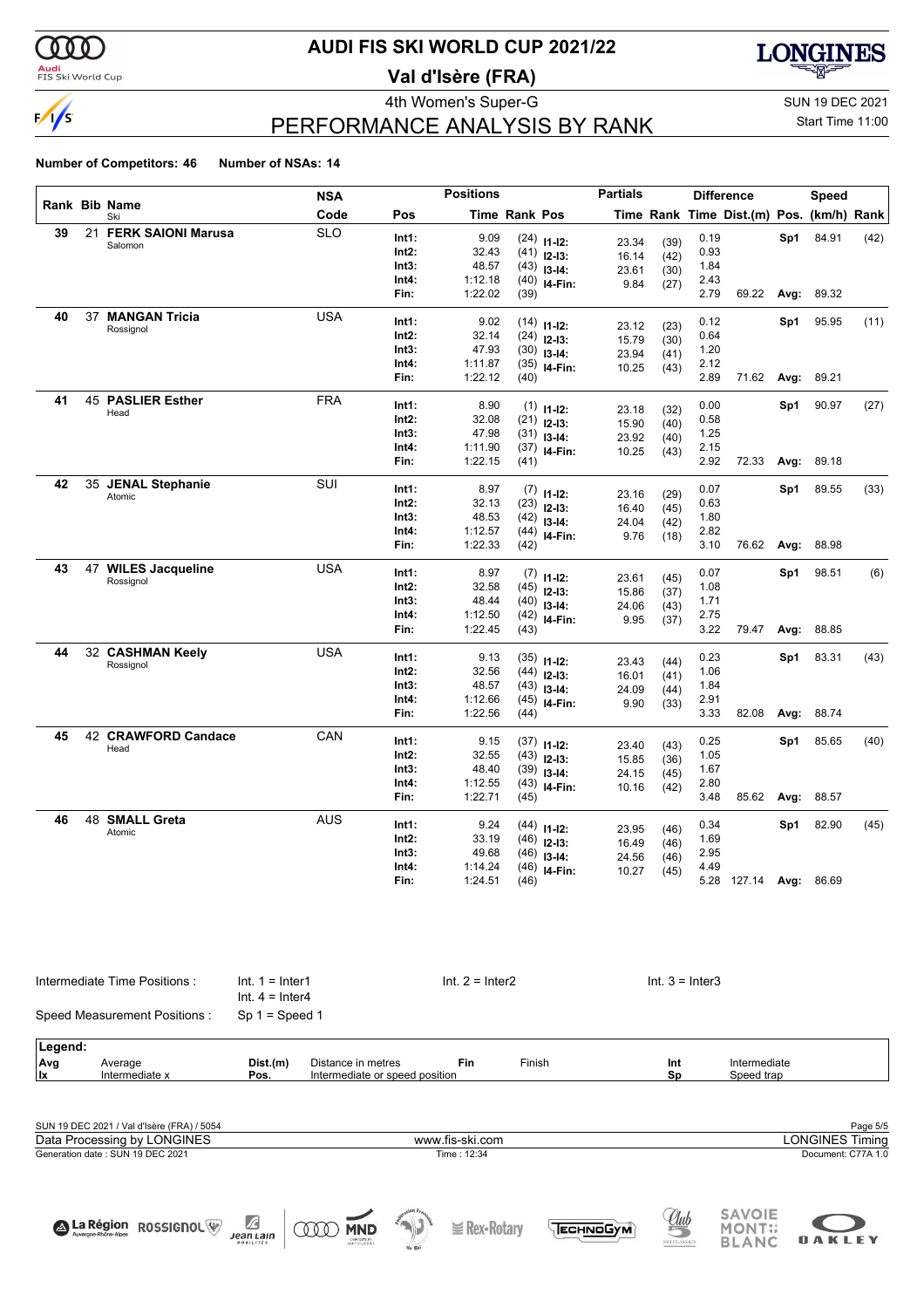



# **AUDI FIS SKI WORLD CUP 2021/22**



# **Val d'Isère (FRA)**

### PERFORMANCE ANALYSIS BY BIB

4th Women's Super-G Super-G SUN 19 DEC 2021 Start Time 11:00

**LONGINES** 

**Number of Competitors: 48 Number of NSAs: 14**

La Région ROSSIGNOL

J.

 $Jean Lain$ 

**ODD MND** 

|                |                                  | <b>NSA</b> |       | <b>Positions</b> |                      |                                 | <b>Partials</b> |              |      | <b>Difference</b>                        |      | <b>Speed</b> |      |
|----------------|----------------------------------|------------|-------|------------------|----------------------|---------------------------------|-----------------|--------------|------|------------------------------------------|------|--------------|------|
| <b>Bib</b>     | Name<br>Ski                      | Code       | Pos   |                  | <b>Time Rank Pos</b> |                                 |                 |              |      | Time Rank Time Dist.(m) Pos. (km/h) Rank |      |              |      |
|                | <b>MARSAGLIA Francesca</b>       | <b>ITA</b> | Int1: | 9.18             |                      | $(43)$ 11-12:                   | 23.17           | (30)         | 0.28 |                                          | Sp1  | 92.60        | (22) |
|                | Salomon                          |            | Int2: | 32.35            |                      | $(35)$ 12-13:                   | 15.77           | (29)         | 0.85 |                                          |      |              |      |
|                |                                  |            | Int3: | 48.12            |                      | $(34)$ 13-14:                   | 23.47           | (24)         | 1.39 |                                          |      |              |      |
|                |                                  |            | Int4: | 1:11.59          |                      | $(31)$ 14-Fin:                  | 9.82            | (24)         | 1.84 |                                          |      |              |      |
|                |                                  |            | Fin:  | 1:21.41          | (29)                 |                                 |                 |              | 2.18 | 54.49                                    | Avg: | 89.99        |      |
| $\overline{2}$ | <b>FLURY Jasmine</b>             | <b>SUI</b> | Int1: | 9.10             |                      | $(32)$ 11-12:                   |                 |              | 0.20 |                                          | Sp1  | 90.95        | (28) |
|                | Fischer                          |            | Int2: | 32.24            |                      | $(29)$ 12-13:                   | 23.14           | (25)         | 0.74 |                                          |      |              |      |
|                |                                  |            | Int3: | 48.05            |                      | $(32)$ 13-14:                   | 15.81<br>23.36  | (33)<br>(19) | 1.32 |                                          |      |              |      |
|                |                                  |            | Int4: | 1:11.41          |                      | $(28)$ 14-Fin:                  | 9.81            | (23)         | 1.66 |                                          |      |              |      |
|                |                                  |            | Fin:  | 1:21.22          | (27)                 |                                 |                 |              | 1.99 | 49.86                                    | Avg: | 90.20        |      |
| 3              | <b>TIPPLER Tamara</b>            | <b>AUT</b> | Int1: | 9.15             |                      |                                 |                 |              | 0.25 |                                          | Sp1  | 95.22        | (14) |
|                | Salomon                          |            | Int2: | 31.87            |                      | $(39)$ 11-12:<br>$(11)$ 12-13:  | 22.72           | (10)         | 0.37 |                                          |      |              |      |
|                |                                  |            | Int3: | 47.11            |                      | $(4)$ 13-14:                    | 15.24           | (2)          | 0.38 |                                          |      |              |      |
|                |                                  |            | Int4: | 1:10.27          |                      | $(6)$ 14-Fin:                   | 23.16           | (10)         | 0.52 |                                          |      |              |      |
|                |                                  |            | Fin:  | 1:20.15          | (7)                  |                                 | 9.88            | (30)         | 0.92 | 23.36                                    | Avg: | 91.40        |      |
| 4              | <b>RAEDLER Ariane</b>            | <b>AUT</b> | Int1: | 9.09             |                      |                                 |                 |              | 0.19 |                                          | Sp1  | 95.61        | (13) |
|                | Head                             |            | Int2: | 31.77            |                      | $(26)$ 11-12:                   | 22.68           | (6)          | 0.27 |                                          |      |              |      |
|                |                                  |            | Int3: | 47.38            |                      | $(7)$ 12-13:                    | 15.61           | (18)         | 0.65 |                                          |      |              |      |
|                |                                  |            | Int4: | 1:10.87          |                      | $(11)$ 13-14:<br>$(15)$ 14-Fin: | 23.49           | (25)         | 1.12 |                                          |      |              |      |
|                |                                  |            | Fin:  | 1:20.71          | (13)                 |                                 | 9.84            | (27)         | 1.48 | 37.32                                    | Avg: | 90.77        |      |
| 5              | <b>GOGGIA Sofia</b>              | <b>ITA</b> | Int1: | 9.14             |                      |                                 |                 |              | 0.24 |                                          | Sp1  | 94.01        | (17) |
|                | Atomic                           |            | Int2: | 31.82            |                      | $(38)$ 11-12:                   | 22.68           | (6)          | 0.32 |                                          |      |              |      |
|                |                                  |            | Int3: | 47.07            |                      | $(10)$ 12-13:                   | 15.25           | (3)          | 0.34 |                                          |      |              |      |
|                |                                  |            | Int4: | 1:09.75          |                      | $(3)$ 13-14:                    | 22.68           | (1)          | 0.00 |                                          |      |              |      |
|                |                                  |            | Fin:  | 1:19.23          | (1)                  | $(1)$ 14-Fin:                   | 9.48            | (1)          | 0.00 | 0.00                                     | Avg: | 92.46        |      |
|                |                                  |            |       |                  |                      |                                 |                 |              |      |                                          |      |              |      |
| 6              | <b>SCHEYER Christine</b><br>Head | <b>AUT</b> | Int1: | 9.01             |                      | $(13)$ 11-12:                   | 23.35           | (40)         | 0.11 |                                          | Sp1  | 88.33        | (37) |
|                |                                  |            | Int2: | 32.36            |                      | $(36)$ 12-13:                   | 15.54           | (12)         | 0.86 |                                          |      |              |      |
|                |                                  |            | Int3: | 47.90            |                      | $(27)$ 13-14:                   | 23.32           | (16)         | 1.17 |                                          |      |              |      |
|                |                                  |            | Int4: | 1:11.22          |                      | $(22)$ 14-Fin:                  | 9.64            | (12)         | 1.47 |                                          |      |              |      |
|                |                                  |            | Fin:  | 1:20.86          | (20)                 |                                 |                 |              | 1.63 | 41.02                                    | Avg: | 90.60        |      |
| $\overline{7}$ | <b>BRIGNONE Federica</b>         | <b>ITA</b> | Int1: | 8.99             |                      | $(10)$ 11-12:                   | 22.59           | (3)          | 0.09 |                                          | Sp1  | 82.71        | (46) |
|                | Rossignol                        |            | Int2: | 31.58            |                      | $(2)$ 12-13:                    | 15.15           | (1)          | 0.08 |                                          |      |              |      |
|                |                                  |            | Int3: | 46.73            |                      | $(1)$ 13-14:                    | 23.42           | (21)         | 0.00 |                                          |      |              |      |
|                |                                  |            | Int4: | 1:10.15          | (3)                  | I4-Fin:                         | 9.60            | (6)          | 0.40 |                                          |      |              |      |
|                |                                  |            | Fin:  | 1:19.75          | (4)                  |                                 |                 |              | 0.52 | 13.27                                    | Avg: | 91.86        |      |
| 8              | <b>GAUTHIER Tiffany</b>          | <b>FRA</b> | Int1: | 8.96             |                      | $(6)$ 11-12:                    | 23.14           | (25)         | 0.06 |                                          | Sp1  | 89.29        | (35) |
|                | Rossignol                        |            | Int2: | 32.10            |                      | $(22)$ 12-13:                   | 15.65           | (21)         | 0.60 |                                          |      |              |      |
|                |                                  |            | Int3: | 47.75            |                      | $(19)$ 13-14:                   | 23.62           | (31)         | 1.02 |                                          |      |              |      |
|                |                                  |            | Int4: | 1:11.37          | (25)                 | I4-Fin:                         | 9.87            | (29)         | 1.62 |                                          |      |              |      |
|                |                                  |            | Fin:  | 1:21.24          | (28)                 |                                 |                 |              | 2.01 | 50.35 Avg:                               |      | 90.18        |      |

**I** Rex-Rotary

TECHNOGYM

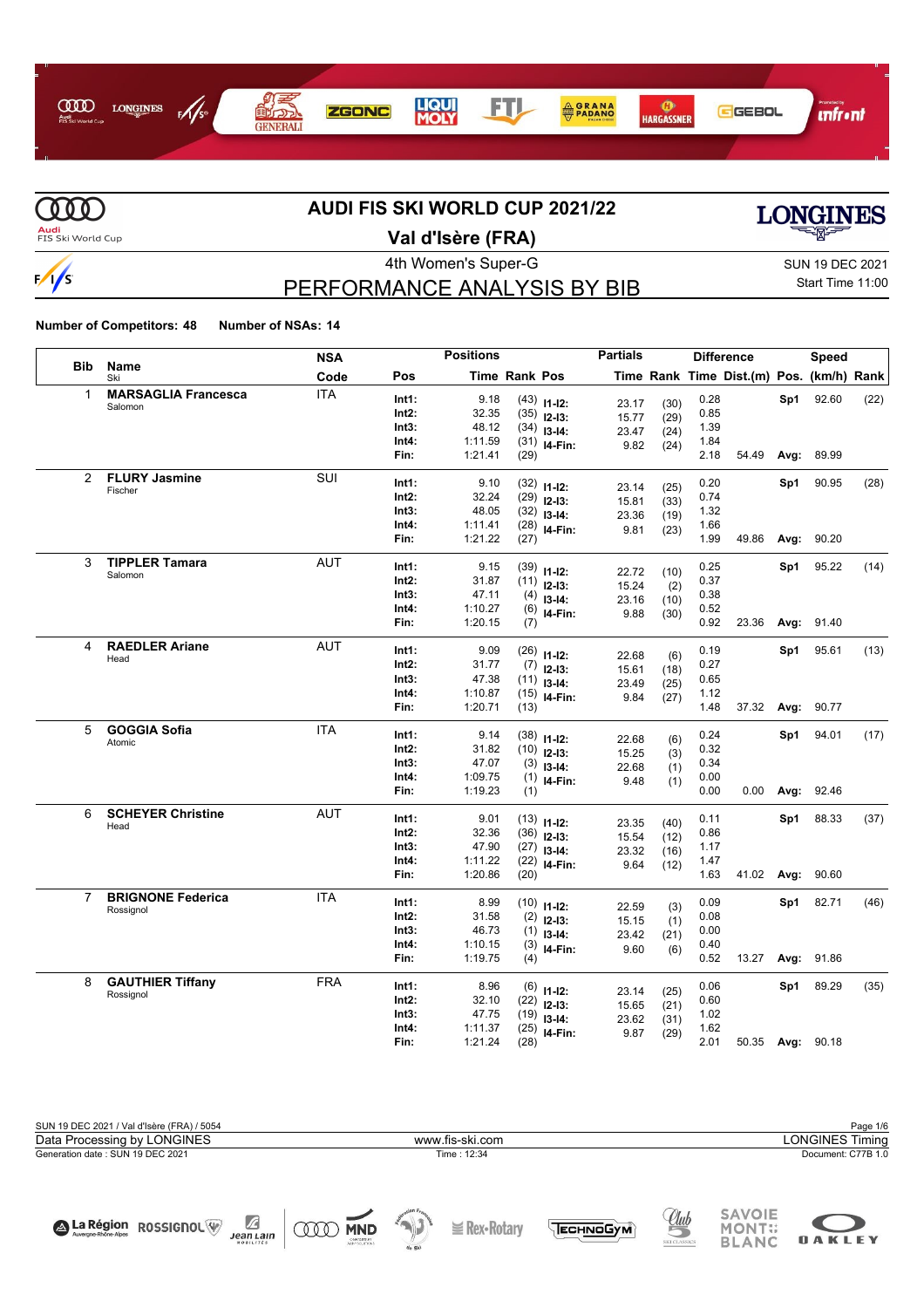

#### **Audi**<br>FIS Ski World Cup

## **AUDI FIS SKI WORLD CUP 2021/22**

**Val d'Isère (FRA)**



## PERFORMANCE ANALYSIS BY BIB

4th Women's Super-G Super-G SUN 19 DEC 2021 Start Time 11:00

**OAKLEY** 

#### **Number of Competitors: 48 Number of NSAs: 14**

|            |                                     | NSA        |                | <b>Positions</b>   |                      |                                | <b>Partials</b> |      |              | <b>Difference</b>                        |      | <b>Speed</b>      |      |
|------------|-------------------------------------|------------|----------------|--------------------|----------------------|--------------------------------|-----------------|------|--------------|------------------------------------------|------|-------------------|------|
| <b>Bib</b> | Name<br>Ski                         | Code       | Pos            |                    | <b>Time Rank Pos</b> |                                |                 |      |              | Time Rank Time Dist.(m) Pos. (km/h) Rank |      |                   |      |
| 9          | <b>SUTER Corinne</b>                | SUI        | Int1:          | 9.10               |                      | $(32)$ 11-12:                  | 22.78           | (12) | 0.20         |                                          |      | Sp1 91.27         | (26) |
|            | Head                                |            | Int2:          | 31.88              |                      | $(12)$ 12-13:                  | 15.43           | (6)  | 0.38         |                                          |      |                   |      |
|            |                                     |            | Int3:          | 47.31              |                      | $(8)$ 13-14:                   | 23.08           | (7)  | 0.58         |                                          |      |                   |      |
|            |                                     |            | Int4:          | 1:10.39            |                      | $(7)$ 14-Fin:                  | 9.64            | (12) | 0.64         |                                          |      |                   |      |
|            |                                     |            | Fin:           | 1:20.03            | (6)                  |                                |                 |      | 0.80         | 20.34                                    |      | Avg: 91.54        |      |
| 10         | <b>MIRADOLI Romane</b>              | <b>FRA</b> | Int1:          | 9.18               |                      | $(43)$ 11-12:                  |                 |      | 0.28         |                                          | Sp1  | 92.56             | (23) |
|            | Dynastar                            |            | Int2:          | 31.94              |                      | $(14)$ 12-13:                  | 22.76           | (11) | 0.44         |                                          |      |                   |      |
|            |                                     |            | Int3:          | 47.35              |                      | $(10)$ 13-14:                  | 15.41           | (4)  | 0.62         |                                          |      |                   |      |
|            |                                     |            | Int4:          | 1:10.70            |                      | $(12)$ 14-Fin:                 | 23.35<br>9.77   | (18) | 0.95         |                                          |      |                   |      |
|            |                                     |            | Fin:           | 1:20.47            | (10)                 |                                |                 | (21) | 1.24         | 31.36                                    |      | Avg: 91.04        |      |
| 11         | <b>CURTONI Elena</b>                | <b>ITA</b> |                |                    |                      |                                |                 |      |              |                                          |      |                   |      |
|            | Head                                |            | Int1:<br>Int2: | 9.11<br>31.80      |                      | $(34)$ 11-12:                  | 22.69           | (8)  | 0.21<br>0.30 |                                          | Sp1  | 92.74             | (21) |
|            |                                     |            | Int3:          | 47.26              |                      | $(9)$ 12-13:                   | 15.46           | (8)  | 0.53         |                                          |      |                   |      |
|            |                                     |            | Int4:          | 1:10.25            |                      | $(7)$ 13-14:                   | 22.99           | (3)  | 0.50         |                                          |      |                   |      |
|            |                                     |            | Fin:           | 1:19.74            | (3)                  | $(4)$ 14-Fin:                  | 9.49            | (2)  | 0.51         | 13.02                                    |      | <b>Avg: 91.87</b> |      |
|            |                                     |            |                |                    |                      |                                |                 |      |              |                                          |      |                   |      |
| 12         | <b>PUCHNER Mirjam</b><br>Atomic     | <b>AUT</b> | Int1:          | 9.07               |                      | $(22)$ 11-12:                  | 22.88           | (15) | 0.17         |                                          | Sp1  | 99.41             | (5)  |
|            |                                     |            | Int2:          | 31.95              |                      | $(15)$ 12-13:                  | 15.80           | (32) | 0.45         |                                          |      |                   |      |
|            |                                     |            | Int3:          | 47.75              |                      | $(19)$ 13-14:                  | 23.26           | (14) | 1.02         |                                          |      |                   |      |
|            |                                     |            | Int4:          | 1:11.01            |                      | $(17)$ 14-Fin:                 | 9.88            | (30) | 1.26         |                                          |      |                   |      |
|            |                                     |            | Fin:           | 1:20.89            | (21)                 |                                |                 |      | 1.66         | 41.76                                    | Avg: | 90.57             |      |
| 13         | <b>BASSINO Marta</b>                | <b>ITA</b> | Int1:          | 9.09               |                      | $(26)$ 11-12:                  | 22.57           | (1)  | 0.19         |                                          | Sp1  | 95.76             | (12) |
|            | Salomon                             |            | Int2:          | 31.66              |                      | $(3)$ 12-13:                   | 15.81           | (33) | 0.16         |                                          |      |                   |      |
|            |                                     |            | Int3:          | 47.47              |                      | $(15)$ 13-14:                  | 23.33           | (17) | 0.74         |                                          |      |                   |      |
|            |                                     |            | Int4:          | 1:10.80            |                      | $(14)$ 14-Fin:                 | 9.92            | (35) | 1.05         |                                          |      |                   |      |
|            |                                     |            | Fin:           | 1:20.72            | (14)                 |                                |                 |      | 1.49         | 37.56                                    | Avg: | 90.76             |      |
| 14         | <b>NUFER Priska</b>                 | SUI        | Int1:          | 9.05               |                      |                                |                 |      | 0.15         |                                          | Sp1  | 89.83             | (31) |
|            | Dynastar                            |            | Int2:          | 32.26              |                      | $(20)$ 11-12:<br>$(31)$ 12-13: | 23.21           | (34) | 0.76         |                                          |      |                   |      |
|            |                                     |            | Int3:          | 48.14              |                      | $(35)$ 13-14:                  | 15.88           | (39) | 1.41         |                                          |      |                   |      |
|            |                                     |            | Int4:          | 1:11.63            |                      | $(32)$ 14-Fin:                 | 23.49           | (25) | 1.88         |                                          |      |                   |      |
|            |                                     |            | Fin:           | 1:21.46            | (30)                 |                                | 9.83            | (25) | 2.23         | 55.71                                    |      | Avg: 89.93        |      |
| 15         | <b>SHIFFRIN Mikaela</b>             | <b>USA</b> |                |                    |                      |                                |                 |      |              |                                          |      |                   |      |
|            | Atomic                              |            | Int1:<br>Int2: | 8.93<br>31.73      |                      | $(3)$ 11-12:                   | 22.80           | (14) | 0.03<br>0.23 |                                          |      | Sp1 100.61        | (1)  |
|            |                                     |            | Int3:          | 47.21              |                      | $(5)$ 12-13:                   | 15.48           | (10) | 0.48         |                                          |      |                   |      |
|            |                                     |            | Int4:          | 1:10.25            |                      | $(6)$ 13-14:<br>$(4)$ 14-Fin:  | 23.04           | (6)  | 0.50         |                                          |      |                   |      |
|            |                                     |            | Fin:           | 1:19.98            | (5)                  |                                | 9.73            | (16) | 0.75         | 19.08                                    |      | Avg: 91.60        |      |
| 16         | <b>JOHNSON Breezy</b>               | <b>USA</b> |                |                    |                      |                                |                 |      |              |                                          |      |                   |      |
|            | Atomic                              |            | Int1:          | 8.92               |                      | $(2)$ 11-12:                   | 23.12           | (23) | 0.02         |                                          |      | Sp1 97.47         | (9)  |
|            |                                     |            | Int2:          | 32.04              |                      | $(18)$ 12-13:                  | 15.57           | (16) | 0.54         |                                          |      |                   |      |
|            |                                     |            | Int3:          | 47.61              |                      | $(17)$ 13-14:                  | 23.12           | (8)  | 0.88         |                                          |      |                   |      |
|            |                                     |            | Int4:<br>Fin:  | 1:10.73<br>1:20.31 | (9)                  | $(13)$ <sub>14-Fin:</sub>      | 9.58            | (4)  | 0.98<br>1.08 |                                          |      | 27.37 Avg: 91.22  |      |
|            |                                     |            |                |                    |                      |                                |                 |      |              |                                          |      |                   |      |
| 17         | <b>GAGNON Marie-Michele</b><br>Head | CAN        | Int1:          | 9.02               |                      | $(15)$ 11-12:                  | 23.14           | (25) | 0.12         |                                          |      | Sp1 95.15         | (15) |
|            |                                     |            | Int2:          | 32.16              |                      | $(25)$ 12-13:                  | 15.70           | (24) | 0.66         |                                          |      |                   |      |
|            |                                     |            | Int3:          | 47.86              |                      | $(23)$ 13-14:                  | 23.17           | (11) | 1.13         |                                          |      |                   |      |
|            |                                     |            | Int4:          | 1:11.03            |                      | $(18)$ 14-Fin:                 | 9.79            | (22) | 1.28         |                                          |      |                   |      |
|            |                                     |            | Fin:           | 1:20.82            | (19)                 |                                |                 |      | 1.59         | 40.04                                    |      | Avg: 90.65        |      |
| 18         | <b>SIEBENHOFER Ramona</b>           | AUT        | Int1:          | 8.98               |                      | $(9)$ 11-12:                   | 22.98           | (18) | 0.08         |                                          |      | Sp1 93.20         | (19) |
|            | Fischer                             |            | Int2:          | 31.96              |                      | $(16)$ 12-13:                  | 15.47           | (9)  | 0.46         |                                          |      |                   |      |
|            |                                     |            | Int3:          | 47.43              |                      | $(12)$ 13-14:                  | 23.25           | (12) | 0.70         |                                          |      |                   |      |
|            |                                     |            | Int4:          | 1:10.68            |                      | $(11)$ 14-Fin:                 | 10.02           | (38) | 0.93         |                                          |      |                   |      |
|            |                                     |            | Fin:           | 1:20.70            | (12)                 |                                |                 |      | 1.47         |                                          |      | 37.07 Avg: 90.78  |      |



TECHNOGYM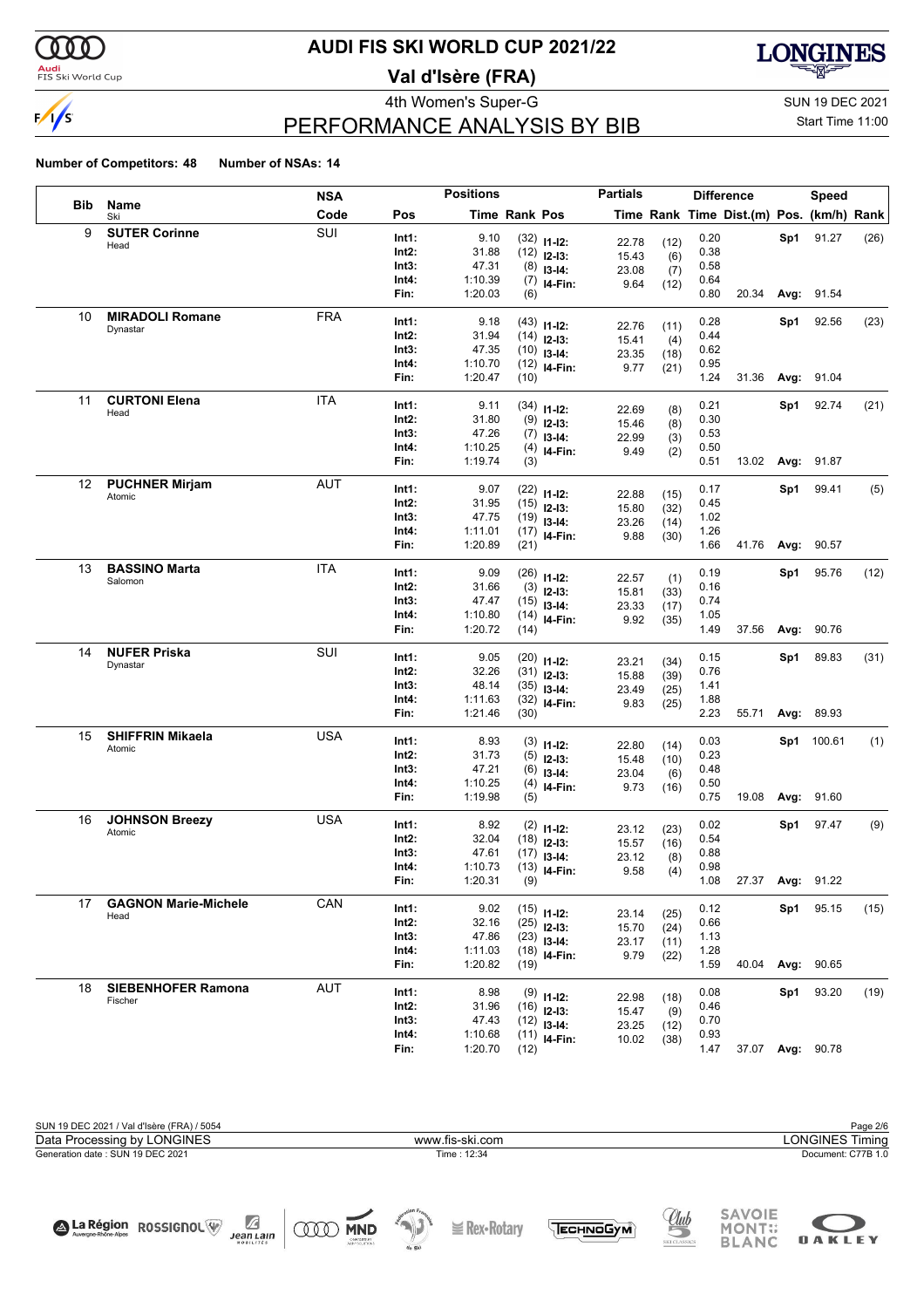

#### **Audi**<br>FIS Ski World Cup

## **AUDI FIS SKI WORLD CUP 2021/22**

**Val d'Isère (FRA)**



## PERFORMANCE ANALYSIS BY BIB

4th Women's Super-G Super-G SUN 19 DEC 2021 Start Time 11:00

**OAKLEY** 

#### **Number of Competitors: 48 Number of NSAs: 14**

|            |                           | NSA        |                | <b>Positions</b> |                      |                                 | <b>Partials</b> |              | <b>Difference</b> |                                          |      | <b>Speed</b>      |      |
|------------|---------------------------|------------|----------------|------------------|----------------------|---------------------------------|-----------------|--------------|-------------------|------------------------------------------|------|-------------------|------|
| <b>Bib</b> | Name<br>Ski               | Code       | Pos            |                  | <b>Time Rank Pos</b> |                                 |                 |              |                   | Time Rank Time Dist.(m) Pos. (km/h) Rank |      |                   |      |
| 19         | <b>MOWINCKEL Ragnhild</b> | <b>NOR</b> | Int1:          | 8.93             |                      | $(3)$ 11-12:                    | 22.57           | (1)          | 0.03              |                                          | Sp1  | 93.99             | (18) |
|            | Head                      |            | Int2:          | 31.50            |                      | $(1)$ 12-13:                    | 15.54           | (12)         | 0.00              |                                          |      |                   |      |
|            |                           |            | Int3:          | 47.04            |                      | $(2)$ 13-14:                    | 22.89           | (2)          | 0.31              |                                          |      |                   |      |
|            |                           |            | Int4:          | 1:09.93          |                      | $(2)$ 14-Fin:                   | 9.63            | (11)         | 0.18              |                                          |      |                   |      |
|            |                           |            | Fin:           | 1:19.56          | (2)                  |                                 |                 |              | 0.33              | 8.44                                     |      | Avg: 92.08        |      |
| 20         | <b>GISIN Michelle</b>     | SUI        | Int1:          | 8.99             |                      | $(10)$ 11-12:                   |                 |              | 0.09              |                                          | Sp1  | 99.85             | (2)  |
|            | Rossignol                 |            | Int2:          | 32.00            |                      | $(17)$ 12-13:                   | 23.01<br>15.43  | (19)<br>(6)  | 0.50              |                                          |      |                   |      |
|            |                           |            | Int3:          | 47.43            |                      | $(12)$ 13-14:                   | 23.02           | (5)          | 0.70              |                                          |      |                   |      |
|            |                           |            | Int4:          | 1:10.45          |                      | $(8)$ 14-Fin:                   | 11.11           | (46)         | 0.70              |                                          |      |                   |      |
|            |                           |            | Fin:           | 1:21.56          | (31)                 |                                 |                 |              | 2.33              | 58.14                                    | Avg: | 89.82             |      |
| 21         | <b>FERK SAIONI Marusa</b> | <b>SLO</b> | Int1:          | 9.09             |                      | $(26)$ 11-12:                   |                 |              | 0.19              |                                          | Sp1  | 84.91             | (42) |
|            | Salomon                   |            | Int2:          | 32.43            |                      | $(41)$ 12-13:                   | 23.34<br>16.14  | (39)<br>(42) | 0.93              |                                          |      |                   |      |
|            |                           |            | Int3:          | 48.57            |                      | $(43)$ 13-14:                   | 23.61           | (30)         | 1.84              |                                          |      |                   |      |
|            |                           |            | Int4:          | 1:12.18          |                      | $(40)$ 14-Fin:                  | 9.84            | (27)         | 2.43              |                                          |      |                   |      |
|            |                           |            | Fin:           | 1:22.02          | (39)                 |                                 |                 |              | 2.79              | 69.22                                    | Avg: | 89.32             |      |
| 22         | <b>SUTER Jasmina</b>      | SUI        | Int1:          | 9.09             |                      | $(26)$ 11-12:                   |                 |              | 0.19              |                                          | Sp1  | 98.50             | (7)  |
|            | Stoeckli                  |            | Int2:          | 32.45            |                      | $(42)$ 12-13:                   | 23.36           | (41)         | 0.95              |                                          |      |                   |      |
|            |                           |            | Int3:          | 48.16            |                      | $(36)$ 13-14:                   | 15.71           | (25)         | 1.43              |                                          |      |                   |      |
|            |                           |            | Int4:          | 1:11.71          |                      | $(33)$ 14-Fin:                  | 23.55<br>9.94   | (29)<br>(36) | 1.96              |                                          |      |                   |      |
|            |                           |            | Fin:           | 1:21.65          | (34)                 |                                 |                 |              | 2.42              | 60.31                                    |      | <b>Avg: 89.72</b> |      |
| 23         | <b>DELAGO Nicol</b>       | <b>ITA</b> | Int1:          | 8.99             |                      |                                 |                 |              | 0.09              |                                          |      |                   |      |
|            | Atomic                    |            | Int2:          | 32.58            |                      | $(10)$ 11-12:                   | 23.59           | (45)         | 1.08              |                                          |      |                   |      |
|            |                           |            | Int3:          | 48.74            |                      | $(45)$ 12-13:<br>$(46)$ 13-14:  | 16.16           | (43)         | 2.01              |                                          |      |                   |      |
|            |                           |            | Int4:          | 1:12.72          |                      | $(46)$ 14-Fin:                  | 23.98           | (42)         | 2.97              |                                          |      |                   |      |
|            |                           |            | Fin:           | <b>DNF</b>       |                      |                                 |                 |              |                   |                                          | Avg: |                   |      |
| 24         | <b>WEIDLE Kira</b>        | GER        | Int1:          | 9.03             |                      |                                 |                 |              | 0.13              |                                          | Sp1  | 96.81             | (10) |
|            | Rossignol                 |            | Int2:          | 32.25            |                      | $(18)$ 11-12:<br>$(30)$ 12-13:  | 23.22           | (35)         | 0.75              |                                          |      |                   |      |
|            |                           |            | Int3:          | 47.92            |                      | $(29)$ 13-14:                   | 15.67           | (22)         | 1.19              |                                          |      |                   |      |
|            |                           |            | Int4:          | 1:11.06          |                      | $(20)$ 14-Fin:                  | 23.14           | (9)          | 1.31              |                                          |      |                   |      |
|            |                           |            | Fin:           | 1:20.73          | (16)                 |                                 | 9.67            | (14)         | 1.50              | 37.81                                    | Avg: | 90.75             |      |
| 25         | <b>HUETTER Cornelia</b>   | <b>AUT</b> | Int1:          | 9.11             |                      |                                 |                 |              | 0.21              |                                          | Sp1  | 89.34             | (34) |
|            | Head                      |            | Int2:          | 32.07            |                      | $(34)$ 11-12:                   | 22.96           | (16)         | 0.57              |                                          |      |                   |      |
|            |                           |            | Int3:          | 47.65            |                      | $(20)$ 12-13:<br>$(18)$ 13-14:  | 15.58           | (17)         | 0.92              |                                          |      |                   |      |
|            |                           |            | Int4:          | 1:10.66          |                      | $(10)$ 14-Fin:                  | 23.01           | (4)          | 0.91              |                                          |      |                   |      |
|            |                           |            | Fin:           | 1:20.23          | (8)                  |                                 | 9.57            | (3)          | 1.00              | 25.36                                    |      | Avg: 91.31        |      |
| 26         | <b>KOLLY Noemie</b>       | SUI        | Int1:          | 9.25             |                      |                                 |                 |              | 0.35              |                                          | Sp1  | 85.20             |      |
|            | Stoeckli                  |            | Int2:          | 32.21            |                      | $(47)$ 11-12:                   | 22.96           | (16)         | 0.71              |                                          |      |                   | (41) |
|            |                           |            | Int3:          | 47.90            |                      | $(27)$ 12-13:                   | 15.69           | (23)         | 1.17              |                                          |      |                   |      |
|            |                           |            | Int4:          | 1:11.39          |                      | $(27)$ 13-14:<br>$(27)$ 14-Fin: | 23.49           | (25)         | 1.64              |                                          |      |                   |      |
|            |                           |            | Fin:           | 1:20.99          | (24)                 |                                 | 9.60            | (6)          | 1.76              | 44.22 Avg:                               |      | 90.46             |      |
| 27         | <b>WORLEY Tessa</b>       | FRA        |                |                  |                      |                                 |                 |              |                   |                                          |      |                   |      |
|            | Rossignol                 |            | Int1:          | 9.15             |                      | $(39)$ 11-12:                   | 22.78           | (12)         | 0.25              |                                          | Sp1  | 89.98             | (30) |
|            |                           |            | Int2:<br>Int3: | 31.93<br>47.55   |                      | $(13)$ 12-13:                   | 15.62           | (20)         | 0.43<br>0.82      |                                          |      |                   |      |
|            |                           |            | Int4:          | 1:11.31          |                      | $(16)$ 13-14:                   | 23.76           | (36)         | 1.56              |                                          |      |                   |      |
|            |                           |            | Fin:           | 1:21.14          | (26)                 | $(24)$ 14-Fin:                  | 9.83            | (25)         | 1.91              | 47.90                                    |      | Avg: 90.29        |      |
| 28         | <b>VENIER Stephanie</b>   | <b>AUT</b> |                |                  |                      |                                 |                 |              |                   |                                          |      |                   |      |
|            | Head                      |            | Int1:          | 9.09             |                      | $(26)$ 11-12:                   | 23.27           | (38)         | 0.19              |                                          | Sp1  | 93.12             | (20) |
|            |                           |            | Int2:          | 32.36            |                      | $(36)$ 12-13:                   | 15.51           | (11)         | 0.86              |                                          |      |                   |      |
|            |                           |            | Int3:<br>Int4: | 47.87<br>1:11.24 |                      | $(24)$ 13-14:                   | 23.37           | (20)         | 1.14<br>1.49      |                                          |      |                   |      |
|            |                           |            | Fin:           | 1:20.95          | (22)                 | $(23)$ 14-Fin:                  | 9.71            | (15)         | 1.72              |                                          |      | 43.24 Avg: 90.50  |      |
|            |                           |            |                |                  |                      |                                 |                 |              |                   |                                          |      |                   |      |

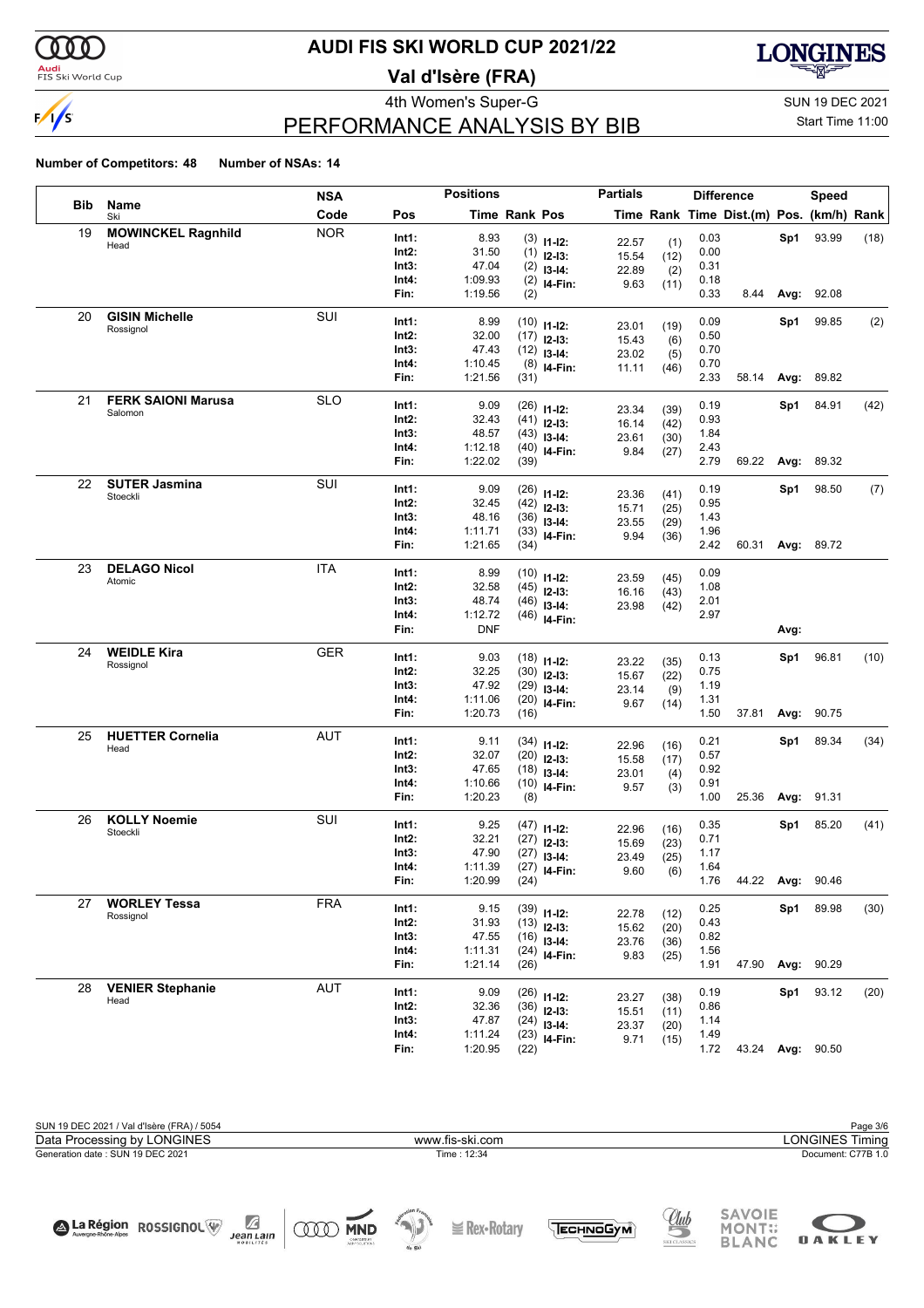

#### **Audi**<br>FIS Ski World Cup

## **AUDI FIS SKI WORLD CUP 2021/22**

**Val d'Isère (FRA)**



# PERFORMANCE ANALYSIS BY BIB

4th Women's Super-G Super-G SUN 19 DEC 2021 Start Time 11:00

#### **Number of Competitors: 48 Number of NSAs: 14**

|     |                                  | NSA        |               | <b>Positions</b>   |               |                                | <b>Partials</b> |      |              | <b>Difference</b>                        |      | <b>Speed</b>     |      |
|-----|----------------------------------|------------|---------------|--------------------|---------------|--------------------------------|-----------------|------|--------------|------------------------------------------|------|------------------|------|
| Bib | Name<br>Ski                      | Code       | Pos           |                    | Time Rank Pos |                                |                 |      |              | Time Rank Time Dist.(m) Pos. (km/h) Rank |      |                  |      |
| 29  | <b>MELESI Roberta</b>            | <b>ITA</b> | Int1:         | 9.01               |               | $(13)$ 11-12:                  | 23.03           | (20) | 0.11         |                                          | Sp1  | 86.95            | (39) |
|     | Dynastar                         |            | Int2:         | 32.04              |               | $(18)$ 12-13:                  | 15.71           | (25) | 0.54         |                                          |      |                  |      |
|     |                                  |            | Int3:         | 47.75              |               | $(19)$ 13-14:                  | 23.78           | (37) | 1.02         |                                          |      |                  |      |
|     |                                  |            | Int4:         | 1:11.53            |               | $(30)$ 14-Fin:                 | 9.59            | (5)  | 1.78         |                                          |      |                  |      |
|     |                                  |            | Fin:          | 1:21.12            | (25)          |                                |                 |      | 1.89         | 47.41                                    |      | Avg: 90.31       |      |
| 30  | <b>GAUCHE Laura</b>              | <b>FRA</b> | Int1:         | 9.08               |               | $(24)$ 11-12:                  |                 |      | 0.18         |                                          | Sp1  | 83.26            | (44) |
|     | Head                             |            | Int2:         | 31.71              |               | $(4)$ 12-13:                   | 22.63           | (4)  | 0.21         |                                          |      |                  |      |
|     |                                  |            | Int3:         | 47.32              |               |                                | 15.61           | (18) | 0.59         |                                          |      |                  |      |
|     |                                  |            | Int4:         | 1:11.15            |               | $(9)$ 13-14:<br>$(21)$ 14-Fin: | 23.83           | (38) | 1.40         |                                          |      |                  |      |
|     |                                  |            | Fin:          | 1:20.76            | (17)          |                                | 9.61            | (8)  | 1.53         | 38.55                                    | Avg: | 90.71            |      |
| 31  | <b>FEST Nadine</b>               | <b>AUT</b> |               |                    |               |                                |                 |      |              |                                          |      |                  |      |
|     | Rossignol                        |            | Int1:         | 9.02               |               | $(15)$ 11-12:                  | 23.25           | (36) | 0.12         |                                          | Sp1  | 87.83            | (38) |
|     |                                  |            | Int2:         | 32.27              |               | $(32)$ 12-13:                  | 15.84           | (35) | 0.77         |                                          |      |                  |      |
|     |                                  |            | Int3:         | 48.11              |               | $(33)$ 13-14:                  | 23.26           | (14) | 1.38         |                                          |      |                  |      |
|     |                                  |            | Int4:         | 1:11.37            |               | $(25)$ 14-Fin:                 | 9.61            | (8)  | 1.62         |                                          |      |                  |      |
|     |                                  |            | Fin:          | 1:20.98            | (23)          |                                |                 |      | 1.75         | 43.98                                    |      | Avg: 90.47       |      |
| 32  | <b>CASHMAN Keely</b>             | USA        | Int1:         | 9.13               |               | $(37)$ 11-12:                  | 23.43           | (44) | 0.23         |                                          | Sp1  | 83.31            | (43) |
|     | Rossignol                        |            | Int2:         | 32.56              |               | $(44)$ 12-13:                  | 16.01           | (41) | 1.06         |                                          |      |                  |      |
|     |                                  |            | Int3:         | 48.57              |               | $(43)$ 13-14:                  | 24.09           | (45) | 1.84         |                                          |      |                  |      |
|     |                                  |            | Int4:         | 1:12.66            |               | $(45)$ 14-Fin:                 | 9.90            | (33) | 2.91         |                                          |      |                  |      |
|     |                                  |            | Fin:          | 1:22.56            | (44)          |                                |                 |      | 3.33         | 82.08                                    | Avg: | 88.74            |      |
| 33  | <b>PLESHKOVA Julia</b>           | <b>RUS</b> | Int1:         | 9.09               |               | $(26)$ 11-12:                  |                 |      | 0.19         |                                          | Sp1  | 91.90            | (25) |
|     | Head                             |            | Int2:         | 32.23              |               | $(28)$ 12-13:                  | 23.14           | (25) | 0.73         |                                          |      |                  |      |
|     |                                  |            | Int3:         | 47.78              |               |                                | 15.55           | (14) | 1.05         |                                          |      |                  |      |
|     |                                  |            | Int4:         | 1:11.03            |               | $(22)$ 13-14:                  | 23.25           | (12) | 1.28         |                                          |      |                  |      |
|     |                                  |            | Fin:          | 1:20.79            | (18)          | $(18)$ 14-Fin:                 | 9.76            | (18) | 1.56         | 39.29                                    | Avg: | 90.68            |      |
| 34  | <b>HOERNBLAD Lisa</b>            | SWE        |               |                    |               |                                |                 |      |              |                                          |      |                  |      |
|     | Fischer                          |            | Int1:         | 9.07               |               | $(22)$ 11-12:                  | 23.09           | (22) | 0.17         |                                          | Sp1  | 99.72            | (4)  |
|     |                                  |            | Int2:         | 32.16              |               | $(25)$ 12-13:                  | 15.72           | (28) | 0.66         |                                          |      |                  |      |
|     |                                  |            | Int3:         | 47.88              |               | $(25)$ 13-14:                  | 23.63           | (33) | 1.15         |                                          |      |                  |      |
|     |                                  |            | Int4:<br>Fin: | 1:11.51<br>1:21.64 | (33)          | $(29)$ 14-Fin:                 | 10.13           | (41) | 1.76<br>2.41 | 60.07                                    | Avg: | 89.74            |      |
|     |                                  |            |               |                    |               |                                |                 |      |              |                                          |      |                  |      |
| 35  | <b>JENAL Stephanie</b><br>Atomic | SUI        | Int1:         | 8.97               |               | $(7)$ 11-12:                   | 23.16           | (29) | 0.07         |                                          | Sp1  | 89.55            | (33) |
|     |                                  |            | Int2:         | 32.13              |               | $(23)$ 12-13:                  | 16.40           | (46) | 0.63         |                                          |      |                  |      |
|     |                                  |            | Int3:         | 48.53              |               | $(42)$ 13-14:                  | 24.04           | (43) | 1.80         |                                          |      |                  |      |
|     |                                  |            | Int4:         | 1:12.57            |               | $(44)$ 14-Fin:                 | 9.76            | (18) | 2.82         |                                          |      |                  |      |
|     |                                  |            | Fin:          | 1:22.33            | (42)          |                                |                 |      | 3.10         | 76.62 <b>Avg:</b>                        |      | 88.98            |      |
| 36  | <b>REISINGER Elisabeth</b>       | <b>AUT</b> | Int1:         | 9.05               |               | $(20)$ 11-12:                  | 22.70           | (9)  | 0.15         |                                          | Sp1  | 89.02            | (36) |
|     | Head                             |            | Int2:         | 31.75              |               | $(6)$ 12-13:                   | 15.71           | (25) | 0.25         |                                          |      |                  |      |
|     |                                  |            | Int3:         | 47.46              |               | $(14)$ 13-14:                  | 23.52           | (28) | 0.73         |                                          |      |                  |      |
|     |                                  |            | Int4:         | 1:10.98            |               | $(16)$ <sub>14-Fin:</sub>      | 9.74            | (17) | 1.23         |                                          |      |                  |      |
|     |                                  |            | Fin:          | 1:20.72            | (14)          |                                |                 |      | 1.49         | 37.56 Avg: 90.76                         |      |                  |      |
| 37  | <b>MANGAN Tricia</b>             | <b>USA</b> |               |                    |               |                                |                 |      |              |                                          |      |                  |      |
|     | Rossignol                        |            | Int1:         | 9.02               |               | $(15)$ 11-12:                  | 23.12           | (23) | 0.12         |                                          | Sp1  | 95.95            | (11) |
|     |                                  |            | Int2:         | 32.14              |               | $(24)$ 12-13:                  | 15.79           | (30) | 0.64         |                                          |      |                  |      |
|     |                                  |            | Int3:         | 47.93              |               | $(30)$ 13-14:                  | 23.94           | (41) | 1.20         |                                          |      |                  |      |
|     |                                  |            | Int4:<br>Fin: | 1:11.87<br>1:22.12 | (40)          | $(35)$ 14-Fin:                 | 10.25           | (43) | 2.12<br>2.89 |                                          |      | 71.62 Avg: 89.21 |      |
|     |                                  |            |               |                    |               |                                |                 |      |              |                                          |      |                  |      |
| 38  | <b>PICHLER Karoline</b><br>Head  | <b>ITA</b> | Int1:         | 9.35               |               | $(48)$ 11-12:                  | 23.03           | (20) | 0.45         |                                          | Sp1  | 92.30            | (24) |
|     |                                  |            | Int2:         | 32.38              |               | $(39)$ 12-13:                  | 15.86           | (37) | 0.88         |                                          |      |                  |      |
|     |                                  |            | Int3:         | 48.24              |               | $(38)$ 13-14:                  | 23.71           | (34) | 1.51         |                                          |      |                  |      |
|     |                                  |            | Int4:         | 1:11.95            |               | $(38)$ 14-Fin:                 | 9.88            | (30) | 2.20         |                                          |      |                  |      |
|     |                                  |            | Fin:          | 1:21.83            | (35)          |                                |                 |      | 2.60         |                                          |      | 64.66 Avg: 89.53 |      |



**E** Rex-Rotary

TECHNOGYM

MONT:

**OAKLEY** 

**ODD** MND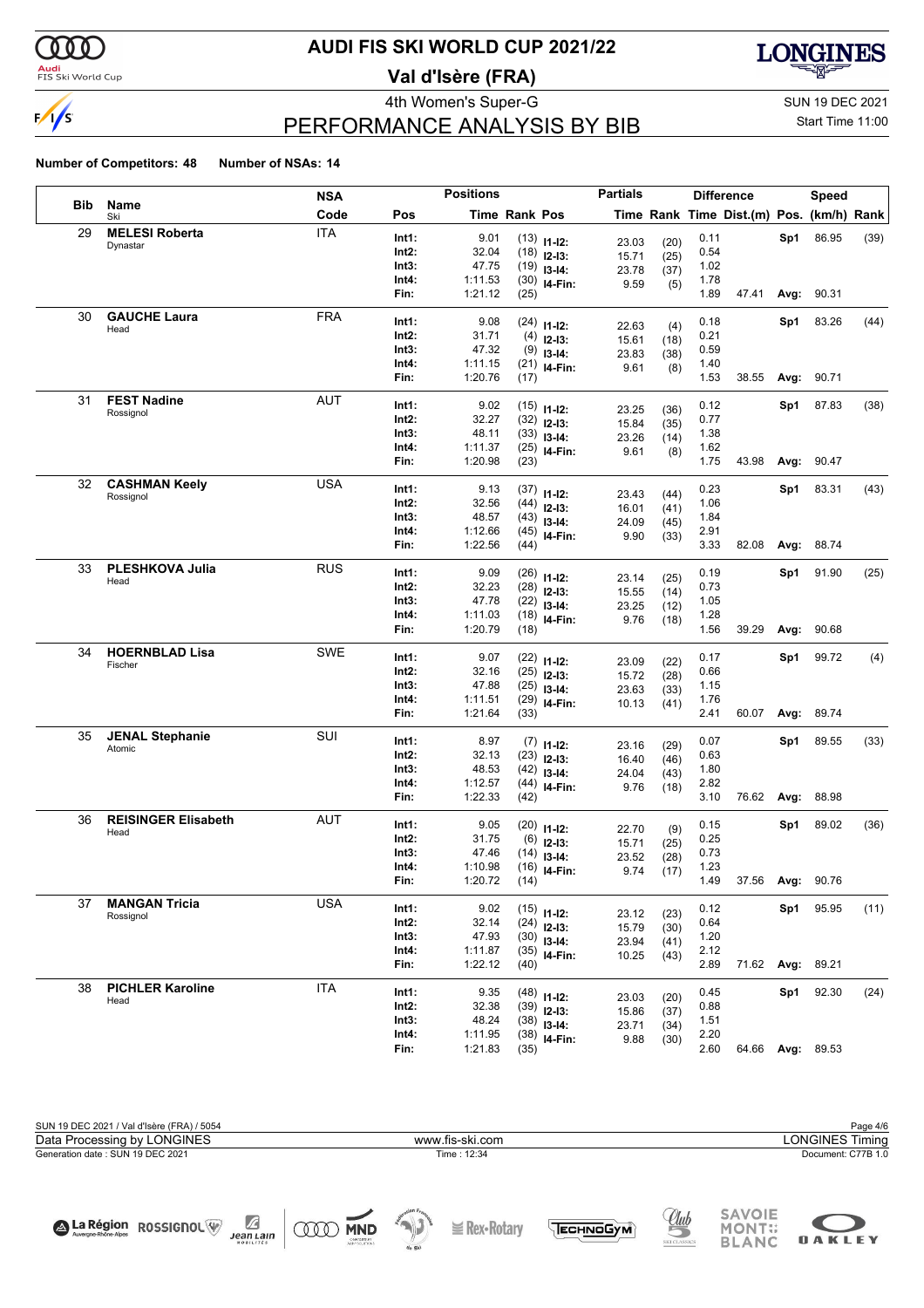

#### **Audi**<br>FIS Ski World Cup

# **AUDI FIS SKI WORLD CUP 2021/22**

**Val d'Isère (FRA)**



# PERFORMANCE ANALYSIS BY BIB

4th Women's Super-G Super-G SUN 19 DEC 2021 Start Time 11:00

**OAKLEY** 

#### **Number of Competitors: 48 Number of NSAs: 14**

|            |                                | <b>NSA</b> |                | <b>Positions</b> |                      |                                 | <b>Partials</b> |              |              | <b>Difference</b>                        |      | <b>Speed</b>     |      |
|------------|--------------------------------|------------|----------------|------------------|----------------------|---------------------------------|-----------------|--------------|--------------|------------------------------------------|------|------------------|------|
| <b>Bib</b> | Name<br>Ski                    | Code       | Pos            |                  | <b>Time Rank Pos</b> |                                 |                 |              |              | Time Rank Time Dist.(m) Pos. (km/h) Rank |      |                  |      |
| 39         | <b>STUHEC IIka</b>             | <b>SLO</b> | Int1:          | 8.94             |                      | $(5)$ 11-12:                    | 23.36           | (41)         | 0.04         |                                          | Sp1  | 89.72            | (32) |
|            | Stoeckli                       |            | Int2:          | 32.30            |                      | $(33)$ 12-13:                   | 16.20           | (45)         | 0.80         |                                          |      |                  |      |
|            |                                |            | Int3:          | 48.50            |                      | $(41)$ 13-14:                   | 23.46           | (22)         | 1.77         |                                          |      |                  |      |
|            |                                |            | Int4:          | 1:11.96          |                      | $(39)$ 14-Fin:                  | 9.62            | (10)         | 2.21         |                                          |      |                  |      |
|            |                                |            | Fin:           | 1:21.58          | (32)                 |                                 |                 |              | 2.35         | 58.62                                    | Avg: | 89.80            |      |
| 40         | <b>CERUTTI Camille</b>         | <b>FRA</b> | Int1:          | 9.12             |                      | $(36)$ 11-12:                   |                 |              | 0.22         |                                          | Sp1  | 94.74            | (16) |
|            | Atomic                         |            | Int2:          | 31.77            |                      | $(7)$ 12-13:                    | 22.65<br>15.42  | (5)          | 0.27         |                                          |      |                  |      |
|            |                                |            | Int3:          | 47.19            |                      | $(5)$ 13-14:                    | 23.46           | (5)<br>(22)  | 0.46         |                                          |      |                  |      |
|            |                                |            | Int4:          | 1:10.65          |                      | $(9)$ 14-Fin:                   | 9.91            | (34)         | 0.90         |                                          |      |                  |      |
|            |                                |            | Fin:           | 1:20.56          | (11)                 |                                 |                 |              | 1.33         | 33.60                                    | Avg: | 90.94            |      |
| 41         | <b>DELAGO Nadia</b>            | <b>ITA</b> | Int1:          | 9.21             |                      | $(45)$ 11-12:                   |                 |              | 0.31         |                                          | Sp1  | 90.85            | (29) |
|            | Atomic                         |            | Int2:          | 32.38            |                      | $(39)$ 12-13:                   | 23.17<br>16.19  | (30)         | 0.88         |                                          |      |                  |      |
|            |                                |            | Int3:          | 48.57            |                      | $(43)$ 13-14:                   | 23.62           | (44)         | 1.84         |                                          |      |                  |      |
|            |                                |            | Int4:          | 1:12.19          |                      | $(41)$ 14-Fin:                  | 9.76            | (31)<br>(18) | 2.44         |                                          |      |                  |      |
|            |                                |            | Fin:           | 1:21.95          | (38)                 |                                 |                 |              | 2.72         | 67.54                                    | Avg: | 89.40            |      |
| 42         | <b>CRAWFORD Candace</b>        | CAN        | Int1:          | 9.15             |                      | $(39)$ 11-12:                   |                 |              | 0.25         |                                          | Sp1  | 85.65            | (40) |
|            | Head                           |            | Int2:          | 32.55            |                      | $(43)$ 12-13:                   | 23.40           | (43)         | 1.05         |                                          |      |                  |      |
|            |                                |            | Int3:          | 48.40            |                      | $(39)$ 13-14:                   | 15.85           | (36)         | 1.67         |                                          |      |                  |      |
|            |                                |            | Int4:          | 1:12.55          |                      | $(43)$ 14-Fin:                  | 24.15<br>10.16  | (46)         | 2.80         |                                          |      |                  |      |
|            |                                |            | Fin:           | 1:22.71          | (45)                 |                                 |                 | (42)         | 3.48         | 85.62                                    | Avg: | 88.57            |      |
| 43         | <b>GASIENICA-DANIEL Maryna</b> | POL        | Int1:          | 9.17             |                      |                                 |                 |              | 0.27         |                                          | Sp1  | 97.76            | (8)  |
|            | Atomic                         |            | Int2:          | 32.37            |                      | $(42)$ 11-12:<br>$(38)$ 12-13:  | 23.20           | (33)         | 0.87         |                                          |      |                  |      |
|            |                                |            | Int3:          | 48.16            |                      | $(36)$ 13-14:                   | 15.79           | (30)         | 1.43         |                                          |      |                  |      |
|            |                                |            | Int4:          | 1:11.89          |                      | $(36)$ 14-Fin:                  | 23.73           | (35)         | 2.14         |                                          |      |                  |      |
|            |                                |            | Fin:           | 1:21.91          | (37)                 |                                 | 10.02           | (38)         | 2.68         | 66.58                                    | Avg: | 89.44            |      |
| 44         | <b>MUZAFERIJA Elvedina</b>     | BIH        |                |                  |                      |                                 |                 |              |              |                                          |      |                  |      |
|            | Atomic                         |            | Int1:<br>Int2: | 9.08<br>32.33    |                      | $(24)$ 11-12:                   | 23.25           | (36)         | 0.18<br>0.83 |                                          | Sp1  | 99.75            | (3)  |
|            |                                |            | Int3:          | 47.89            |                      | $(34)$ 12-13:                   | 15.56           | (15)         | 1.16         |                                          |      |                  |      |
|            |                                |            | Int4:          | 1:11.78          |                      | $(26)$ 13-14:<br>$(34)$ 14-Fin: | 23.89           | (39)         | 2.03         |                                          |      |                  |      |
|            |                                |            | Fin:           | 1:21.90          | (36)                 |                                 | 10.12           | (40)         | 2.67         | 66.34                                    | Avg: | 89.45            |      |
| 45         | <b>PASLIER Esther</b>          | <b>FRA</b> |                |                  |                      |                                 |                 |              |              |                                          |      |                  |      |
|            | Head                           |            | Int1:<br>Int2: | 8.90<br>32.08    |                      | $(1)$ 11-12:                    | 23.18           | (32)         | 0.00<br>0.58 |                                          | Sp1  | 90.97            | (27) |
|            |                                |            | Int3:          | 47.98            |                      | $(21)$ 12-13:                   | 15.90           | (40)         | 1.25         |                                          |      |                  |      |
|            |                                |            | Int4:          | 1:11.90          |                      | $(31)$ 13-14:<br>$(37)$ 14-Fin: | 23.92           | (40)         | 2.15         |                                          |      |                  |      |
|            |                                |            | Fin:           | 1:22.15          | (41)                 |                                 | 10.25           | (43)         | 2.92         |                                          |      | 72.33 Avg: 89.18 |      |
| 46         | <b>ALPHAND Estelle</b>         | SWE        |                |                  |                      |                                 |                 |              |              |                                          |      |                  |      |
|            | Head                           |            | Int1:          | 9.03             |                      | $(18)$ 11-12:                   | 23.75           | (47)         | 0.13         |                                          |      |                  |      |
|            |                                |            | Int2:<br>Int3: | 32.78            |                      | $(47)$ 12-13:                   |                 |              | 1.28         |                                          |      |                  |      |
|            |                                |            | Int4:          |                  |                      | $13-14:$                        |                 |              |              |                                          |      |                  |      |
|            |                                |            | FIN:           | <b>DNF</b>       |                      | I4-Fin:                         |                 |              |              |                                          | Avg: |                  |      |
| 47         | <b>WILES Jacqueline</b>        | <b>USA</b> |                |                  |                      |                                 |                 |              |              |                                          |      |                  |      |
|            | Rossignol                      |            | Int1:          | 8.97             |                      | $(7)$ 11-12:                    | 23.61           | (46)         | 0.07         |                                          | Sp1  | 98.51            | (6)  |
|            |                                |            | Int2:          | 32.58            |                      | $(45)$ 12-13:                   | 15.86           | (37)         | 1.08         |                                          |      |                  |      |
|            |                                |            | Int3:          | 48.44<br>1:12.50 |                      | $(40)$ 13-14:                   | 24.06           | (44)         | 1.71<br>2.75 |                                          |      |                  |      |
|            |                                |            | Int4:<br>Fin:  | 1:22.45          | (43)                 | $(42)$ 14-Fin:                  | 9.95            | (37)         | 3.22         | 79.47                                    | Avg: | 88.85            |      |
| 48         | <b>SMALL Greta</b>             | <b>AUS</b> |                |                  |                      |                                 |                 |              |              |                                          |      |                  |      |
|            | Atomic                         |            | Int1:          | 9.24             |                      | $(46)$ 11-12:                   | 23.95           | (48)         | 0.34         |                                          | Sp1  | 82.90            | (45) |
|            |                                |            | Int2:          | 33.19            |                      | $(48)$ 12-13:                   | 16.49           | (47)         | 1.69         |                                          |      |                  |      |
|            |                                |            | Int3:          | 49.68            |                      | $(47)$ 13-14:                   | 24.56           | (47)         | 2.95         |                                          |      |                  |      |
|            |                                |            | Int4:          | 1:14.24          |                      | $(47)$ 14-Fin:                  | 10.27           | (45)         | 4.49         |                                          |      |                  |      |
|            |                                |            | Fin:           | 1:24.51          | (46)                 |                                 |                 |              |              | 5.28 127.14 Avg: 86.69                   |      |                  |      |



TECHNOGYM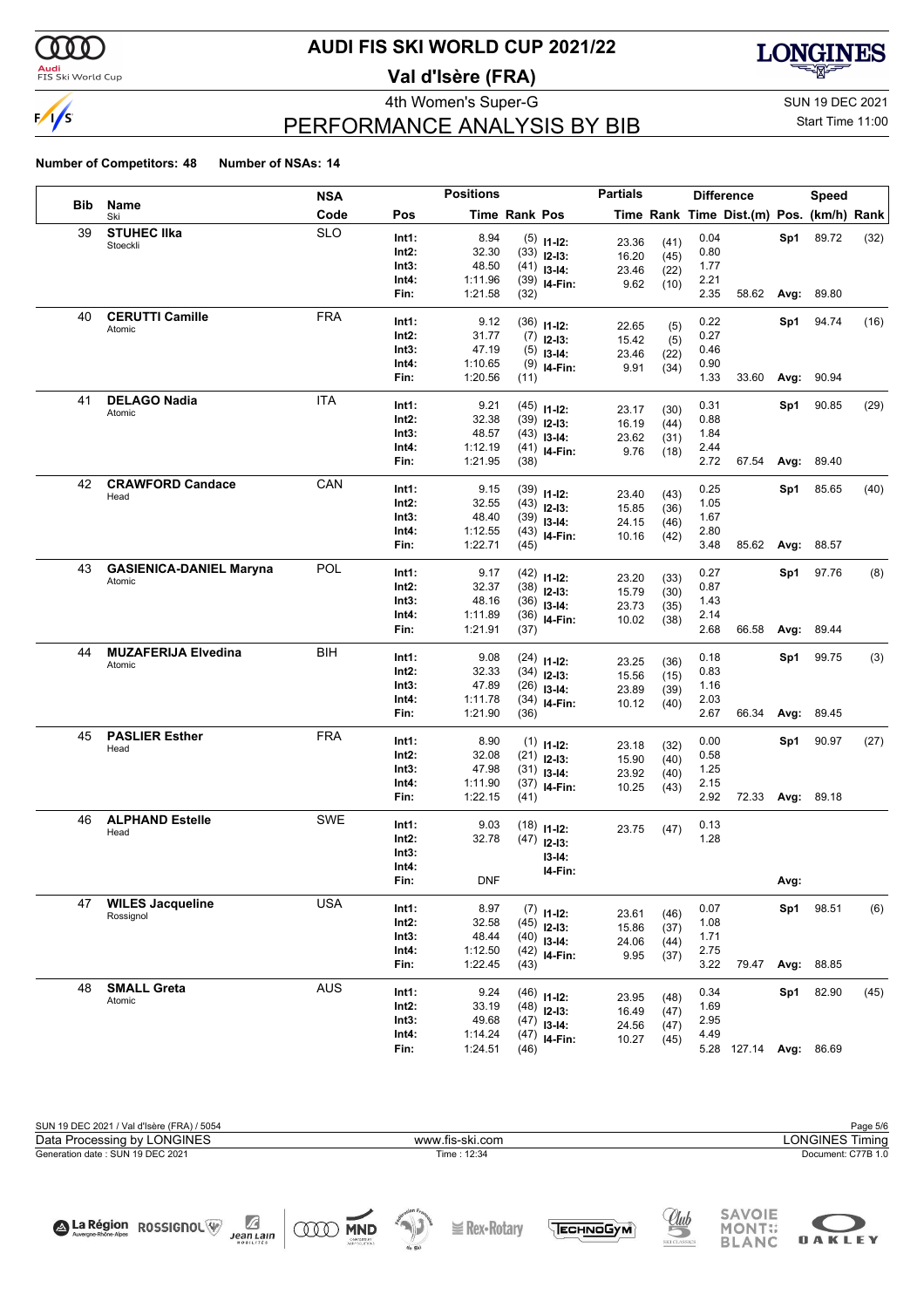

### <mark>Audi</mark><br>FIS Ski World Cup

# **AUDI FIS SKI WORLD CUP 2021/22**

**Val d'Isère (FRA)**





# PERFORMANCE ANALYSIS BY BIB

Start Time 11:00

#### **Number of Competitors: 48 Number of NSAs: 14**

| <b>Bib</b> |             | <b>NSA</b> |     |                            | $\sim$ $\sim$<br>ırtıals | ence                    | Speec         |
|------------|-------------|------------|-----|----------------------------|--------------------------|-------------------------|---------------|
| $\sim$     | Name<br>Ski | Code       | Pos | <b>Time</b><br>Pos<br>Rank | Rank<br>⊺ıme             | Dist.(m<br>Гіmе<br>POS. | Rank<br>(km/h |

|                   | Intermediate Time Positions :              | $Int. 1 = Inter1$<br>$Int. 4 = Inter4$ |                                      | $Int. 2 = Inter2$  |                                                  | $Int. 3 = Inter3$ |                                |                        |
|-------------------|--------------------------------------------|----------------------------------------|--------------------------------------|--------------------|--------------------------------------------------|-------------------|--------------------------------|------------------------|
|                   | Speed Measurement Positions:               | $Sp 1 = Speed 1$                       |                                      |                    |                                                  |                   |                                |                        |
| Legend:           |                                            |                                        |                                      |                    |                                                  |                   |                                |                        |
| Avg<br>Int<br> Sp | Average<br>Intermediate<br>Speed trap      | Dist.(m)<br>Ιx                         | Distance in metres<br>Intermediate x | <b>DNF</b><br>Pos. | Did Not Finish<br>Intermediate or speed position | Fin               | Finish                         |                        |
|                   |                                            |                                        |                                      |                    |                                                  |                   |                                |                        |
|                   | SUN 19 DEC 2021 / Val d'Isère (FRA) / 5054 |                                        |                                      |                    |                                                  |                   |                                | Page 6/6               |
|                   | Data Processing by LONGINES                |                                        |                                      | www.fis-ski.com    |                                                  |                   |                                | <b>LONGINES Timing</b> |
|                   | Generation date: SUN 19 DEC 2021           |                                        |                                      | Time: 12:34        |                                                  |                   |                                | Document: C77B 1.0     |
|                   |                                            |                                        |                                      |                    |                                                  |                   |                                |                        |
|                   | A La Région<br><b>ROSSIGNOL</b>            | $\mathbb Z$                            | <b>MND</b>                           | $\geq$ Rex-Rotary  | Еснмобум                                         | Club              | <b>SAVOIE</b><br><b>MONT::</b> |                        |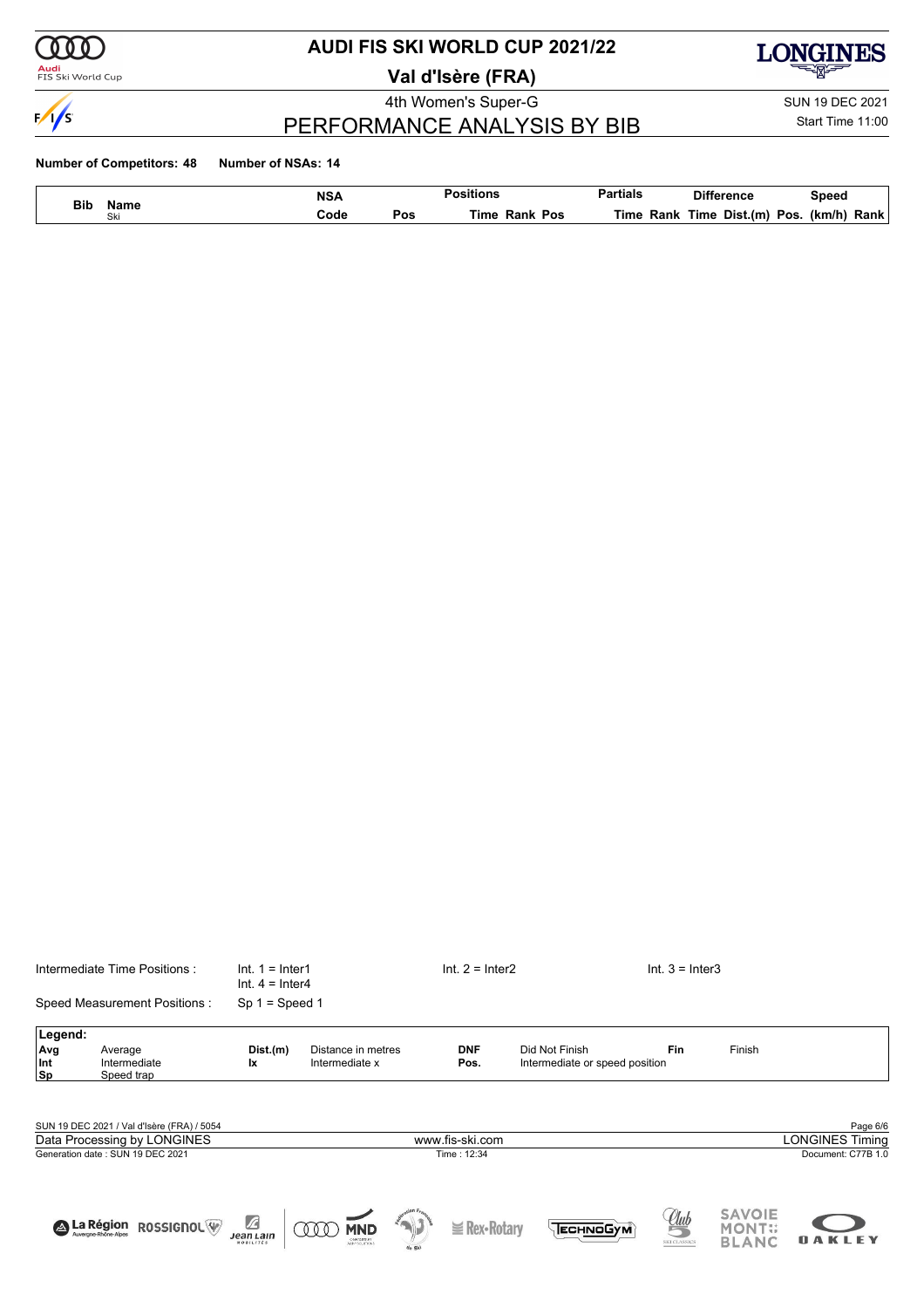

### <mark>Audi</mark><br>FIS Ski World Cup

**AUDI FIS SKI WORLD CUP 2021/22**

**Val d'Isère (FRA)**



4th Women's Super-G

### FIS WORLD CUP STANDINGS

|      |                    | <b>Number of Competitors: 47,</b><br><b>Number of NSAs: 14</b> |                    |                          |                          |                          |                  | 5 DEC 2021 Lake Louise (CAN)<br>11 DEC 2021 St. Moritz (SUI)<br>12 DEC 2021 St. Moritz (SUI)<br>19 DEC 2021 Val d'Isère (FRA) |                            |       |
|------|--------------------|----------------------------------------------------------------|--------------------|--------------------------|--------------------------|--------------------------|------------------|-------------------------------------------------------------------------------------------------------------------------------|----------------------------|-------|
| Rank | <b>FIS</b><br>Code | Name                                                           | <b>NSA</b><br>Code | 1                        | $\mathbf 2$              | 3                        | 4                |                                                                                                                               | <b>WC</b><br><b>Points</b> | Diff. |
| 1    | 298323             | <b>GOGGIA Sofia</b>                                            | ITA                | 100                      | 80                       | 40                       | 100              |                                                                                                                               | 320                        |       |
| 2    | 297601             | <b>BRIGNONE Federica</b>                                       | ITA                | 45                       | 32                       | 100                      | 50               |                                                                                                                               | 227                        | 93    |
| 3    | 297910             | <b>CURTONI Elena</b>                                           | ITA                | 36                       | 40                       | 80                       | 60               |                                                                                                                               | 216                        | 104   |
| 4    | 6535237            | <b>SHIFFRIN Mikaela</b>                                        | USA                | 40                       | 60                       | 60                       | 45               |                                                                                                                               | 205                        | 115   |
| 5    | 516138             | <b>GUT-BEHRAMI Lara</b>                                        | SUI                | 80                       | 100                      | $\overline{\phantom{a}}$ |                  |                                                                                                                               | 180                        | 140   |
| 6    | 425929             | <b>MOWINCKEL Ragnhild</b>                                      | <b>NOR</b>         | 22                       | 50                       | 6                        | 80               |                                                                                                                               | 158                        | 162   |
| 7    | 56088              | <b>TIPPLER Tamara</b>                                          | AUT                | 50                       | 13                       | $\overline{\phantom{a}}$ | 36               |                                                                                                                               | 99                         | 221   |
| 7    | 56087              | <b>SIEBENHOFER Ramona</b>                                      | AUT                | 32                       | $\overline{\phantom{a}}$ | 45                       | 22               |                                                                                                                               | 99                         | 221   |
| 9    | 56125              | <b>PUCHNER Mirjam</b>                                          | AUT                | 60                       | 12                       | 10                       | 10               |                                                                                                                               | 92                         | 228   |
| 10   | 6535455            | <b>JOHNSON Breezy</b>                                          | USA                | 24                       | 22                       | 7                        | 29               |                                                                                                                               | 82                         | 238   |
| 11   | 56256              | <b>RAEDLER Ariane</b>                                          | AUT                | $\overline{\phantom{a}}$ | 45                       | 14                       | 20               |                                                                                                                               | 79                         | 241   |
| 11   | 299276             | <b>BASSINO Marta</b>                                           | <b>ITA</b>         | -                        | 29                       | 32                       | 18               |                                                                                                                               | 79                         | 241   |
| 13   | 516248             | <b>FLURY Jasmine</b>                                           | SUI                | 9                        | 26                       | 36                       | 4                |                                                                                                                               | 75                         | 245   |
| 14   | 516319             | <b>SUTER Corinne</b>                                           | SUI                | 14                       | 10                       | 5                        | 40               |                                                                                                                               | 69                         | 251   |
| 15   | 415232             | <b>ROBINSON Alice</b>                                          | NZL                | 11                       | 7                        | 50                       | ÷,               |                                                                                                                               | 68                         | 252   |
| 16   | 56128              | <b>HUETTER Cornelia</b>                                        | AUT                | 13                       | ÷                        | 22                       | 32               |                                                                                                                               | 67                         | 253   |
| 16   | 516185             | <b>HAEHLEN Joana</b>                                           | SUI                | 29                       | 16                       | 22                       | ÷,               |                                                                                                                               | 67                         | 253   |
| 18   | 105269             | <b>GAGNON Marie-Michele</b>                                    | CAN                | 29                       | 20                       | $\overline{\phantom{a}}$ | 12               |                                                                                                                               | 61                         | 259   |
| 19   | 297702             | <b>MARSAGLIA Francesca</b>                                     | ITA                | 18                       | 6                        | 29                       | $\boldsymbol{2}$ |                                                                                                                               | 55                         | 265   |
| 20   | 197497             | <b>MIRADOLI Romane</b>                                         | <b>FRA</b>         | 4                        | 24                       | $\overline{\phantom{a}}$ | 26               |                                                                                                                               | 54                         | 266   |
| 21   | 516280             | <b>HOLDENER Wendy</b>                                          | SUI                | ÷,                       | 36                       | 9                        | $\overline{a}$   |                                                                                                                               | 45                         | 275   |
| 22   | 516284             | <b>GISIN Michelle</b>                                          | SUI                | $\overline{\phantom{a}}$ | 18                       | 26                       | $\overline{a}$   |                                                                                                                               | 44                         | 276   |
| 23   | 197641             | <b>GAUCHE Laura</b>                                            | <b>FRA</b>         | $\overline{\phantom{a}}$ | 15                       | 11                       | 14               |                                                                                                                               | 40                         | 280   |
| 24   | 197383             | <b>GAUTHIER Tiffany</b>                                        | <b>FRA</b>         | 5                        | 5                        | 24                       | 3                |                                                                                                                               | 37                         | 283   |
| 25   | 206668             | <b>WEIDLE Kira</b>                                             | <b>GER</b>         | 6                        | 12                       | $\overline{2}$           | 15               |                                                                                                                               | 35                         | 285   |
| 26   | 56198              | <b>SCHEYER Christine</b>                                       | AUT                | 10                       | 8                        | $\overline{\phantom{a}}$ | 11               |                                                                                                                               | 29                         | 291   |
| 27   | 516219             | <b>NUFER Priska</b>                                            | SUI                | $\overline{a}$           | 9                        | 18                       | 1                |                                                                                                                               | 28                         | 292   |
| 28   | 197956             | <b>CERUTTI Camille</b>                                         | <b>FRA</b>         | $\overline{\phantom{a}}$ | ÷                        | 1                        | 24               |                                                                                                                               | 25                         | 295   |
| 29   | 516521             | <b>KOLLY Noemie</b>                                            | SUI                | -                        | 14                       | $\blacksquare$           | 7                |                                                                                                                               | 21                         | 299   |
| 29   | 485941             | PLESHKOVA Julia                                                | <b>RUS</b>         | 8                        | ٠                        | $\blacksquare$           | 13               |                                                                                                                               | 21                         | 299   |
| 31   | 155763             | <b>LEDECKA Ester</b>                                           | <b>CZE</b>         | 20                       | ٠                        | $\overline{a}$           |                  |                                                                                                                               | 20                         | 300   |
| 31   | 56417              | <b>FEST Nadine</b>                                             | AUT                | $\overline{a}$           | 4                        | 8                        | 8                |                                                                                                                               | 20                         | 300   |
| 33   | 299466             | <b>DELAGO Nicol</b>                                            | ITA                | 3                        | $\overline{\phantom{0}}$ | 16                       |                  |                                                                                                                               | 19                         | 301   |
| 34   | 56311              | <b>REISINGER Elisabeth</b>                                     | AUT                | $\overline{\phantom{a}}$ |                          |                          | 18               |                                                                                                                               | 18                         | 302   |
| 35   | 55970              | <b>SCHMIDHOFER Nicole</b>                                      | <b>AUT</b>         | 16                       |                          |                          |                  |                                                                                                                               | 16                         | 304   |
| 35   | 56174              | <b>HAASER Ricarda</b>                                          | AUT                | 12                       |                          | 4                        |                  |                                                                                                                               | 16                         | 304   |
| 37   | 516517             | <b>JENAL Stephanie</b>                                         | SUI                | $\overline{\phantom{a}}$ |                          | 15                       |                  |                                                                                                                               | 15                         | 305   |
| 37   | 565320             | <b>FERK Marusa</b>                                             | <b>SLO</b>         | 15                       |                          |                          |                  |                                                                                                                               | 15                         | 305   |
| 37   | 298694             | <b>PICHLER Karoline</b>                                        | <b>ITA</b>         | -                        | 3                        | 12                       | ÷                |                                                                                                                               | 15                         | 305   |
| 40   | 299383             | <b>MELESI Roberta</b>                                          | ITA                | 8                        |                          |                          | 6                |                                                                                                                               | 14                         | 306   |
| 41   | 715171             | <b>MUZAFERIJA Elvedina</b>                                     | BIH                |                          |                          | 13                       |                  |                                                                                                                               | 13                         | 307   |
| 42   | 56177              | <b>VENIER Stephanie</b>                                        | <b>AUT</b>         |                          |                          |                          | 9                |                                                                                                                               | 9                          | 311   |
| 43   | 196928             | <b>WORLEY Tessa</b>                                            | <b>FRA</b>         |                          |                          |                          | 5                |                                                                                                                               | 5                          | 315   |
| 43   | 299630             | <b>DELAGO Nadia</b>                                            | ITA                |                          | 1                        | 4                        |                  |                                                                                                                               | 5                          | 315   |
| 45   | 435334             | <b>GASIENICA-DANI.</b>                                         | POL                |                          | 2                        |                          |                  |                                                                                                                               | $\overline{2}$             | 318   |
| 45   | 6536213            | <b>CASHMAN Keely</b>                                           | <b>USA</b>         | 2                        |                          |                          |                  |                                                                                                                               | 2                          | 318   |
| 47   | 539536             | <b>WILES Jacqueline</b>                                        | USA                | $\mathbf{1}$             |                          |                          |                  |                                                                                                                               | 1                          | 319   |

**Legend: -** No points **Diff.** Difference **WC** World Cup Page 1/1<br>LONGINES Timing<br>Document: C25A 1.0 Generation date : SUN 19 DEC 2021 Time : 12:35 Document: C25A 1.0 Data Processing by LONGINES www.fis-ski.com LONGINES Timing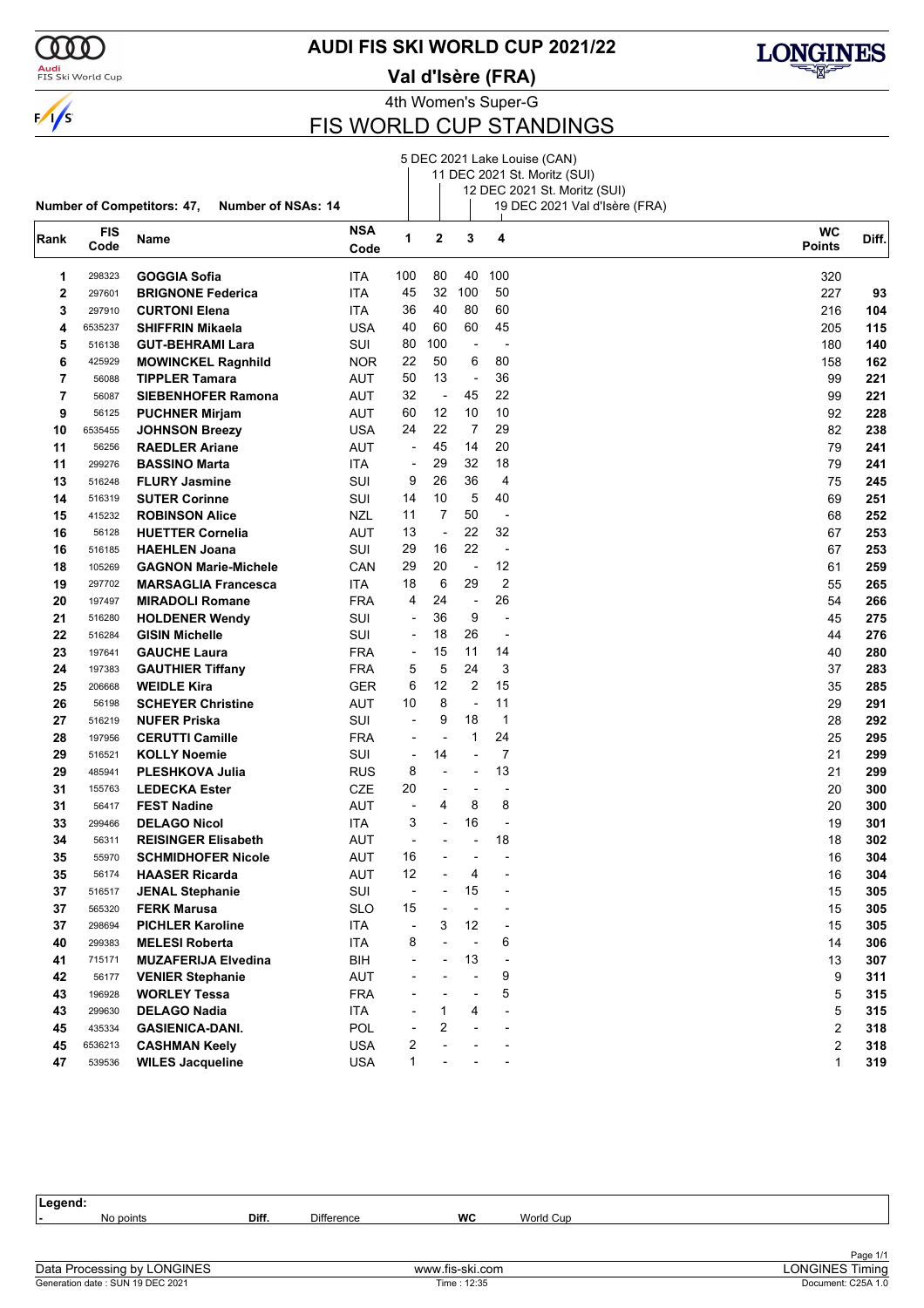

### <mark>Audi</mark><br>FIS Ski World Cup

### **AUDI FIS SKI WORLD CUP 2021/22**

**Val d'Isère (FRA)**



4th Women's Super-G OVERALL FIS WORLD CUP STANDINGS

#### **Number of Competitors: 104, Number of NSAs: 19**

| Rank     | <b>FIS</b>        | Name                                               | <b>NSA</b>        | <b>WC</b>     | Diff.      | DH                                                   | <b>SL</b>                           | GS                                  | SG                             | AC                                                   | <b>PAR</b>                            |
|----------|-------------------|----------------------------------------------------|-------------------|---------------|------------|------------------------------------------------------|-------------------------------------|-------------------------------------|--------------------------------|------------------------------------------------------|---------------------------------------|
|          | Code              |                                                    | Code              | <b>Points</b> |            | 3 races                                              | 3 races                             | 1 race                              | 4 races                        | 0 races                                              | 1 race                                |
| 1        | 298323            | GOGGIA Sofia                                       | ITA               | 635           |            | 300<br>(1)                                           | $\overline{\phantom{a}}$            | 15 (16)                             | 320<br>(1)                     |                                                      |                                       |
| 2        | 6535237           | <b>SHIFFRIN Mikaela</b>                            | <b>USA</b>        | 570           | 65         | 5(37)                                                | 260<br>(2)                          | 100<br>(1)                          | 205<br>(4)                     |                                                      |                                       |
| 3        | 705423            | <b>VLHOVA Petra</b>                                | SVK               | 340           | 295        | ÷,                                                   | 280<br>(1)                          | 60<br>(3)                           |                                |                                                      |                                       |
| 4        | 6535455           | <b>JOHNSON Breezy</b>                              | USA               | 322           | 313        | 240<br>(2)                                           |                                     | $\overline{\phantom{0}}$            | 82 (10)                        |                                                      |                                       |
| 5        | 297601            | <b>BRIGNONE Federica</b>                           | <b>ITA</b>        | 306           | 329        | 70 (10)                                              | (33)<br>9                           | ÷                                   | 227<br>(2)                     |                                                      |                                       |
| 6        | 516138            | <b>GUT-BEHRAMI Lara</b>                            | SUI               | 298           | 337        | 22 (28)                                              |                                     | 80<br>(2)                           | 180<br>(5)                     |                                                      | 16 (15)                               |
| 7        | 297910<br>56087   | <b>CURTONI Elena</b>                               | ITA               | 272           | 363        | 56 (13)                                              |                                     |                                     | 216<br>(3)                     |                                                      |                                       |
| 8<br>9   | 56125             | <b>SIEBENHOFER Ramona</b><br><b>PUCHNER Mirjam</b> | AUT<br>AUT        | 249<br>244    | 386<br>391 | 124<br>(5)<br>152<br>(3)                             |                                     | 26 (10)                             | 99<br>(7)<br>92<br>(9)         |                                                      |                                       |
| 10       | 425929            | <b>MOWINCKEL Ragnhild</b>                          | <b>NOR</b>        | 233           | 402        | 62 (11)                                              |                                     | 13 (18)                             | 158<br>(6)                     |                                                      |                                       |
| 11       | 516319            | <b>SUTER Corinne</b>                               | SUI               | 214           | 421        | 145<br>(4)                                           | $\blacksquare$                      | $\overline{a}$                      | 69<br>(14)                     |                                                      |                                       |
| 12       | 565463            | <b>SLOKAR Andreja</b>                              | SLO               | 210           | 425        | $\overline{a}$                                       | 92<br>(8)                           | 18 (14)                             |                                |                                                      | 100<br>(1)                            |
| 13       | 206355            | <b>DUERR Lena</b>                                  | GER               | 201           | 434        |                                                      | 165<br>(3)                          |                                     |                                |                                                      | 36<br>(7)                             |
| 14       | 516280            | <b>HOLDENER Wendy</b>                              | SUI               | 191           | 444        | $\overline{\phantom{a}}$                             | (4)<br>146                          | $\overline{\phantom{a}}$            | 45 (21)                        |                                                      |                                       |
| 15       | 56388             | <b>LIENSBERGER Katharina</b>                       | AUT               | 187           | 448        | ÷,                                                   | 122<br>(5)                          | 50<br>(4)                           |                                |                                                      | 15 (16)                               |
| 16       | 516284            | <b>GISIN Michelle</b>                              | SUI               | 177           | 458        | 26 (24)                                              | 101<br>(6)                          | (25)<br>6                           | 44 (22)                        |                                                      |                                       |
| 17       | 56128             | <b>HUETTER Cornelia</b>                            | AUT               | 168           | 467        | 101<br>(7)                                           |                                     | $\overline{a}$                      | 67 (16)                        |                                                      |                                       |
| 18       | 506399            | <b>HECTOR Sara</b>                                 | SWE               | 158           | 477        | $\overline{\phantom{a}}$                             | 91<br>(9)                           | 22 (12)                             |                                |                                                      | 45<br>(5)                             |
| 19<br>20 | 56088<br>426193   | <b>TIPPLER Tamara</b><br><b>STJERNESUND Th.</b>    | AUT<br><b>NOR</b> | 145<br>144    | 490<br>491 | 46 (14)<br>$\overline{\phantom{a}}$                  | $\overline{\phantom{0}}$<br>52 (13) | $\overline{\phantom{0}}$<br>12 (19) | 99<br>(7)                      |                                                      | $\overline{\phantom{a}}$<br>80<br>(2) |
| 21       | 299276            | <b>BASSINO Marta</b>                               | ITA               | 138           | 497        | 9(33)                                                |                                     | -                                   | 79 (11)                        |                                                      | (4)<br>50                             |
| 22       | 299630            | <b>DELAGO Nadia</b>                                | ITA               | 117           | 518        | 112<br>(6)                                           |                                     |                                     | (43)<br>5                      |                                                      |                                       |
| 23       | 56256             | <b>RAEDLER Ariane</b>                              | AUT               | 113           | 522        | 34 (19)                                              |                                     | $\overline{a}$                      | (11)<br>79                     |                                                      |                                       |
| 24       | 516248            | <b>FLURY Jasmine</b>                               | SUI               | 112           | 523        | 37 (17)                                              |                                     | -                                   | 75<br>(13)                     |                                                      |                                       |
| 25       | 105269            | <b>GAGNON Marie-Michele</b>                        | CAN               | 105           | 530        | 44 (15)                                              |                                     |                                     | 61 (18)                        |                                                      |                                       |
| 26       | 56198             | <b>SCHEYER Christine</b>                           | AUT               | 102           | 533        | 73<br>(8)                                            |                                     |                                     | (26)<br>29                     |                                                      |                                       |
| 27       | 506146            | <b>SWENN LARSSON Anna</b>                          | SWE               | 98            | 537        | $\overline{\phantom{a}}$                             | 98<br>(7)                           |                                     |                                |                                                      |                                       |
| 27       | 516185            | <b>HAEHLEN Joana</b>                               | SUI               | 98            | 537        | 31 (21)                                              |                                     |                                     | 67 (16)                        |                                                      |                                       |
| 29       | 206668            | <b>WEIDLE Kira</b>                                 | GER               | 97            | 538        | 62 (11)                                              |                                     |                                     | 35 (25)                        |                                                      |                                       |
| 30<br>31 | 415232<br>197497  | <b>ROBINSON Alice</b><br><b>MIRADOLI Romane</b>    | NZL<br>FRA        | 92<br>88      | 543<br>547 | $\overline{\phantom{a}}$<br>34 (19)                  | $\overline{a}$                      | 24 (11)<br>$\overline{\phantom{a}}$ | 68<br>(15)<br>54 (20)          |                                                      |                                       |
| 32       | 426043            | <b>TVIBERG Maria Therese</b>                       | <b>NOR</b>        | 84            | 551        | $\overline{a}$                                       | 32 (18)                             | (5)<br>45                           |                                |                                                      | 7(24)                                 |
| 33       | 565401            | <b>BUCIK Ana</b>                                   | SLO               | 82            | 553        | $\overline{a}$                                       | 82 (10)                             |                                     |                                |                                                      |                                       |
| 34       | 155728            | <b>DUBOVSKA Martina</b>                            | <b>CZE</b>        | 73            | 562        | $\overline{\phantom{a}}$                             | 73 (11)                             |                                     |                                |                                                      |                                       |
| 35       | 565360            | <b>STUHEC IIka</b>                                 | SLO               | 71            | 564        | (9)<br>71                                            |                                     |                                     |                                |                                                      |                                       |
| 35       | 56315             | <b>TRUPPE Katharina</b>                            | AUT               | 71            | 564        | $\overline{\phantom{a}}$                             | 56 (12)                             | (27)<br>4                           |                                |                                                      | 11(20)                                |
| 37       | 297702            | <b>MARSAGLIA Francesca</b>                         | ITA               | 68            | 567        | 13 (32)                                              | $\overline{\phantom{0}}$            |                                     | 55 (19)                        |                                                      |                                       |
| 38       | 426187            | <b>LYSDAHL Kristin</b>                             | <b>NOR</b>        | 66            | 569        | $\overline{a}$                                       | (36)<br>6                           |                                     |                                |                                                      | 60<br>(3)                             |
| 39       | 197641            | <b>GAUCHE Laura</b>                                | FRA               | 65            | 570        | 25 (26)                                              |                                     |                                     | 40<br>(23)                     |                                                      |                                       |
| 40<br>40 | 565471            | <b>HROVAT Meta</b><br><b>DELAGO Nicol</b>          | SLO<br>ITA        | 61<br>61      | 574<br>574 | $\overline{\phantom{a}}$<br>42 (16)                  | 21 (23)                             | 40<br>(6)                           |                                |                                                      |                                       |
| 42       | 299466<br>516219  | <b>NUFER Priska</b>                                | SUI               | 53            | 582        | 25 (26)                                              | $\overline{\phantom{a}}$            | $\overline{a}$                      | 19 (33)<br>28 (27)             |                                                      |                                       |
| 43       | 539909            | <b>MOLTZAN Paula</b>                               | <b>USA</b>        | 51            | 584        | $\blacksquare$                                       | 43 (15)                             | 8(23)                               | $\overline{\phantom{a}}$       |                                                      |                                       |
| 43       | 155763            | <b>LEDECKA Ester</b>                               | CZE               | 51            | 584        | 31(21)                                               | $\overline{\phantom{a}}$            | $\overline{\phantom{0}}$            | 20 (31)                        |                                                      |                                       |
| 45       | 56253             | <b>HUBER Katharina</b>                             | AUT               | 48            | 587        | $\blacksquare$                                       | 48 (14)                             | -                                   | $\overline{\phantom{a}}$       |                                                      |                                       |
| 46       | 56417             | <b>FEST Nadine</b>                                 | <b>AUT</b>        | 47            | 588        | 27 (23)                                              | $\overline{\phantom{a}}$            |                                     | 20 (31)                        |                                                      |                                       |
| 47       | 56177             | <b>VENIER Stephanie</b>                            | <b>AUT</b>        | 45            | 590        | 36 (18)                                              |                                     |                                     | 9(42)                          |                                                      | $\overline{a}$                        |
| 48       | 56217             | <b>BRUNNER Stephanie</b>                           | AUT               | 43            | 592        | $\overline{\phantom{a}}$                             |                                     | 14 (17)                             | $\overline{a}$                 |                                                      | 29<br>(9)                             |
| 49       | 565373            | <b>ROBNIK Tina</b>                                 | <b>SLO</b>        | 41            | 594        | $\overline{\phantom{a}}$                             | $\overline{\phantom{a}}$            | 9(22)                               |                                | $\overline{\phantom{0}}$                             | 32<br>(8)                             |
| 49<br>51 | 385096<br>426324  | <b>POPOVIC Leona</b><br><b>MONSEN Marte</b>        | <b>CRO</b><br>NOR | 41<br>40      | 594<br>595 | $\overline{\phantom{a}}$<br>$\overline{\phantom{a}}$ | 41 (16)                             |                                     | $\overline{a}$                 | $\blacksquare$                                       | 40<br>(6)                             |
| 51       | 56311             | <b>REISINGER Elisabeth</b>                         | AUT               | 40            | 595        | 22 (28)                                              |                                     |                                     | 18 (34)                        |                                                      |                                       |
| 53       | 507168            | <b>AICHER Emma</b>                                 | <b>GER</b>        | 38            | 597        | $\overline{\phantom{a}}$                             | 26 (21)                             | $\overline{\phantom{a}}$            |                                |                                                      | 12 (19)                               |
| 54       | 196928            | <b>WORLEY Tessa</b>                                | <b>FRA</b>        | 37            | 598        | ٠                                                    | $\overline{\phantom{a}}$            | 32<br>(8)                           | 5(43)                          | -                                                    |                                       |
| 54       | 197383            | <b>GAUTHIER Tiffany</b>                            | <b>FRA</b>        | 37            | 598        |                                                      |                                     | $\overline{\phantom{a}}$            | 37 (24)                        | $\overline{a}$                                       |                                       |
| 56       | 107613            | <b>GRENIER Valerie</b>                             | CAN               | 36            | 599        | $\overline{a}$                                       |                                     | 36<br>(7)                           | $\overline{a}$                 |                                                      |                                       |
| 56       | 197124            | <b>FRASSE SOMBET Coralie</b>                       | <b>FRA</b>        | 36            | 599        | ٠                                                    | $\overline{\phantom{a}}$            | 10(21)                              |                                | -                                                    | 26 (10)                               |
| 58       | 107427            | <b>ST-GERMAIN Laurence</b>                         | CAN               | 34            | 601        | $\overline{\phantom{a}}$                             | 34 (17)                             | $\overline{\phantom{a}}$            | $\overline{\phantom{a}}$       | $\overline{a}$                                       |                                       |
| 59       | 56174             | <b>HAASER Ricarda</b>                              | <b>AUT</b>        | 33            | 602        | 1(41)                                                |                                     | 16 (15)                             | 16 (35)                        | -                                                    |                                       |
| 60       | 106961            | <b>MIELZYNSKI Erin</b>                             | CAN               | 32            | 603        | $\overline{\phantom{0}}$                             | 32 (18)                             | $\overline{\phantom{a}}$            |                                |                                                      |                                       |
| 61<br>62 | 6535773<br>516283 | <b>O BRIEN Nina</b><br><b>ELLENBERGER Andrea</b>   | <b>USA</b><br>SUI | 30<br>29      | 605<br>606 | $\qquad \qquad \blacksquare$<br>$\blacksquare$       |                                     | (9)<br>29                           | $\overline{\phantom{a}}$<br>÷, | $\overline{\phantom{0}}$<br>$\overline{\phantom{0}}$ | 1(30)<br>22 (12)                      |
| 63       | 516521            | <b>KOLLY Noemie</b>                                | SUI               | 28            | 607        | 7(34)                                                |                                     | 7(24)<br>$\overline{\phantom{a}}$   | 21 (29)                        | -                                                    |                                       |
| 64       | 197956            | <b>CERUTTI Camille</b>                             | <b>FRA</b>        | 27            | 608        | 2(40)                                                |                                     | -                                   | 25 (28)                        | $\qquad \qquad \blacksquare$                         |                                       |
|          |                   |                                                    |                   |               |            |                                                      |                                     |                                     |                                |                                                      |                                       |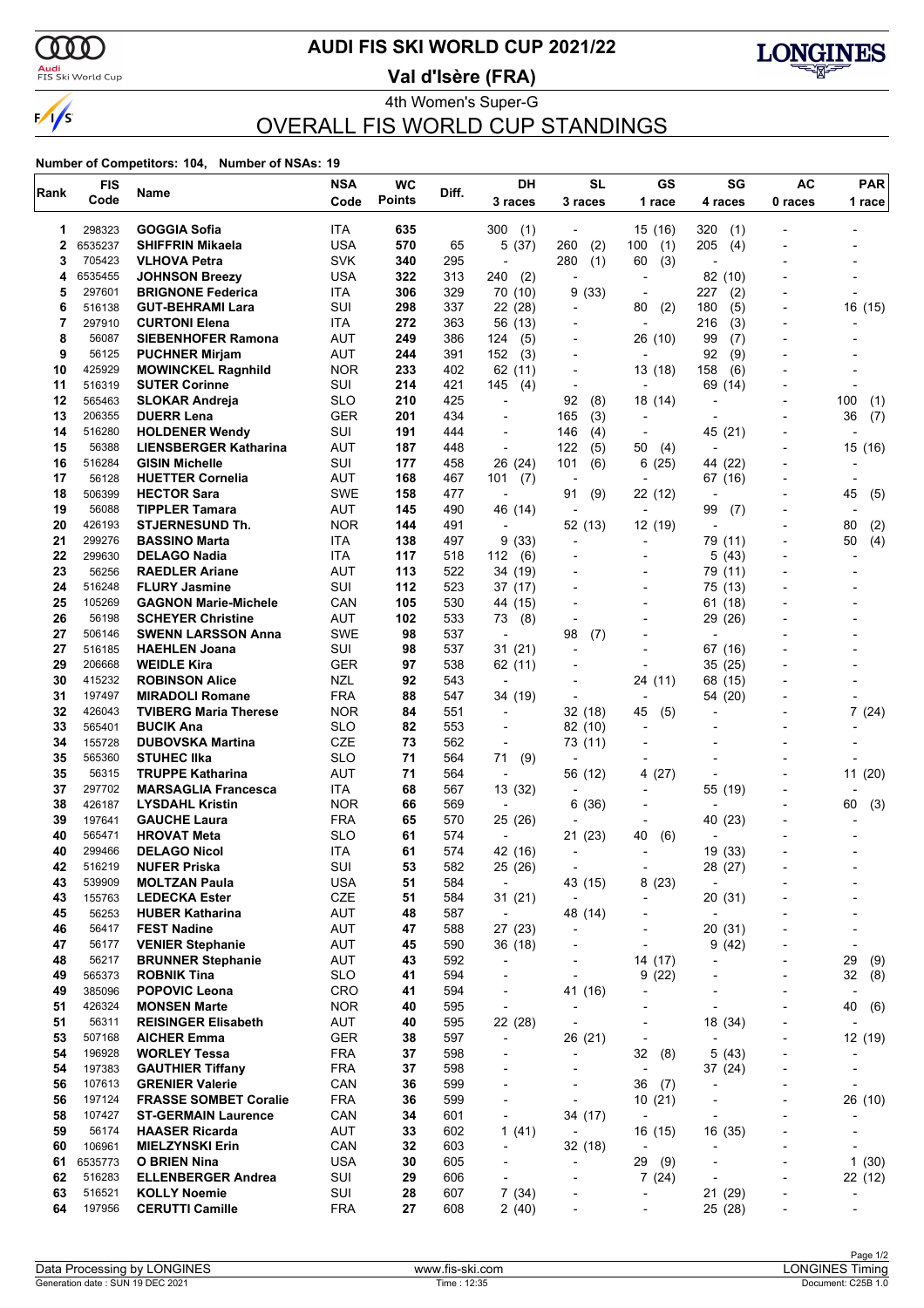

### <mark>Audi</mark><br>FIS Ski World Cup

### **AUDI FIS SKI WORLD CUP 2021/22**

**Val d'Isère (FRA)**



4th Women's Super-G OVERALL FIS WORLD CUP STANDINGS

#### **Number of Competitors: 104, Number of NSAs: 19**

| Rank | <b>FIS</b> | Name                         | <b>NSA</b> | <b>WC</b>      | Diff. | <b>DH</b>                | <b>SL</b>                | <b>GS</b>                | SG             | <b>AC</b>                | <b>PAR</b> |
|------|------------|------------------------------|------------|----------------|-------|--------------------------|--------------------------|--------------------------|----------------|--------------------------|------------|
|      | Code       |                              | Code       | <b>Points</b>  |       | 3 races                  | 3 races                  | 1 race                   | 4 races        | 0 races                  | 1 race     |
| 64   | 565491     | <b>DVORNIK Neja</b>          | <b>SLO</b> | 27             | 608   |                          | 27 (20)                  |                          |                |                          |            |
| 64   | 485941     | <b>PLESHKOVA Julia</b>       | <b>RUS</b> | 27             | 608   | 6(36)                    | $\overline{\phantom{a}}$ | $\overline{\phantom{0}}$ | 21 (29)        |                          |            |
| 67   | 435334     | <b>GASIENICA-DANI.</b>       | POL        | 26             | 609   | $\overline{a}$           | $\overline{\phantom{a}}$ | $\overline{a}$           | 2(45)          | $\blacksquare$           | 24 (11)    |
| 67   | 516562     | <b>RAST Camille</b>          | <b>SUI</b> | 26             | 609   |                          | 20 (25)                  |                          | $\overline{a}$ |                          | 6 (25)     |
| 67   | 206497     | <b>FILSER Andrea</b>         | <b>GER</b> | 26             | 609   | ÷,                       | 13 (32)                  |                          |                |                          | 13 (18)    |
| 67   | 506701     | <b>HOERNBLAD Lisa</b>        | <b>SWE</b> | 26             | 609   | 26 (24)                  | $\overline{a}$           |                          |                |                          |            |
| 67   | 56333      | <b>MAIR Chiara</b>           | <b>AUT</b> | 26             | 609   | $\overline{\phantom{a}}$ | 18 (27)                  |                          |                | $\overline{\phantom{a}}$ | 8<br>(23)  |
| 72   | 299699     | <b>PETERLINI Martina</b>     | <b>ITA</b> | 25             | 610   |                          | 25 (22)                  |                          |                |                          |            |
| 73   | 565320     | <b>FERK Marusa</b>           | <b>SLO</b> | 22             | 613   | 7(34)                    | $\overline{\phantom{a}}$ |                          | 15 (37)        |                          |            |
| 74   | 507109     | <b>ARONSSON ELFMAN Hanna</b> | <b>SWE</b> | 21             | 614   | $\blacksquare$           | 16 (29)                  | 5<br>(26)                |                |                          |            |
| 74   | 196806     | <b>NOENS Nastasia</b>        | <b>FRA</b> | 21             | 614   | $\overline{\phantom{a}}$ | 21 (23)                  |                          |                |                          |            |
| 76   | 56373      | <b>MOERZINGER Elisa</b>      | <b>AUT</b> | 20             | 615   |                          |                          |                          |                |                          | 20(13)     |
| 76   | 225525     | <b>TILLEY Alex</b>           | <b>GBR</b> | 20             | 615   |                          | $\overline{\phantom{0}}$ | 20(13)                   |                | $\overline{a}$           |            |
| 78   | 225518     | <b>GUEST Charlie</b>         | <b>GBR</b> | 19             | 616   |                          | 19 (26)                  | $\overline{\phantom{0}}$ |                |                          |            |
| 79   | 516407     | <b>KASPER Vanessa</b>        | <b>SUI</b> | 18             | 617   | $\overline{a}$           | $\overline{\phantom{a}}$ |                          |                | $\overline{\phantom{0}}$ | 18 (14)    |
| 79   | 107798     | <b>NULLMEYER Ali</b>         | CAN        | 18             | 617   |                          | 18 (27)                  |                          |                |                          |            |
| 81   | 55970      | <b>SCHMIDHOFER Nicole</b>    | <b>AUT</b> | 16             | 619   |                          |                          |                          | 16 (35)        |                          |            |
| 81   | 6536392    | <b>HURT A J</b>              | <b>USA</b> | 16             | 619   |                          |                          | 11(20)                   |                |                          | 5(26)      |
| 81   | 539536     | <b>WILES Jacqueline</b>      | <b>USA</b> | 16             | 619   | 15(30)                   |                          | $\overline{a}$           | 1<br>(47)      | $\overline{\phantom{0}}$ |            |
| 84   | 516517     | <b>JENAL Stephanie</b>       | SUI        | 15             | 620   |                          |                          |                          | 15 (37)        |                          |            |
| 84   | 56344      | <b>SPORER Marie-Therese</b>  | <b>AUT</b> | 15             | 620   |                          | 15(30)                   |                          |                |                          |            |
| 84   | 298694     | <b>PICHLER Karoline</b>      | <b>ITA</b> | 15             | 620   |                          | $\blacksquare$           |                          | 15 (37)        |                          |            |
| 84   | 355061     | <b>HILZINGER Jessica</b>     | GER        | 15             | 620   | $\blacksquare$           | 15(30)                   | $\overline{\phantom{0}}$ | $\overline{a}$ |                          |            |
| 88   | 56224      | <b>MAIER Sabrina</b>         | <b>AUT</b> | 14             | 621   | 14 (31)                  | $\overline{a}$           |                          |                |                          |            |
| 88   | 516268     | <b>WILD Simone</b>           | <b>SUI</b> | 14             | 621   | $\overline{a}$           |                          |                          |                |                          | 14 (17)    |
| 88   | 299383     | <b>MELESI Roberta</b>        | <b>ITA</b> | 14             | 621   |                          |                          |                          | 14 (40)        |                          |            |
| 91   | 715171     | <b>MUZAFERIJA Elvedina</b>   | BIH        | 13             | 622   |                          | $\overline{\phantom{a}}$ | $\overline{\phantom{0}}$ | 13 (41)        | $\overline{a}$           |            |
| 92   | 197616     | <b>ALPHAND Estelle</b>       | <b>SWE</b> | 10             | 625   |                          |                          |                          |                |                          | 10(21)     |
| 93   | 197651     | <b>DIREZ Clara</b>           | <b>FRA</b> | 9              | 626   |                          |                          |                          |                |                          | 9(22)      |
| 94   | 506583     | <b>SAEFVENBERG Charlotta</b> | <b>SWE</b> | 8              | 627   |                          | 8<br>(34)                |                          |                |                          |            |
| 95   | 185493     | <b>POHJOLAINEN Rosa</b>      | <b>FIN</b> | 7              | 628   | $\overline{a}$           | 7(35)                    |                          |                |                          |            |
| 95   | 516394     | <b>SUTER Jasmina</b>         | SUI        | 7              | 628   | 3(39)                    |                          |                          |                |                          | (27)<br>4  |
| 95   | 56367      | <b>GALLHUBER Katharina</b>   | <b>AUT</b> | $\overline{7}$ | 628   |                          | 4(38)                    |                          |                | $\overline{\phantom{a}}$ | 3(28)      |
| 98   | 516426     | <b>STOFFEL Elena</b>         | <b>SUI</b> | 6              | 629   |                          | 6(36)                    |                          |                |                          |            |
| 99   | 426100     | <b>HOLTMANN Mina Fuerst</b>  | <b>NOR</b> | 5              | 630   | $\blacksquare$           | 3(39)                    | 2(29)                    |                |                          |            |
| 100  | 6535791    | <b>WRIGHT Isabella</b>       | <b>USA</b> | 4              | 631   | 4 (38)                   |                          |                          |                |                          |            |
| 101  | 185430     | <b>HONKANEN Riikka</b>       | <b>FIN</b> | 3              | 632   |                          | 3(39)                    |                          |                |                          |            |
| 101  | 206532     | <b>SCHMOTZ Marlene</b>       | <b>GER</b> | 3              | 632   |                          |                          | 3<br>(28)                |                |                          |            |
| 103  | 6536213    | <b>CASHMAN Keely</b>         | <b>USA</b> | 2              | 633   |                          |                          | $\overline{a}$           | 2(45)          |                          |            |
| 103  | 56392      | <b>GRITSCH Franziska</b>     | <b>AUT</b> | $\overline{2}$ | 633   |                          |                          |                          |                |                          | 2(29)      |

| Legend:                                         |                                               |                  |                             |          |                     |             |                             |  |
|-------------------------------------------------|-----------------------------------------------|------------------|-----------------------------|----------|---------------------|-------------|-----------------------------|--|
| $\overline{\phantom{0}}$<br>$ $ GS<br><b>WC</b> | No points<br><b>Giant Slalom</b><br>World Cup | AC<br><b>PAR</b> | Alpine Combined<br>Parallel | DH<br>SG | Downhill<br>Super-G | Diff.<br>SL | <b>Difference</b><br>Slalom |  |
|                                                 |                                               |                  |                             |          |                     |             |                             |  |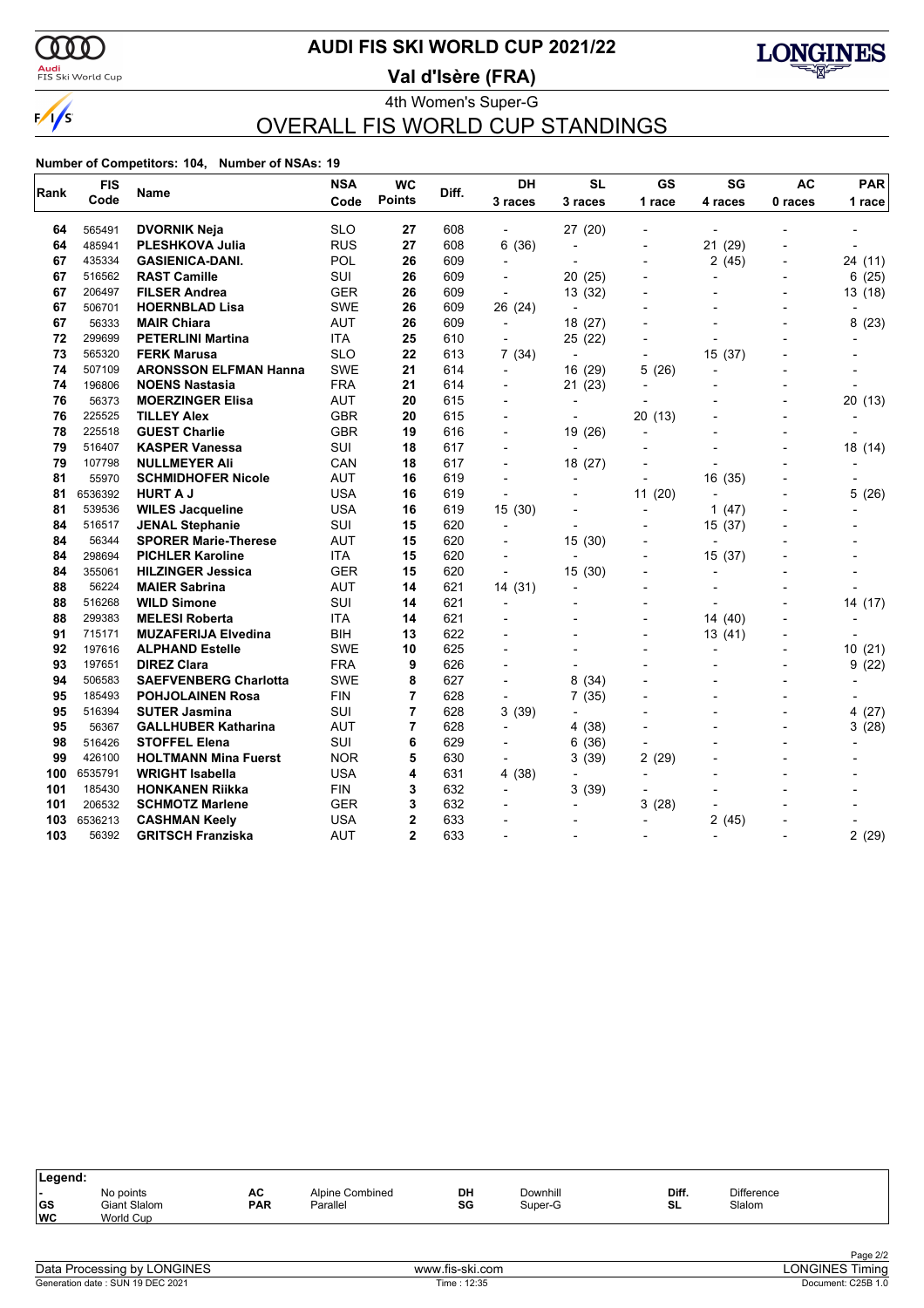

### <mark>Audi</mark><br>FIS Ski World Cup

### **AUDI FIS SKI WORLD CUP 2021/22**

**Val d'Isère (FRA)**



4th Women's Super-G

FIS WCSL LIST

5 DEC 2021 Lake Louise (CAN)

|      |            |                                                                |            |                          |                          |                          |                          | 11 DEC 2021 St. Moritz (SUI)  |                              |                          |                          |                          |
|------|------------|----------------------------------------------------------------|------------|--------------------------|--------------------------|--------------------------|--------------------------|-------------------------------|------------------------------|--------------------------|--------------------------|--------------------------|
|      |            |                                                                |            |                          |                          |                          |                          | 12 DEC 2021 St. Moritz (SUI)  |                              |                          |                          |                          |
|      |            | <b>Number of Competitors: 68,</b><br><b>Number of NSAs: 16</b> |            |                          |                          |                          |                          | 19 DEC 2021 Val d'Isère (FRA) |                              |                          |                          |                          |
| Rank | <b>FIS</b> | Name                                                           | <b>NSA</b> | 1                        | 2                        | 3                        | 4                        |                               |                              |                          |                          | Base - $X + Y = WCSL-SG$ |
|      | Code       |                                                                | Code       |                          |                          |                          |                          |                               |                              |                          |                          |                          |
| 1    | 516138     | <b>GUT-BEHRAMI Lara</b>                                        | SUI        | 80                       | 100                      | $\overline{\phantom{a}}$ |                          |                               |                              | 625 250                  | 180                      | 555                      |
| 2    | 297601     | <b>BRIGNONE Federica</b>                                       | ITA        | 45                       | 32                       | 100                      | 50                       |                               | 349                          | 140                      | 227                      | 436                      |
| 3    | 298323     | GOGGIA Sofia                                                   | ITA        | 100                      | 80                       | 40                       | 100                      |                               | 86                           | 34                       | 320                      | 372                      |
| 4    | 516319     | <b>SUTER Corinne</b>                                           | SUI        | 14                       | 10                       | 5                        | 40                       |                               | 390                          | 156                      | 69                       | 303                      |
| 5    | 297910     | <b>CURTONI Elena</b>                                           | ITA        | 36                       | 40                       | 80                       | 60                       |                               | 136                          | 54                       | 216                      | 298                      |
| 6    | 56088      | TIPPLER Tamara                                                 | AUT        | 50                       | 13                       | $\overline{\phantom{a}}$ | 36                       |                               | 308                          | 123                      | 99                       | 284                      |
| 7    | 6535237    | SHIFFRIN Mikaela                                               | <b>USA</b> | 40                       | 60                       | 60                       | 45                       |                               | 60                           | 24                       | 205                      | 241                      |
|      |            |                                                                |            |                          |                          | 32                       | 18                       |                               |                              |                          |                          |                          |
| 8    | 299276     | <b>BASSINO Marta</b>                                           | ITA        | $\overline{\phantom{a}}$ | 29                       | 6                        |                          |                               | 252                          | 101                      | 79                       | 230                      |
| 9    | 425929     | <b>MOWINCKEL Ragnhild</b>                                      | <b>NOR</b> | 22                       | 50                       |                          | 80                       |                               | 114                          | 46                       | 158                      | 226                      |
| 10   | 155763     | <b>LEDECKA Ester</b>                                           | <b>CZE</b> | 20                       | ÷                        | ł,                       |                          |                               | 286                          | 114                      | 20                       | 192                      |
| 11   | 105269     | <b>GAGNON Marie-Michele</b>                                    | CAN        | 29                       | 20                       | $\blacksquare$           | 12                       |                               | 165                          | 66                       | 61                       | 160                      |
| 12   | 55970      | <b>SCHMIDHOFER Nicole</b>                                      | AUT        | 16                       | $\overline{a}$           | ٠                        |                          |                               | 227                          | 91                       | 16                       | 152                      |
| 13   | 297702     | <b>MARSAGLIA Francesca</b>                                     | ITA        | 18                       | 6                        | 29                       | 2                        |                               | 146                          | 58                       | 55                       | 143                      |
| 14   | 426257     | LIE Kajsa Vickhoff                                             | <b>NOR</b> | $\overline{\phantom{a}}$ | $\overline{\phantom{a}}$ | $\overline{\phantom{a}}$ | $\overline{a}$           |                               | 227                          | 91                       | $\overline{\phantom{a}}$ | 136                      |
| 15   | 516284     | <b>GISIN Michelle</b>                                          | SUI        | $\overline{\phantom{a}}$ | 18                       | 26                       | $\overline{a}$           |                               | 139                          | 56                       | 44                       | 127                      |
| 16   | 56125      | <b>PUCHNER Mirjam</b>                                          | AUT        | 60                       | 12                       | 10                       | 10                       |                               | 49                           | 20                       | 92                       | 121                      |
| 17   | 56256      | <b>RAEDLER Ariane</b>                                          | AUT        | $\overline{\phantom{a}}$ | 45                       | 14                       | 20                       |                               | 62                           | 25                       | 79                       | 116                      |
| 18   | 6535455    | <b>JOHNSON Breezy</b>                                          | <b>USA</b> | 24                       | 22                       | 7                        | 29                       |                               | 53                           | 21                       | 82                       | 114                      |
| 19   | 705423     | <b>VLHOVA Petra</b>                                            | <b>SVK</b> | $\overline{\phantom{a}}$ | $\overline{\phantom{a}}$ | ÷,                       |                          |                               | 187                          | 75                       | $\overline{\phantom{a}}$ | 112                      |
| 20   | 56087      | <b>SIEBENHOFER Ramona</b>                                      | AUT        | 32                       | $\overline{a}$           | 45                       | 22                       |                               | 8                            | 3                        | 99                       | 104                      |
| 21   | 516185     | <b>HAEHLEN Joana</b>                                           | SUI        | 29                       | 16                       | 22                       | $\overline{\phantom{a}}$ |                               | 60                           | 24                       | 67                       | 103                      |
|      |            |                                                                |            | 4                        | 24                       | $\overline{\phantom{a}}$ | 26                       |                               |                              | 31                       |                          |                          |
| 22   | 197497     | <b>MIRADOLI Romane</b>                                         | <b>FRA</b> |                          |                          |                          |                          |                               | 78                           |                          | 54                       | 101                      |
| 22   | 516219     | <b>NUFER Priska</b>                                            | SUI        | $\overline{\phantom{a}}$ | 9                        | 18                       | $\mathbf{1}$             |                               | 122                          | 49                       | 28                       | 101                      |
| 24   | 516248     | <b>FLURY Jasmine</b>                                           | SUI        | 9                        | 26                       | 36                       | 4                        |                               | 35                           | 14                       | 75                       | 96                       |
| 24   | 56198      | <b>SCHEYER Christine</b>                                       | AUT        | 10                       | 8                        | $\overline{\phantom{a}}$ | 11                       |                               | 112                          | 45                       | 29                       | 96                       |
| 26   | 415232     | <b>ROBINSON Alice</b>                                          | <b>NZL</b> | 11                       | 7                        | 50                       |                          |                               | 36                           | 14                       | 68                       | 90                       |
| 27   | 197383     | <b>GAUTHIER Tiffany</b>                                        | <b>FRA</b> | 5                        | 5                        | 24                       | 3                        |                               | 78                           | 31                       | 37                       | 84                       |
| 28   | 56174      | <b>HAASER Ricarda</b>                                          | <b>AUT</b> | 12                       | $\overline{a}$           | 4                        | $\overline{a}$           |                               | 97                           | 39                       | 16                       | 74                       |
| 29   | 516280     | <b>HOLDENER Wendy</b>                                          | SUI        | $\overline{\phantom{a}}$ | 36                       | 9                        | $\overline{a}$           |                               | 47                           | 19                       | 45                       | 73                       |
| 29   | 56128      | <b>HUETTER Cornelia</b>                                        | <b>AUT</b> | 13                       | $\overline{\phantom{a}}$ | 22                       | 32                       |                               | 10                           | 4                        | 67                       | 73                       |
| 31   | 196928     | <b>WORLEY Tessa</b>                                            | <b>FRA</b> |                          | ÷                        | ÷,                       | 5                        |                               | 108                          | 43                       | 5                        | 70                       |
| 32   | 197641     | <b>GAUCHE Laura</b>                                            | <b>FRA</b> | $\overline{\phantom{a}}$ | 15                       | 11                       | 14                       |                               | 44                           | 18                       | 40                       | 66                       |
| 32   | 206668     | <b>WEIDLE Kira</b>                                             | <b>GER</b> | 6                        | 12                       | 2                        | 15                       |                               | 51                           | 20                       | 35                       | 66                       |
| 34   | 56328      | <b>ORTLIEB Nina</b>                                            | <b>AUT</b> | $\overline{\phantom{a}}$ | ÷                        |                          |                          |                               | 86                           | 34                       | $\overline{\phantom{a}}$ | 52                       |
| 35   | 299466     | <b>DELAGO Nicol</b>                                            | ITA        | 3                        | $\overline{\phantom{a}}$ | 16                       | $\blacksquare$           |                               | 49                           | 20                       | 19                       | 48                       |
| 36   | 56177      | <b>VENIER Stephanie</b>                                        | AUT        |                          |                          |                          | 9                        |                               | 53                           | 21                       | 9                        | 41                       |
| 37   | 565320     | <b>FERK Marusa</b>                                             | <b>SLO</b> | 15                       |                          |                          |                          |                               | 40                           | 16                       | 15                       | 39                       |
| 38   | 516521     | <b>KOLLY Noemie</b>                                            | SUI        | $\overline{a}$           | 14                       | $\overline{a}$           | 7                        |                               | 22                           | 9                        | 21                       | 34                       |
|      |            |                                                                |            |                          |                          |                          | 6                        |                               |                              |                          |                          |                          |
| 38   | 299383     | <b>MELESI Roberta</b>                                          | ITA        | 8                        |                          |                          |                          |                               | 34                           | 14                       | 14                       | 34                       |
| 40   | 56417      | <b>FEST Nadine</b>                                             | AUT        | ÷,                       | 4                        | 8                        | 8                        |                               | 22                           | 9                        | 20                       | 33                       |
| 41   | 485941     | <b>PLESHKOVA Julia</b>                                         | <b>RUS</b> | 8                        | $\overline{a}$           | L,                       | 13                       |                               | 19                           | 8                        | 21                       | 32                       |
| 42   | 516394     | <b>SUTER Jasmina</b>                                           | SUI        |                          |                          |                          | $\overline{a}$           |                               | 51                           | 20                       | $\overline{a}$           | 31                       |
| 43   | 299624     | <b>PIROVANO Laura</b>                                          | ITA        |                          |                          |                          | $\overline{a}$           |                               | 48                           | 19                       | $\overline{a}$           | 29                       |
| 44   | 197956     | <b>CERUTTI Camille</b>                                         | <b>FRA</b> |                          |                          | 1                        | 24                       |                               | $\qquad \qquad \blacksquare$ | $\overline{\phantom{a}}$ | 25                       | 25                       |
| 45   | 56311      | <b>REISINGER Elisabeth</b>                                     | AUT        |                          |                          |                          | 18                       |                               | 8                            | 3                        | 18                       | 23                       |
| 46   | 56268      | <b>HEIDER Michaela</b>                                         | AUT        |                          |                          |                          |                          |                               | 33                           | 13                       |                          | 20                       |
| 47   | 6536213    | <b>CASHMAN Keely</b>                                           | <b>USA</b> | 2                        |                          |                          |                          |                               | 26                           | 10                       | 2                        | 18                       |
| 48   | 56241      | <b>SCHNEEBERGER Rosina</b>                                     | AUT        |                          |                          |                          |                          |                               | 26                           | 10                       | $\overline{a}$           | 16                       |
| 48   | 6535600    | <b>MERRYWEATHER Alice</b>                                      | <b>USA</b> |                          |                          | ٠                        |                          |                               | 26                           | 10                       | $\overline{a}$           | 16                       |
| 50   | 516517     | <b>JENAL Stephanie</b>                                         | SUI        |                          |                          | 15                       |                          |                               |                              | $\overline{\phantom{a}}$ | 15                       | 15                       |
| 50   | 298694     | <b>PICHLER Karoline</b>                                        | <b>ITA</b> | $\blacksquare$           | 3                        | 12                       |                          |                               |                              | ÷,                       | 15                       | 15                       |
| 52   | 715171     | <b>MUZAFERIJA Elvedina</b>                                     | BIH        |                          |                          | 13                       |                          |                               |                              | $\overline{\phantom{a}}$ | 13                       | 13                       |
| 53   | 565360     | <b>STUHEC IIka</b>                                             | <b>SLO</b> |                          |                          |                          |                          |                               | 16                           | 6                        | $\overline{a}$           | 10                       |
| 53   | 6535791    | <b>WRIGHT Isabella</b>                                         | <b>USA</b> |                          |                          |                          |                          |                               | 16                           | 6                        | $\overline{a}$           | 10                       |
| 55   | 197860     |                                                                | <b>FRA</b> |                          |                          |                          |                          |                               | 15                           |                          | $\overline{a}$           |                          |
|      |            | <b>ROUX Tifany</b>                                             |            |                          |                          |                          |                          |                               |                              | 6                        |                          | 9                        |
| 56   | 516344     | <b>KOPP Rahel</b>                                              | SUI        |                          |                          |                          |                          |                               | 14                           | 6                        |                          | 8                        |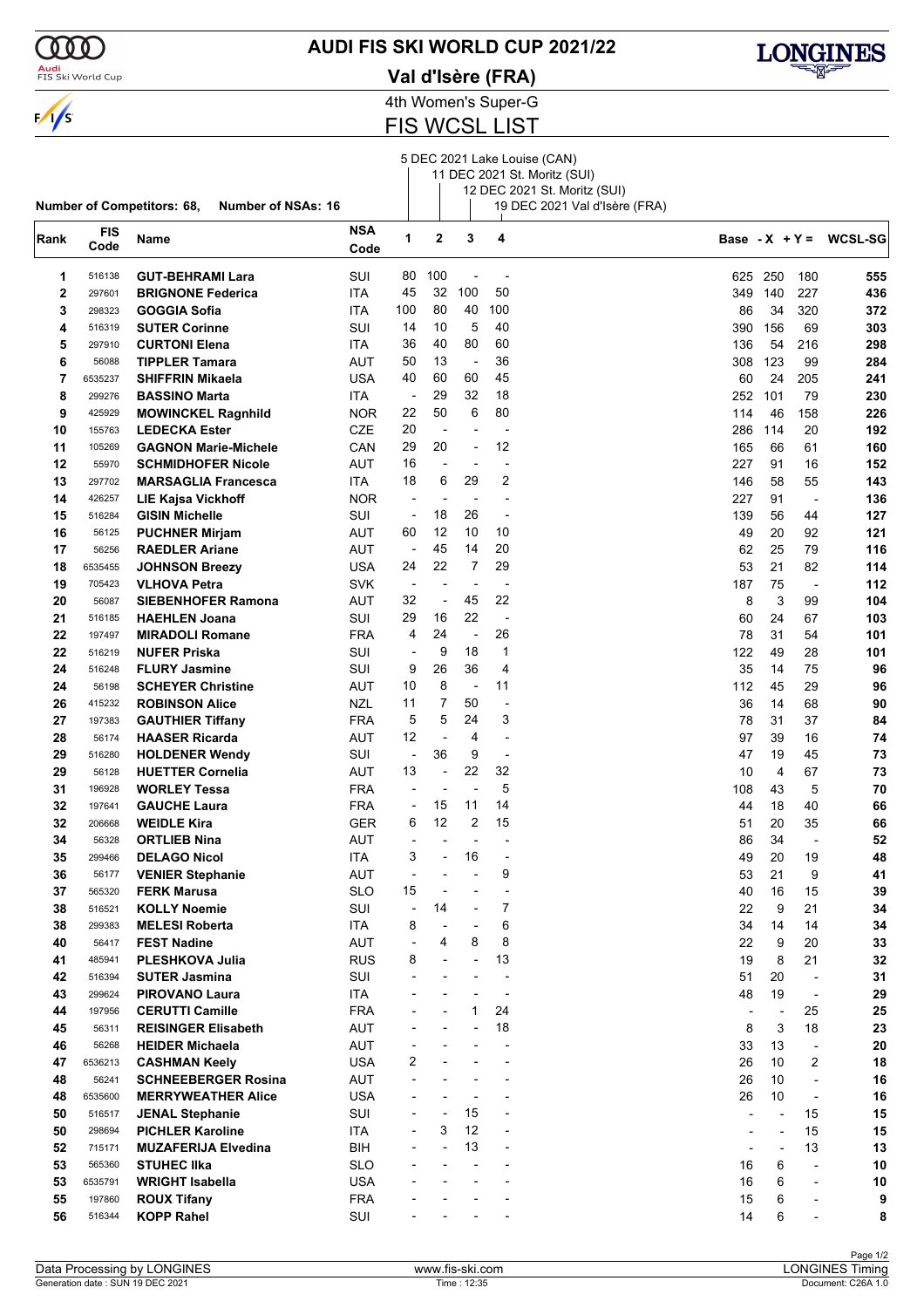

<mark>Audi</mark><br>FIS Ski World Cup

### **AUDI FIS SKI WORLD CUP 2021/22**

**Val d'Isère (FRA)**



4th Women's Super-G

### FIS WCSL LIST

|      |                    |                                             |                    |             |                          |                |   | 5 DEC 2021 Lake Louise (CAN) | 11 DEC 2021 St. Moritz (SUI)<br>12 DEC 2021 St. Moritz (SUI) |      |                 |                |      |         |
|------|--------------------|---------------------------------------------|--------------------|-------------|--------------------------|----------------|---|------------------------------|--------------------------------------------------------------|------|-----------------|----------------|------|---------|
|      |                    | <b>Number of Competitors: 68,</b>           | Number of NSAs: 16 |             |                          |                |   |                              | 19 DEC 2021 Val d'Isère (FRA)                                |      |                 |                |      |         |
| Rank | <b>FIS</b><br>Code | <b>Name</b>                                 |                    | NSA<br>Code | 1                        | $\overline{2}$ | 3 | 4                            |                                                              |      | Base $-X + Y =$ |                |      | WCSL-SG |
| 56   | 56509              | <b>GRILL Lisa</b>                           |                    | AUT         |                          |                |   |                              |                                                              |      | 13              | 5              |      | 8       |
| 58   | 299630             | <b>DELAGO Nadia</b>                         |                    | <b>ITA</b>  |                          |                | 4 |                              |                                                              |      |                 |                | 5    | 5       |
| 58   | 197616             | <b>ALPHAND Estelle</b>                      |                    | SWE         |                          |                |   |                              |                                                              |      | 8               | 3              |      | 5       |
| 58   | 538685             | <b>McKENNIS DURAN Alice</b>                 |                    | <b>USA</b>  |                          |                |   |                              |                                                              |      | 8               | 3              |      | 5       |
| 61   | 435334             | <b>GASIENICA-DANI.</b>                      |                    | <b>POL</b>  | $\overline{\phantom{0}}$ | 2              |   |                              |                                                              |      | 4               | $\overline{2}$ | 2    | 4       |
| 61   | 6536392            | <b>HURT A J</b>                             |                    | <b>USA</b>  |                          |                |   |                              |                                                              |      | 6               | $\overline{2}$ |      | 4       |
| 61   | 516429             | <b>GROEBLI Nathalie</b>                     |                    | SUI         |                          |                |   |                              |                                                              |      | 6               | $\overline{2}$ |      | 4       |
| 61   | 56258              | <b>AGER Christina</b>                       |                    | <b>AUT</b>  |                          |                |   |                              |                                                              |      | 6               | $\overline{2}$ |      | 4       |
| 65   | 56416              | <b>SCHEIB Julia</b>                         |                    | <b>AUT</b>  |                          |                |   |                              |                                                              |      | 3               |                |      | 2       |
| 65   | 299402             | <b>GASSLITTER Verena</b>                    |                    | ITA.        |                          |                |   |                              |                                                              |      | 3               |                |      | 2       |
| 67   | 539536             | <b>WILES Jacqueline</b>                     |                    | <b>USA</b>  |                          |                |   |                              |                                                              |      |                 |                |      |         |
| 67   | 197295             | <b>PIOT Jennifer</b>                        |                    | <b>FRA</b>  |                          |                |   |                              |                                                              |      | $\overline{2}$  |                |      |         |
|      |                    | Number of competitors per NSA in the top 60 |                    |             |                          |                |   |                              |                                                              |      |                 |                |      |         |
| AUT: | 15                 | BIH:                                        | $\mathbf 1$        | CAN:        | 1                        |                |   | CZE:                         | 1                                                            | FRA: | 6               |                | GER: |         |
| ITA: | 10                 | NOR:                                        | 2                  | NZL:        | 1                        |                |   | RUS:                         | 1                                                            | SLO: | $\overline{2}$  |                | SUI: | 11      |
| SVK: | 1                  | SWE:                                        | 1                  | USA:        | 6                        |                |   |                              |                                                              |      |                 |                |      |         |

| Legend: |                                                            |                                                                                                         |
|---------|------------------------------------------------------------|---------------------------------------------------------------------------------------------------------|
|         | No points<br>Base                                          | Last season FIS World Cup Start List points                                                             |
|         | <b>WCSL-SG</b> FIS World Cup Start List points for Super-G |                                                                                                         |
|         |                                                            | (Base/number of planned races in the current season) *(number of completed races in the current season) |
|         | FIS World Cup points won in the current season             |                                                                                                         |
|         |                                                            |                                                                                                         |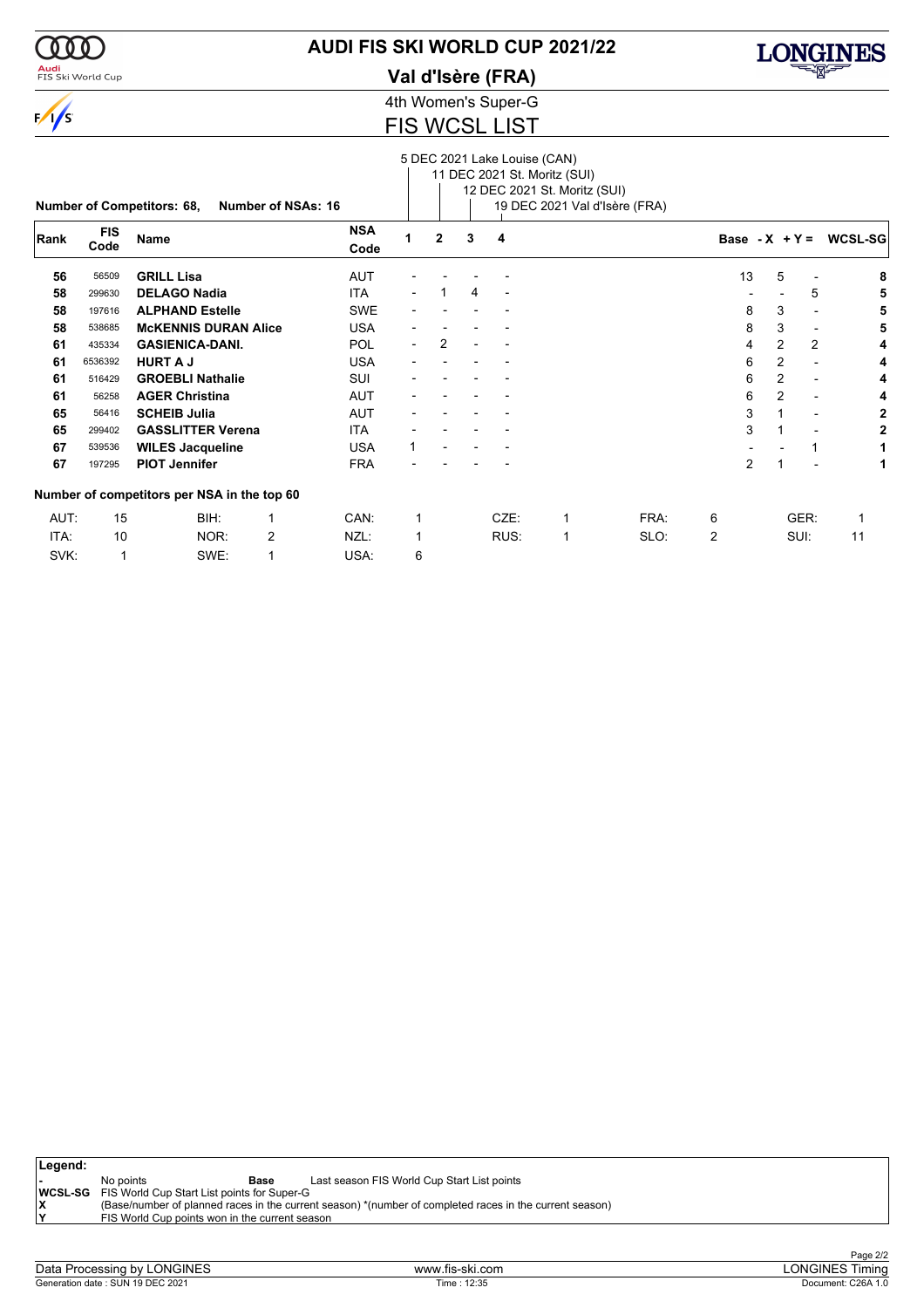$\alpha\alpha$ 

 $\sqrt{s}$ 

### <mark>Audi</mark><br>FIS Ski World Cup

### **AUDI FIS SKI WORLD CUP 2021/22**

**Val d'Isère (FRA)**



4th Women's Super-G

OVERALL FIS WCSL LIST

#### **Number of Competitors: 148, Number of NSAs: 22**

| Rank     | <b>FIS</b>       | Name                                             | <b>NSA</b>               | <b>WCSL</b> | Diff.        | <b>DH</b>                            | <b>SL</b>                                  | GS                                                   | SG                                   | <b>AC</b>                                                | <b>PAR</b>                     |
|----------|------------------|--------------------------------------------------|--------------------------|-------------|--------------|--------------------------------------|--------------------------------------------|------------------------------------------------------|--------------------------------------|----------------------------------------------------------|--------------------------------|
|          | Code             |                                                  | Code                     |             |              | 3 races                              | 3 races                                    | 1 race                                               | 4 races                              | 0 races                                                  | 1 race                         |
| 1        | 6535237          | <b>SHIFFRIN Mikaela</b>                          | <b>USA</b>               | 1656        |              | 5 (52)                               | 760<br>(2)                                 | 550<br>(1)                                           | 241<br>(7)                           | 100<br>(1)                                               |                                |
| 2        | 705423           | <b>VLHOVA Petra</b>                              | <b>SVK</b>               | 1487        | 169          | 115(21)                              | 792<br>(1)                                 | 388<br>(5)                                           | 112 (19)                             | 80<br>(2)                                                |                                |
| 3        | 516138           | <b>GUT-BEHRAMI Lara</b>                          | SUI                      | 1332        | 324          | 332<br>(4)                           | ÷,                                         | 429<br>(3)                                           | 555<br>(1)                           | $\overline{\phantom{a}}$                                 | 16 (15)                        |
| 4        | 298323           | <b>GOGGIA Sofia</b>                              | ITA                      | 1176        | 480          | 636<br>(1)                           | $\overline{\phantom{a}}$                   | 168 (13)                                             | 372<br>(3)                           |                                                          |                                |
| 5        | 516284           | <b>GISIN Michelle</b>                            | SUI                      | 1168        | 488          | 158 (14)                             | (5)<br>445                                 | 378<br>(6)                                           | 127 (15)                             | 60<br>(3)                                                |                                |
| 6<br>7   | 56388<br>297601  | <b>LIENSBERGER Katharina</b>                     | AUT                      | 972         | 684          | $\overline{a}$                       | (3)<br>675                                 | 282<br>(9)                                           | $\overline{\phantom{a}}$             | $\overline{\phantom{a}}$                                 | 15 (16)                        |
| 8        | 299276           | <b>BRIGNONE Federica</b><br><b>BASSINO Marta</b> | ITA<br>ITA               | 945<br>878  | 711<br>778   | 137 (17)<br>40 (33)                  | 37 (37)<br>(51)<br>9                       | 335<br>(7)<br>(2)<br>509                             | 436<br>(2)<br>230<br>(8)             | 40<br>(6)                                                | 50<br>(4)                      |
| 9        | 516319           | <b>SUTER Corinne</b>                             | SUI                      | 835         | 821          | 502<br>(2)                           | $\overline{a}$                             | 30(33)                                               | 303<br>(4)                           |                                                          |                                |
| 10       | 56087            | <b>SIEBENHOFER Ramona</b>                        | AUT                      | 662         | 994          | 291<br>(6)                           |                                            | 222 (11)                                             | 104 (20)                             | 45<br>(5)                                                |                                |
| 11       | 297910           | <b>CURTONI Elena</b>                             | ITA                      | 652         | 1004         | 223<br>(8)                           | ٠                                          | 81 (21)                                              | 298<br>(5)                           | (4)<br>50                                                |                                |
| 12       | 516280           | <b>HOLDENER Wendy</b>                            | SUI                      | 629         | 1027         | $\overline{\phantom{a}}$             | 471<br>(4)                                 | 85 (20)                                              | 73 (29)                              | $\overline{\phantom{a}}$                                 |                                |
| 13       | 6535455          | <b>JOHNSON Breezy</b>                            | <b>USA</b>               | 605         | 1051         | (3)<br>491                           | ٠                                          |                                                      | 114 (18)                             |                                                          |                                |
| 14       | 56088            | <b>TIPPLER Tamara</b>                            | <b>AUT</b>               | 503         | 1153         | (9)<br>219                           |                                            | $\overline{a}$                                       | 284<br>(6)                           |                                                          |                                |
| 15       | 425929           | <b>MOWINCKEL Ragnhild</b>                        | <b>NOR</b>               | 487         | 1169         | 121 (20)                             | $\overline{a}$                             | 111(17)                                              | 226<br>(9)                           | 29<br>(9)                                                |                                |
| 16       | 196928<br>155763 | <b>WORLEY Tessa</b>                              | <b>FRA</b>               | 486         | 1170         | $\blacksquare$                       |                                            | 416<br>(4)                                           | 70 (31)                              |                                                          |                                |
| 17<br>18 | 506399           | <b>LEDECKA Ester</b><br><b>HECTOR Sara</b>       | CZE<br><b>SWE</b>        | 444<br>435  | 1212<br>1221 | 210 (10)<br>$\overline{\phantom{a}}$ | $\overline{a}$<br>192<br>(9)               | 10(50)<br>198 (12)                                   | 192 (10)<br>$\overline{\phantom{a}}$ | 32<br>(8)<br>$\overline{\phantom{a}}$                    | $\overline{\phantom{a}}$<br>45 |
| 19       | 415232           | <b>ROBINSON Alice</b>                            | <b>NZL</b>               | 409         | 1247         |                                      |                                            | 319<br>(8)                                           | 90(26)                               |                                                          | (5)                            |
| 20       | 206355           | <b>DUERR Lena</b>                                | <b>GER</b>               | 378         | 1278         | $\overline{\phantom{a}}$             | 342<br>(6)                                 | $\blacksquare$                                       |                                      |                                                          | 36<br>(7)                      |
| 21       | 56125            | <b>PUCHNER Mirjam</b>                            | <b>AUT</b>               | 369         | 1287         | 248<br>(7)                           |                                            | $\overline{a}$                                       | 121 (16)                             |                                                          |                                |
| 21       | 206668           | <b>WEIDLE Kira</b>                               | <b>GER</b>               | 369         | 1287         | 303<br>(5)                           |                                            |                                                      | 66 (32)                              |                                                          |                                |
| 23       | 565463           | <b>SLOKAR Andreja</b>                            | <b>SLO</b>               | 334         | 1322         | $\overline{\phantom{a}}$             | 191 (10)                                   | 43 (28)                                              |                                      |                                                          | 100<br>(1)                     |
| 24       | 105269           | <b>GAGNON Marie-Michele</b>                      | CAN                      | 308         | 1348         | 148 (15)                             | $\overline{a}$                             | $\overline{a}$                                       | 160 (11)                             | $\overline{\phantom{0}}$                                 |                                |
| 25       | 565471           | <b>HROVAT Meta</b>                               | <b>SLO</b>               | 278         | 1378         | $\overline{\phantom{a}}$             | 27 (43)                                    | 251 (10)                                             |                                      |                                                          |                                |
| 26       | 426187           | <b>LYSDAHL Kristin</b>                           | <b>NOR</b>               | 268         | 1388         | $\overline{\phantom{a}}$             | 190 (12)                                   | 18 (42)                                              |                                      |                                                          | (3)<br>60                      |
| 27<br>28 | 426257<br>55970  | <b>LIE Kajsa Vickhoff</b>                        | <b>NOR</b><br><b>AUT</b> | 261         | 1395         | 125 (19)                             | $\overline{a}$                             |                                                      | 136 (14)                             |                                                          |                                |
| 29       | 565401           | <b>SCHMIDHOFER Nicole</b><br><b>BUCIK Ana</b>    | <b>SLO</b>               | 260<br>259  | 1396<br>1397 | 108 (24)<br>$\overline{\phantom{a}}$ | 190 (12)                                   | 69 (23)                                              | 152 (12)<br>÷                        |                                                          |                                |
| 30       | 506146           | <b>SWENN LARSSON Anna</b>                        | <b>SWE</b>               | 255         | 1401         | $\overline{\phantom{a}}$             | 255<br>(7)                                 | $\overline{\phantom{a}}$                             | $\overline{a}$                       |                                                          |                                |
| 31       | 516248           | <b>FLURY Jasmine</b>                             | SUI                      | 241         | 1415         | 145 (16)                             |                                            |                                                      | 96 (24)                              |                                                          |                                |
| 32       | 56315            | <b>TRUPPE Katharina</b>                          | <b>AUT</b>               | 238         | 1418         | $\overline{\phantom{a}}$             | 153 (16)                                   | 74 (22)                                              |                                      |                                                          | 11 (20)                        |
| 33       | 516219           | <b>NUFER Priska</b>                              | SUI                      | 232         | 1424         | 112 (22)                             |                                            | 19 (41)                                              | 101 (22)                             |                                                          |                                |
| 34       | 539909           | <b>MOLTZAN Paula</b>                             | <b>USA</b>               | 214         | 1442         | $\overline{\phantom{a}}$             | 172 (15)                                   | 42 (29)                                              |                                      |                                                          |                                |
| 35       | 435334           | <b>GASIENICA-DANI.</b>                           | POL                      | 207         | 1449         |                                      | ٠                                          | 157 (14)                                             | 4(61)                                | 22 (12)                                                  | 24 (11)                        |
| 36       | 56198            | <b>SCHEYER Christine</b>                         | AUT                      | 205         | 1451         | 109(23)                              |                                            |                                                      | 96 (24)                              |                                                          |                                |
| 36<br>38 | 155728           | <b>DUBOVSKA Martina</b>                          | <b>CZE</b><br>ITA        | 205<br>202  | 1451<br>1454 | $\overline{\phantom{a}}$             | (8)<br>205<br>$\overline{a}$               |                                                      | $\overline{\phantom{a}}$<br>29 (43)  |                                                          |                                |
| 39       | 299624<br>56128  | <b>PIROVANO Laura</b><br><b>HUETTER Cornelia</b> | AUT                      | 201         | 1455         | 169 (13)<br>128(18)                  |                                            | 4(60)                                                | 73 (29)                              |                                                          |                                |
| 40       | 297702           | <b>MARSAGLIA Francesca</b>                       | ITA                      | 196         | 1460         | 53 (31)                              |                                            |                                                      | 143 (13)                             |                                                          |                                |
| 41       | 565360           | <b>STUHEC IIka</b>                               | <b>SLO</b>               | 195         | 1461         | 185 (12)                             |                                            | $\overline{\phantom{a}}$                             | 10(53)                               |                                                          |                                |
| 41       | 299630           | <b>DELAGO Nadia</b>                              | ITA                      | 195         | 1461         | 190 (11)                             |                                            |                                                      | 5(58)                                |                                                          |                                |
| 43       | 107427           | <b>ST-GERMAIN Laurence</b>                       | CAN                      | 191         | 1465         | $\blacksquare$                       | 191 (10)                                   | $\overline{\phantom{a}}$                             | $\overline{\phantom{a}}$             |                                                          |                                |
| 44       | 197497           | <b>MIRADOLI Romane</b>                           | <b>FRA</b>               | 189         | 1467         | 70 (28)                              | $\overline{\phantom{a}}$                   | 18 (42)                                              | 101 (22)                             |                                                          | $\overline{a}$                 |
| 44       | 56333            | <b>MAIR Chiara</b>                               | AUT                      | 189         | 1467         | $\blacksquare$                       | 181 (14)                                   | $\blacksquare$                                       | $\overline{\phantom{a}}$             | $\overline{\phantom{0}}$                                 | 8<br>(23)                      |
| 46       | 426193           | <b>STJERNESUND Th.</b>                           | <b>NOR</b>               | 185         | 1471         | $\overline{\phantom{a}}$             | 93 (22)                                    | 12 (47)                                              | $\overline{\phantom{a}}$             |                                                          | (2)<br>80                      |
| 47<br>48 | 56174<br>56256   | <b>HAASER Ricarda</b><br><b>RAEDLER Ariane</b>   | <b>AUT</b><br><b>AUT</b> | 179<br>173  | 1477<br>1483 | 37 (34)<br>57 (30)                   | $\blacksquare$<br>$\overline{\phantom{a}}$ | 68 (24)<br>$\overline{\phantom{a}}$                  | 74 (28)<br>116 (17)                  | $\qquad \qquad \blacksquare$<br>$\overline{\phantom{0}}$ | -<br>-                         |
| 48       | 516185           | <b>HAEHLEN Joana</b>                             | SUI                      | 173         | 1483         | 70 (28)                              | $\overline{\phantom{a}}$                   | $\overline{\phantom{a}}$                             | 103 (21)                             |                                                          |                                |
| 48       | 6535773          | O BRIEN Nina                                     | <b>USA</b>               | 173         | 1483         | $\overline{\phantom{a}}$             | 33 (38)                                    | 139 (15)                                             | $\overline{\phantom{a}}$             | $\overline{\phantom{a}}$                                 | 1(30)                          |
| 51       | 56392            | <b>GRITSCH Franziska</b>                         | AUT                      | 164         | 1492         | $\overline{\phantom{a}}$             | 98 (21)                                    | 40 (31)                                              | $\overline{\phantom{a}}$             | 24 (11)                                                  | 2(29)                          |
| 52       | 56328            | <b>ORTLIEB Nina</b>                              | <b>AUT</b>               | 160         | 1496         | 108 (24)                             | $\overline{\phantom{a}}$                   | $\overline{\phantom{a}}$                             | 52 (34)                              |                                                          |                                |
| 53       | 56217            | <b>BRUNNER Stephanie</b>                         | AUT                      | 150         | 1506         | $\overline{\phantom{a}}$             | $\overline{\phantom{a}}$                   | 121 (16)                                             | $\overline{\phantom{a}}$             | $\overline{\phantom{a}}$                                 | 29<br>(9)                      |
| 54       | 426100           | <b>HOLTMANN Mina Fuerst</b>                      | <b>NOR</b>               | 146         | 1510         | $\overline{\phantom{a}}$             | 54 (30)                                    | 92 (18)                                              | $\overline{\phantom{a}}$             | $\overline{\phantom{a}}$                                 |                                |
| 55       | 197641           | <b>GAUCHE Laura</b>                              | <b>FRA</b>               | 139         | 1517         | 37 (34)                              | $\overline{\phantom{a}}$                   | $\overline{\phantom{a}}$                             | 66 (32)                              | 36<br>(7)                                                |                                |
| 56       | 56177            | <b>VENIER Stephanie</b>                          | AUT                      | 133         | 1523         | 92 (26)                              | $\overline{\phantom{a}}$                   | $\overline{\phantom{a}}$                             | 41 (36)                              | $\overline{\phantom{a}}$                                 | $\overline{\phantom{a}}$       |
| 57       | 426043           | <b>TVIBERG Maria Therese</b>                     | <b>NOR</b>               | 132         | 1524         | $\blacksquare$                       | 66 (26)                                    | 59 (25)                                              | $\overline{\phantom{a}}$             | $\overline{\phantom{a}}$                                 | 7(24)                          |
| 57<br>59 | 56253<br>299466  | <b>HUBER Katharina</b><br><b>DELAGO Nicol</b>    | AUT<br>ITA               | 132<br>126  | 1524<br>1530 | $\overline{\phantom{a}}$<br>78 (27)  | 112 (17)<br>$\blacksquare$                 | $\overline{\phantom{a}}$<br>$\overline{\phantom{a}}$ | $\overline{\phantom{a}}$             | 20 (13)<br>-                                             | -                              |
| 60       | 516562           | <b>RAST Camille</b>                              | SUI                      | 122         | 1534         | $\blacksquare$                       | 107 (19)                                   | 9(52)                                                | 48 (35)<br>$\overline{\phantom{a}}$  | ٠                                                        | -<br>6(25)                     |
| 61       | 106961           | <b>MIELZYNSKI Erin</b>                           | CAN                      | 108         | 1548         | $\sim$                               | 108(18)                                    |                                                      | $\overline{\phantom{a}}$             |                                                          |                                |
| 62       | 197383           | <b>GAUTHIER Tiffany</b>                          | <b>FRA</b>               | 100         | 1556         | 16 (44)                              | $\overline{\phantom{a}}$                   | $\overline{a}$                                       | 84 (27)                              | $\overline{\phantom{a}}$                                 |                                |
| 62       | 196806           | <b>NOENS Nastasia</b>                            | <b>FRA</b>               | 100         | 1556         | $\sim$                               | 100(20)                                    | $\overline{\phantom{m}}$                             | $\overline{\phantom{a}}$             | $\overline{a}$                                           | -                              |
| 64       | 516394           | <b>SUTER Jasmina</b>                             | SUI                      | 88          | 1568         | 53 (31)                              |                                            |                                                      | 31 (42)                              |                                                          | 4(27)                          |
|          |                  |                                                  |                          |             |              |                                      |                                            |                                                      |                                      |                                                          |                                |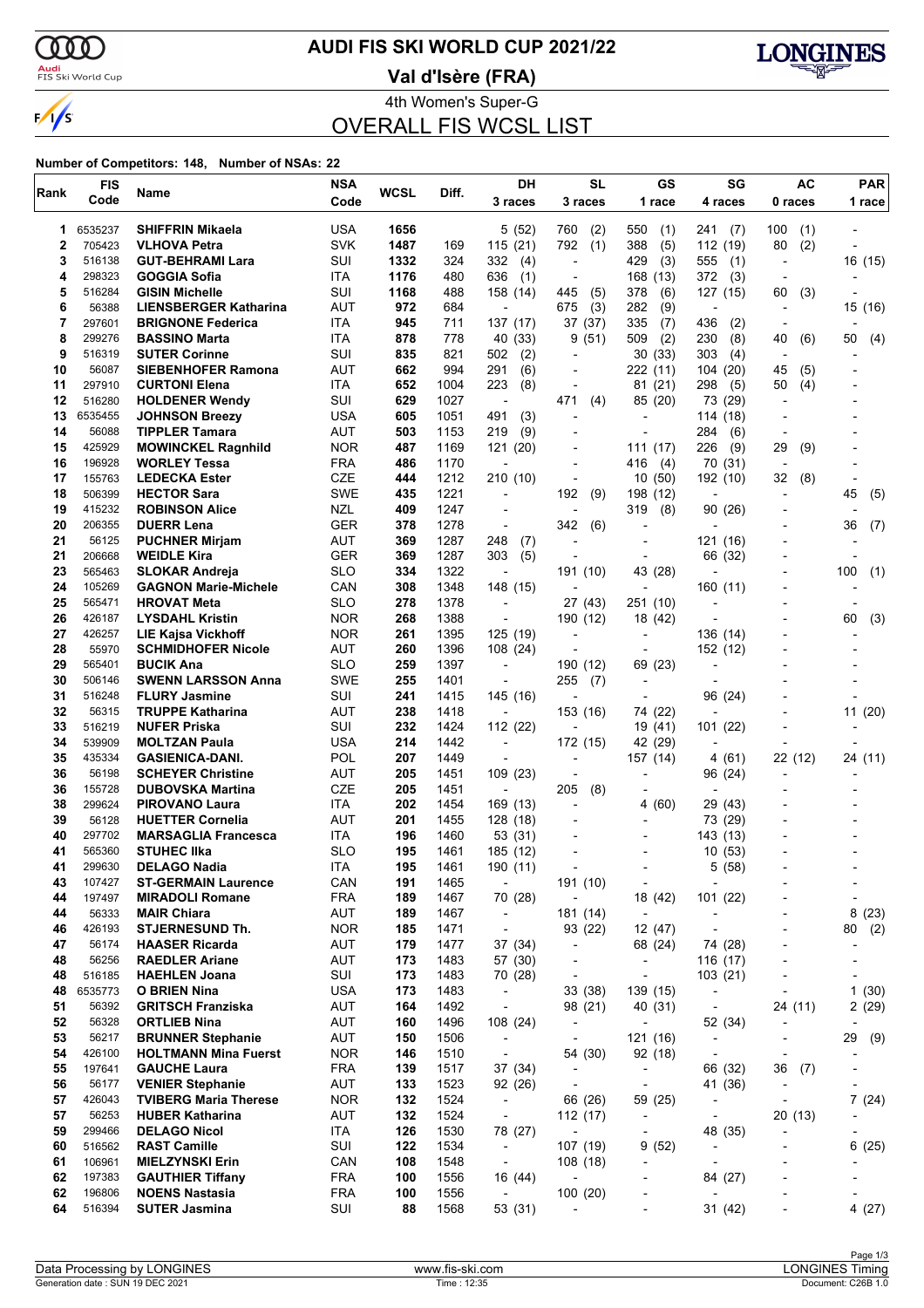

### **AUDI FIS SKI WORLD CUP 2021/22**

<mark>Audi</mark><br>FIS Ski World Cup

**Val d'Isère (FRA)**



4th Women's Super-G OVERALL FIS WCSL LIST

#### **Number of Competitors: 148, Number of NSAs: 22**

| Rank       | <b>FIS</b>       | Name                                                 | <b>NSA</b>               | <b>WCSL</b> | Diff.        | DH                                                   | <b>SL</b>                           | GS                       | SG                       | AC                       | <b>PAR</b>                   |
|------------|------------------|------------------------------------------------------|--------------------------|-------------|--------------|------------------------------------------------------|-------------------------------------|--------------------------|--------------------------|--------------------------|------------------------------|
|            | Code             |                                                      | Code                     |             |              | 3 races                                              | 3 races                             | 1 race                   | 4 races                  | 0 races                  | 1 race                       |
| 65         | 107613           | <b>GRENIER Valerie</b>                               | CAN                      | 87          | 1569         |                                                      |                                     | 87 (19)                  |                          |                          |                              |
| 65         | 565373           | <b>ROBNIK Tina</b>                                   | <b>SLO</b>               | 87          | 1569         |                                                      | $\overline{a}$                      | 55 (27)                  |                          |                          | 32<br>(8)                    |
| 67         | 197124           | <b>FRASSE SOMBET Coralie</b>                         | <b>FRA</b>               | 84          | 1572         | $\blacksquare$                                       | $\overline{a}$                      | 58 (26)                  |                          | $\overline{\phantom{0}}$ | 26 (10)                      |
| 68         | 56367            | <b>GALLHUBER Katharina</b>                           | AUT                      | 83          | 1573         |                                                      | 80 (23)                             | $\overline{\phantom{a}}$ |                          |                          | 3<br>(28)                    |
| 69         | 516504           | <b>DANIOTH Aline</b>                                 | SUI                      | 76          | 1580         |                                                      | 76 (24)                             | $\overline{a}$           |                          |                          |                              |
| 70         | 425879           | <b>RIIS-JOHANNESS.</b>                               | <b>NOR</b>               | 75          | 1581         | $\blacksquare$                                       | 75 (25)                             |                          |                          |                          |                              |
| 71         | 565320           | <b>FERK Marusa</b>                                   | <b>SLO</b>               | 74          | 1582         | 9 (46)                                               | $\overline{\phantom{a}}$            |                          | 39 (37)                  | 26 (10)                  |                              |
| 72         | 56417            | <b>FEST Nadine</b>                                   | AUT                      | 69          | 1587         | 36 (36)                                              | ÷                                   | $\overline{\phantom{a}}$ | 33 (40)                  |                          |                              |
| 73         | 385096           | <b>POPOVIC Leona</b>                                 | <b>CRO</b>               | 65          | 1591         | $\overline{\phantom{a}}$                             | 65 (27)                             |                          |                          |                          |                              |
| 73         | 296509           | <b>CURTONI Irene</b>                                 | ITA                      | 65          | 1591         |                                                      | 65 (27)                             |                          |                          |                          |                              |
| 75         | 299699           | <b>PETERLINI Martina</b>                             | ITA                      | 63          | 1593         | $\overline{\phantom{0}}$                             | 63 (29)                             | $\overline{a}$           |                          |                          |                              |
| 75         | 516528           | <b>MEILLARD Melanie</b>                              | SUI                      | 63          | 1593         | $\blacksquare$                                       | 42 (36)                             | 21 (39)                  |                          |                          |                              |
| 77         | 206497           | <b>FILSER Andrea</b>                                 | <b>GER</b>               | 59          | 1597         | $\blacksquare$                                       | 30 (41)                             | 16 (44)                  |                          |                          | 13 (18)                      |
| 77         | 6535791          | WRIGHT Isabella                                      | <b>USA</b>               | 59          | 1597         | 31 (39)                                              | $\overline{\phantom{a}}$            |                          | 10(53)                   | 18 (14)                  |                              |
| 79         | 56311            | <b>REISINGER Elisabeth</b>                           | <b>AUT</b>               | 57          | 1599         | 34 (37)                                              | $\overline{\phantom{a}}$            | $\overline{\phantom{a}}$ | 23 (45)                  |                          |                              |
| 80         | 107798           | <b>NULLMEYER Ali</b>                                 | CAN                      | 52          | 1604         | $\blacksquare$                                       | 52 (31)                             |                          | $\overline{\phantom{a}}$ |                          |                              |
| 81         | 516283           | <b>ELLENBERGER Andrea</b>                            | SUI                      | 51          | 1605         | $\overline{\phantom{a}}$                             | $\overline{\phantom{a}}$            | 29 (35)                  | $\overline{\phantom{a}}$ |                          | 22 (12)                      |
| 81         | 485941           | <b>PLESHKOVA Julia</b>                               | <b>RUS</b>               | 51          | 1605         | 19 (43)                                              | $\overline{\phantom{a}}$            | $\overline{\phantom{a}}$ | 32 (41)                  |                          |                              |
| 81         | 307493           | ANDO Asa                                             | <b>JPN</b>               | 51          | 1605         | $\overline{\phantom{a}}$                             | 43 (34)                             | 8<br>(54)                | ٠                        |                          |                              |
| 84         | 516521           | <b>KOLLY Noemie</b>                                  | SUI                      | 50          | 1606         | 16 (44)                                              | $\overline{a}$                      | $\overline{\phantom{a}}$ | 34 (38)                  |                          |                              |
| 84         | 506341           | <b>WIKSTROEM Emelie</b>                              | <b>SWE</b>               | 50          | 1606         | $\overline{\phantom{a}}$                             | 50 (32)                             | $\overline{\phantom{a}}$ |                          |                          |                              |
| 86<br>87   | 506664<br>565491 | <b>FJAELLSTROEM Magdalena</b><br><b>DVORNIK Neja</b> | <b>SWE</b><br><b>SLO</b> | 49<br>45    | 1607<br>1611 | $\overline{\phantom{0}}$                             | 43 (34)<br>29 (42)                  | (57)<br>6<br>16 (44)     | $\overline{\phantom{a}}$ |                          |                              |
| 87         | 299383           | <b>MELESI Roberta</b>                                | ITA                      | 45          | 1611         | 6(50)                                                |                                     | 5(58)                    | 34 (38)                  |                          |                              |
| 89         | 225518           | <b>GUEST Charlie</b>                                 | <b>GBR</b>               | 44          | 1612         | $\blacksquare$                                       | $\overline{\phantom{a}}$<br>44 (33) |                          | $\blacksquare$           |                          |                              |
| 90         | 56373            | <b>MOERZINGER Elisa</b>                              | AUT                      | 42          | 1614         | $\blacksquare$                                       | $\overline{\phantom{a}}$            | 22 (38)                  | $\overline{\phantom{a}}$ |                          | 20<br>(13)                   |
| 91         | 6536392          | <b>HURT A J</b>                                      | USA                      | 41          | 1615         |                                                      | 1(62)                               | 31 (32)                  | 4 (61)                   | $\blacksquare$           | 5<br>(26)                    |
| 91         | 405138           | <b>JELINKOVA Adriana</b>                             | <b>NED</b>               | 41          | 1615         |                                                      |                                     | 41 (30)                  |                          |                          |                              |
| 93         | 426324           | <b>MONSEN Marte</b>                                  | <b>NOR</b>               | 40          | 1616         |                                                      |                                     | $\overline{\phantom{a}}$ |                          |                          | 40<br>(6)                    |
| 94         | 197651           | <b>DIREZ Clara</b>                                   | <b>FRA</b>               | 39          | 1617         | $\blacksquare$                                       | $\overline{\phantom{a}}$            | 30(33)                   |                          |                          | 9<br>(22)                    |
| 95         | 507168           | <b>AICHER Emma</b>                                   | <b>GER</b>               | 38          | 1618         |                                                      | 26 (44)                             | $\overline{\phantom{a}}$ |                          |                          | 12 (19)                      |
| 95         | 6536213          | <b>CASHMAN Keely</b>                                 | <b>USA</b>               | 38          | 1618         | 20 (42)                                              | $\overline{a}$                      | $\overline{a}$           | 18 (47)                  |                          |                              |
| 97         | 516268           | <b>WILD Simone</b>                                   | SUI                      | 37          | 1619         |                                                      | -                                   | 23 (37)                  |                          |                          | 14 (17)                      |
| 98         | 56224            | <b>MAIER Sabrina</b>                                 | AUT                      | 32          | 1624         | 32 (38)                                              |                                     |                          |                          |                          |                              |
| 99         | 56344            | <b>SPORER Marie-Therese</b>                          | AUT                      | 31          | 1625         | $\overline{\phantom{a}}$                             | 31<br>(39)                          |                          |                          |                          |                              |
| 99         | 355061           | <b>HILZINGER Jessica</b>                             | <b>GER</b>               | 31          | 1625         | $\blacksquare$                                       | 31 (39)                             | $\overline{\phantom{a}}$ |                          |                          |                              |
| 99         | 539536           | <b>WILES Jacqueline</b>                              | <b>USA</b>               | 31          | 1625         | 30 (40)                                              | $\blacksquare$                      |                          | 1 $(67)$                 |                          |                              |
| 102        | 56241            | <b>SCHNEEBERGER Rosina</b>                           | AUT                      | 29          | 1627         | 9(46)                                                |                                     | 4<br>(60)                | 16 (48)                  |                          |                              |
| 103        | 56268            | <b>HEIDER Michaela</b>                               | <b>AUT</b>               | 28          | 1628         | 8(49)                                                | -                                   |                          | 20<br>(46)               |                          |                              |
| 104        | 197956           | <b>CERUTTI Camille</b>                               | <b>FRA</b>               | 27          | 1629         | 2(53)                                                |                                     |                          | 25 (44)                  |                          |                              |
| 104        | 516407           | <b>KASPER Vanessa</b>                                | SUI                      | 27          | 1629         | $\overline{\phantom{0}}$                             |                                     | 9<br>(52)                | -                        |                          | 18 (14)                      |
| 106        | 225525           | <b>TILLEY Alex</b>                                   | <b>GBR</b>               | 26          | 1630         |                                                      | $\overline{\phantom{a}}$            | 26 (36)                  |                          |                          |                              |
| 106        | 506701           | <b>HOERNBLAD Lisa</b>                                | SWE                      | 26          | 1630         | 26 (41)                                              | ÷                                   |                          |                          |                          |                              |
| 106        | 516426           | <b>STOFFEL Elena</b>                                 | SUI                      | 26          | 1630         | $\overline{\phantom{a}}$                             | 26 (44)                             |                          | ۰                        |                          |                              |
| 109        | 6535600          | <b>MERRYWEATHER Alice</b>                            | USA                      | 25          | 1631         | 9(46)                                                | $\overline{\phantom{a}}$            | $\overline{\phantom{a}}$ | 16 (48)                  |                          | $\overline{\phantom{a}}$     |
| 110        | 6295165          | ROSSETTI Marta                                       | ITA                      | 24          | 1632         | $\overline{\phantom{0}}$                             | 24 (46)                             |                          | $\overline{a}$           |                          |                              |
| 111        | 197616           | <b>ALPHAND Estelle</b>                               | <b>SWE</b>               | 22          | 1634         | $\overline{\phantom{0}}$                             |                                     | 7(56)                    | 5(58)                    | $\overline{a}$           | 10 (21)                      |
| 111<br>111 | 426303<br>56416  | <b>NORBYE Kaja</b><br><b>SCHEIB Julia</b>            | <b>NOR</b><br><b>AUT</b> | 22<br>22    | 1634<br>1634 | $\overline{\phantom{a}}$                             | 8(53)                               | 14 (46)<br>20 (40)       |                          |                          |                              |
| 114        | 507109           | <b>ARONSSON ELFMAN Hanna</b>                         | <b>SWE</b>               | 21          | 1635         | $\overline{\phantom{a}}$<br>$\overline{\phantom{0}}$ | 16 (49)                             | 5(58)                    | 2(65)                    |                          |                              |
| 114        | 506583           | <b>SAEFVENBERG Charlotta</b>                         | <b>SWE</b>               | 21          | 1635         | $\overline{\phantom{a}}$                             | 21 (47)                             | $\overline{\phantom{a}}$ |                          |                          |                              |
| 116        | 506867           | <b>FERMBAECK Elsa</b>                                | <b>SWE</b>               | 20          | 1636         | $\overline{\phantom{0}}$                             | 20 (48)                             |                          |                          |                          |                              |
| 117        | 45331            | <b>SMALL Greta</b>                                   | <b>AUS</b>               | 16          | 1640         | $\overline{\phantom{0}}$                             |                                     | $\overline{\phantom{a}}$ | ٠                        | 16 (15)                  |                              |
| 118        | 516517           | <b>JENAL Stephanie</b>                               | SUI                      | 15          | 1641         | $\overline{\phantom{a}}$                             | -                                   | $\overline{a}$           | 15 (50)                  |                          |                              |
| 118        | 298694           | <b>PICHLER Karoline</b>                              | ITA                      | 15          | 1641         |                                                      |                                     | $\overline{a}$           | 15(50)                   |                          |                              |
| 120        | 715171           | <b>MUZAFERIJA Elvedina</b>                           | BIH                      | 13          | 1643         |                                                      |                                     | ÷,                       | 13 (52)                  |                          |                              |
| 121        | 298723           | <b>MIDALI Roberta</b>                                | ITA                      | 12          | 1644         |                                                      | -                                   | 12 (47)                  |                          |                          |                              |
| 121        | 485802           | <b>TKACHENKO Ekaterina</b>                           | <b>RUS</b>               | 12          | 1644         |                                                      |                                     | 12 (47)                  | $\overline{a}$           |                          |                              |
| 123        | 185493           | <b>POHJOLAINEN Rosa</b>                              | <b>FIN</b>               | 10          | 1646         | $\overline{\phantom{0}}$                             | 10(50)                              | $\overline{a}$           |                          |                          |                              |
| 123        | 198016           | <b>ESCANE Doriane</b>                                | <b>FRA</b>               | 10          | 1646         | $\overline{\phantom{a}}$                             |                                     | 10(50)                   |                          | $\overline{\phantom{0}}$ | $\overline{\phantom{a}}$     |
| 125        | 6536171          | <b>HENSIEN Katie</b>                                 | <b>USA</b>               | 9           | 1647         | $\overline{a}$                                       | 9(51)                               | $\blacksquare$           | $\overline{a}$           |                          |                              |
| 125        | 516344           | <b>KOPP Rahel</b>                                    | SUI                      | 9           | 1647         | 1(55)                                                | $\overline{a}$                      |                          | 8<br>(56)                |                          |                              |
| 125        | 197860           | <b>ROUX Tifany</b>                                   | FRA                      | 9           | 1647         | $\overline{\phantom{a}}$                             |                                     | $\overline{\phantom{a}}$ | 9<br>(55)                |                          | $\qquad \qquad \blacksquare$ |
| 128        | 56551            | <b>EGGER Magdalena</b>                               | AUT                      | 8           | 1648         |                                                      | 8(53)                               |                          |                          |                          |                              |
|            |                  |                                                      |                          |             |              |                                                      |                                     |                          |                          |                          |                              |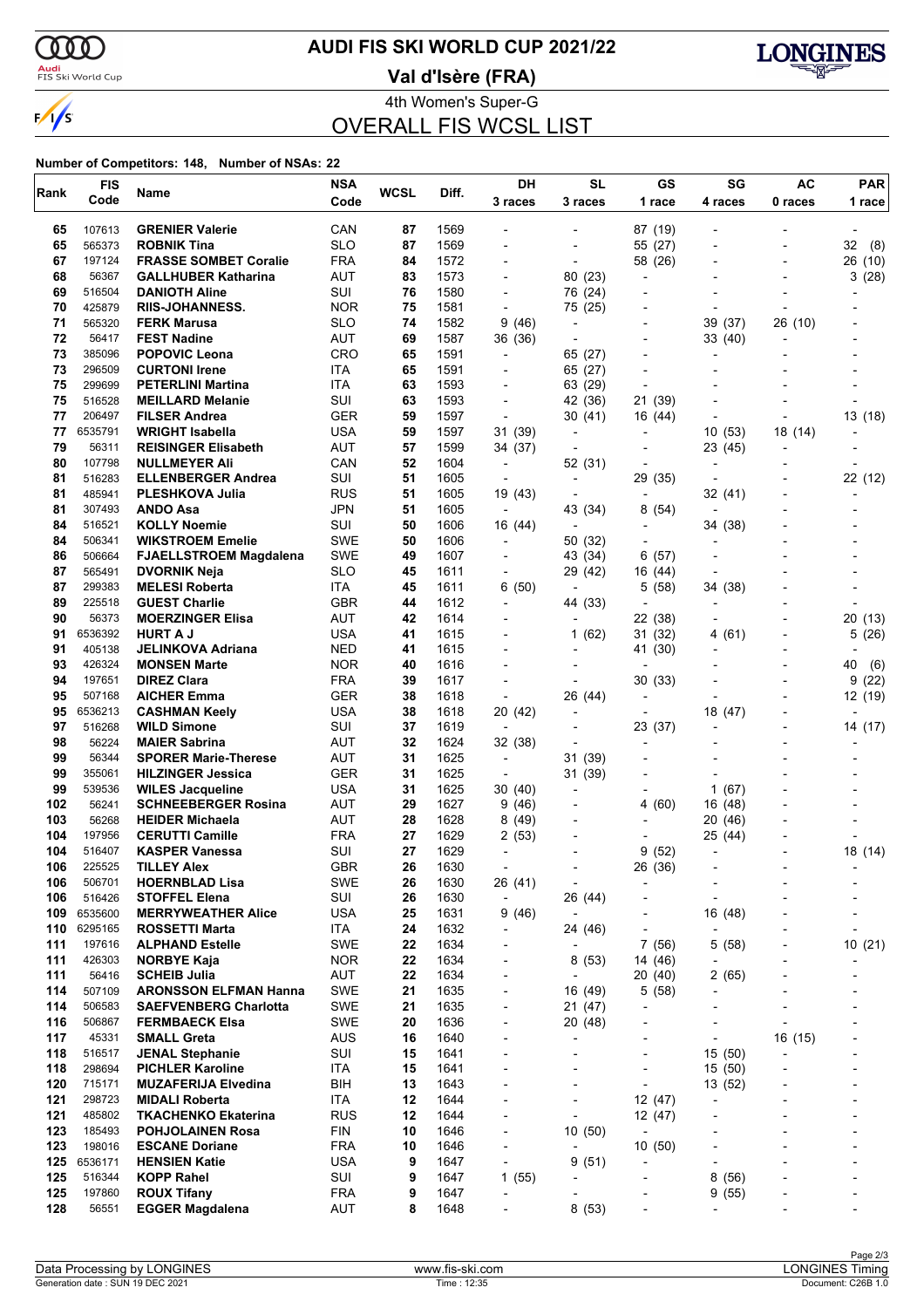

## **AUDI FIS SKI WORLD CUP 2021/22**

<mark>Audi</mark><br>FIS Ski World Cup

4th Women's Super-G **Val d'Isère (FRA)**



OVERALL FIS WCSL LIST

#### **Number of Competitors: 148, Number of NSAs: 22**

|      | <b>FIS</b> | <b>Name</b>                 | <b>NSA</b> | <b>WCSL</b> | Diff. | DH                       | <b>SL</b>                | <b>GS</b>                | SG                       | AC                       | <b>PAR</b> |
|------|------------|-----------------------------|------------|-------------|-------|--------------------------|--------------------------|--------------------------|--------------------------|--------------------------|------------|
| Rank | Code       |                             | Code       |             |       | 3 races                  | 3 races                  | 1 race                   | 4 races                  | 0 races                  | 1 race     |
| 128  | 108077     | <b>GRAY Cassidy</b>         | CAN        | 8           | 1648  |                          |                          | 8(54)                    |                          |                          |            |
| 128  | 56509      | <b>GRILL Lisa</b>           | AUT        | 8           | 1648  | $\blacksquare$           |                          | $\blacksquare$           | 8(56)                    |                          |            |
| 128  | 56032      | <b>SCHILD Bernadette</b>    | AUT        | 8           | 1648  | $\overline{\phantom{0}}$ | 8(53)                    | $\overline{\phantom{a}}$ |                          |                          |            |
| 128  | 107747     | <b>SMART Amelia</b>         | CAN        | 8           | 1648  |                          | 8(53)                    | $\overline{\phantom{0}}$ |                          |                          |            |
| 133  | 538685     | <b>MCKENNIS DURAN Alice</b> | <b>USA</b> | 6           | 1650  | 1(55)                    | $\overline{\phantom{a}}$ | $\overline{\phantom{a}}$ | 5<br>(58)                |                          |            |
| 133  | 538573     | <b>ROSS Laurenne</b>        | <b>USA</b> | 6           | 1650  | 6(50)                    |                          | $\overline{\phantom{0}}$ |                          |                          |            |
| 135  | 197540     | <b>FORNI Josephine</b>      | <b>FRA</b> | 5           | 1651  | $\overline{\phantom{0}}$ | 5(57)                    | $\blacksquare$           | $\overline{\phantom{a}}$ |                          |            |
| 135  | 206536     | <b>WALLNER Marina</b>       | <b>GER</b> | 5           | 1651  | ۰.                       | 5(57)                    | $\overline{\phantom{0}}$ |                          |                          |            |
| 137  | 516429     | <b>GROEBLI Nathalie</b>     | SUI        | 4           | 1652  | $\overline{a}$           | $\overline{\phantom{a}}$ | $\overline{\phantom{0}}$ | (61)<br>4                |                          |            |
| 137  | 56258      | <b>AGER Christina</b>       | AUT        | 4           | 1652  | $\blacksquare$           | $\blacksquare$           | $\overline{\phantom{0}}$ | 4 (61)                   | $\overline{\phantom{0}}$ |            |
| 137  | 539927     | <b>LAPANJA Lila</b>         | <b>USA</b> | 4           | 1652  | $\overline{\phantom{0}}$ | 4 (59)                   | $\blacksquare$           |                          |                          |            |
| 140  | 185430     | <b>HONKANEN Riikka</b>      | <b>FIN</b> | 3           | 1653  | $\blacksquare$           | 3(60)                    | $\blacksquare$           |                          |                          |            |
| 140  | 206532     | <b>SCHMOTZ Marlene</b>      | <b>GER</b> | 3           | 1653  | $\overline{\phantom{a}}$ | $\blacksquare$           | 3.<br>(62)               |                          |                          |            |
| 140  | 55898      | <b>BREM Eva-Maria</b>       | <b>AUT</b> | 3           | 1653  | $\overline{\phantom{0}}$ |                          | 3(62)                    |                          |                          |            |
| 143  | 299983     | <b>GULLI Anita</b>          | <b>ITA</b> | 2           | 1654  | $\blacksquare$           | 2(61)                    | $\blacksquare$           |                          |                          |            |
| 143  | 299402     | <b>GASSLITTER Verena</b>    | <b>ITA</b> | 2           | 1654  |                          |                          | $\blacksquare$           | 2(65)                    |                          |            |
| 143  | 506718     | <b>IVARSSON Lin</b>         | <b>SWE</b> | 2           | 1654  | 2(53)                    | $\blacksquare$           | $\overline{\phantom{0}}$ |                          |                          |            |
| 146  | 197295     | <b>PIOT Jennifer</b>        | <b>FRA</b> | 1           | 1655  | $\overline{\phantom{a}}$ |                          | $\blacksquare$           | (67)                     | $\overline{\phantom{0}}$ |            |
| 146  | 507018     | <b>RASK Sara</b>            | <b>SWE</b> | 1           | 1655  |                          | 1(62)                    | $\blacksquare$           |                          |                          |            |
| 146  | 516519     | <b>SUTER Juliana</b>        | SUI        | 1           | 1655  | 1(55)                    |                          |                          |                          |                          |            |

| Legend:                   |                                             |                  |                             |          |                     |             |                             |  |
|---------------------------|---------------------------------------------|------------------|-----------------------------|----------|---------------------|-------------|-----------------------------|--|
| . .<br> GS<br><b>WCSL</b> | No points<br>Giant Slalom<br>Overall points | AC<br><b>PAR</b> | Alpine Combined<br>Parallel | DH<br>SG | Downhill<br>Super-G | Diff.<br>SL | <b>Difference</b><br>Slalom |  |
|                           |                                             |                  |                             |          |                     |             |                             |  |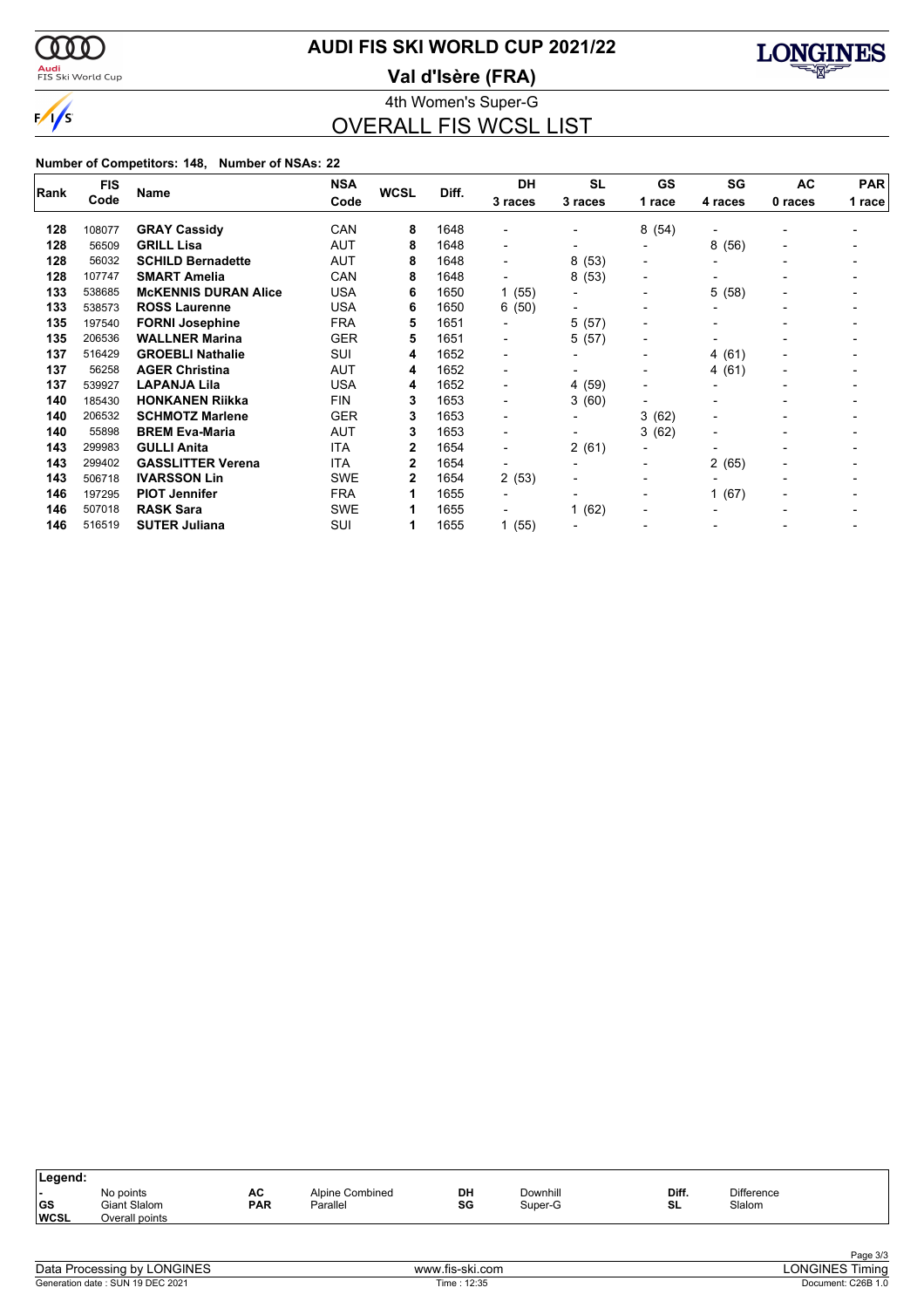

### <mark>Audi</mark><br>FIS Ski World Cup

# **AUDI FIS SKI WORLD CUP 2021/22**





4th Women's Super-G FIS NATION CUP

**Number of Nations: 19**

|    |            |                                 | Rank NSA      |       |                          |           |                          |     |                          |                          |     |  |  |  |  |  |
|----|------------|---------------------------------|---------------|-------|--------------------------|-----------|--------------------------|-----|--------------------------|--------------------------|-----|--|--|--|--|--|
|    |            | Name                            | <b>Points</b> | Diff. | <b>DH</b>                | <b>SL</b> | <b>GS</b>                | SG  | AC                       | <b>PAR</b>               | TΕ. |  |  |  |  |  |
| 1  | <b>ITA</b> | <b>Italy</b>                    | 1651          |       | 602                      | 34        | 15                       | 950 |                          | 50                       |     |  |  |  |  |  |
|    | 2 AUT      | <b>Austria</b>                  | 1635          | 16    | 630                      | 263       | 110                      | 544 | $\overline{\phantom{0}}$ | 88                       |     |  |  |  |  |  |
| 3  | SUI        | <b>Switzerland</b>              | 1286          | 365   | 296                      | 273       | 93                       | 544 |                          | 80                       |     |  |  |  |  |  |
| 4  | <b>USA</b> | <b>United States of America</b> | 1011          | 640   | 264                      | 303       | 148                      | 290 | $\overline{\phantom{0}}$ | 6                        |     |  |  |  |  |  |
| 5  | <b>NOR</b> | Norway                          | 572           | 1079  | 62                       | 93        | 72                       | 158 | -                        | 187                      |     |  |  |  |  |  |
| 6  | <b>SLO</b> | Slovenia                        | 514           | 1137  | 78                       | 222       | 67                       | 15  | -                        | 132                      |     |  |  |  |  |  |
| 7. | <b>GER</b> | Germany                         | 380           | 1271  | 62                       | 219       | 3                        | 35  |                          | 61                       |     |  |  |  |  |  |
| 8  | <b>SVK</b> | Slovakia                        | 340           | 1311  |                          | 280       | 60                       |     |                          |                          |     |  |  |  |  |  |
| 9  | <b>SWE</b> | <b>Sweden</b>                   | 321           | 1330  | 26                       | 213       | 27                       |     | $\overline{\phantom{0}}$ | 55                       |     |  |  |  |  |  |
| 10 | <b>FRA</b> | <b>France</b>                   | 320           | 1331  | 61                       | 21        | 42                       | 161 | $\overline{\phantom{0}}$ | 35                       |     |  |  |  |  |  |
| 11 | CAN        | Canada                          | 225           | 1426  | 44                       | 84        | 36                       | 61  |                          |                          |     |  |  |  |  |  |
| 12 | <b>CZE</b> | <b>Czech Republic</b>           | 124           | 1527  | 31                       | 73        |                          | 20  |                          |                          |     |  |  |  |  |  |
| 13 | <b>NZL</b> | <b>New Zealand</b>              | 92            | 1559  | $\overline{\phantom{a}}$ |           | 24                       | 68  |                          | $\overline{\phantom{0}}$ |     |  |  |  |  |  |
| 14 | <b>CRO</b> | Croatia                         | 41            | 1610  | $\overline{\phantom{a}}$ | 41        |                          |     |                          |                          |     |  |  |  |  |  |
| 15 | <b>GBR</b> | <b>Great Britain</b>            | 39            | 1612  |                          | 19        | 20                       |     |                          |                          |     |  |  |  |  |  |
| 16 | <b>RUS</b> | <b>Russian Federation</b>       | 27            | 1624  | 6                        |           |                          | 21  |                          |                          |     |  |  |  |  |  |
| 17 | POL        | <b>Poland</b>                   | 26            | 1625  | $\overline{\phantom{0}}$ |           | $\overline{\phantom{0}}$ |     | $\overline{\phantom{0}}$ | 24                       |     |  |  |  |  |  |
| 18 | <b>BIH</b> | <b>Bosnia and Herzegovina</b>   | 13            | 1638  |                          |           |                          | 13  |                          |                          |     |  |  |  |  |  |
| 19 | <b>FIN</b> | <b>Finland</b>                  | 10            | 1641  |                          | 10        |                          |     |                          |                          |     |  |  |  |  |  |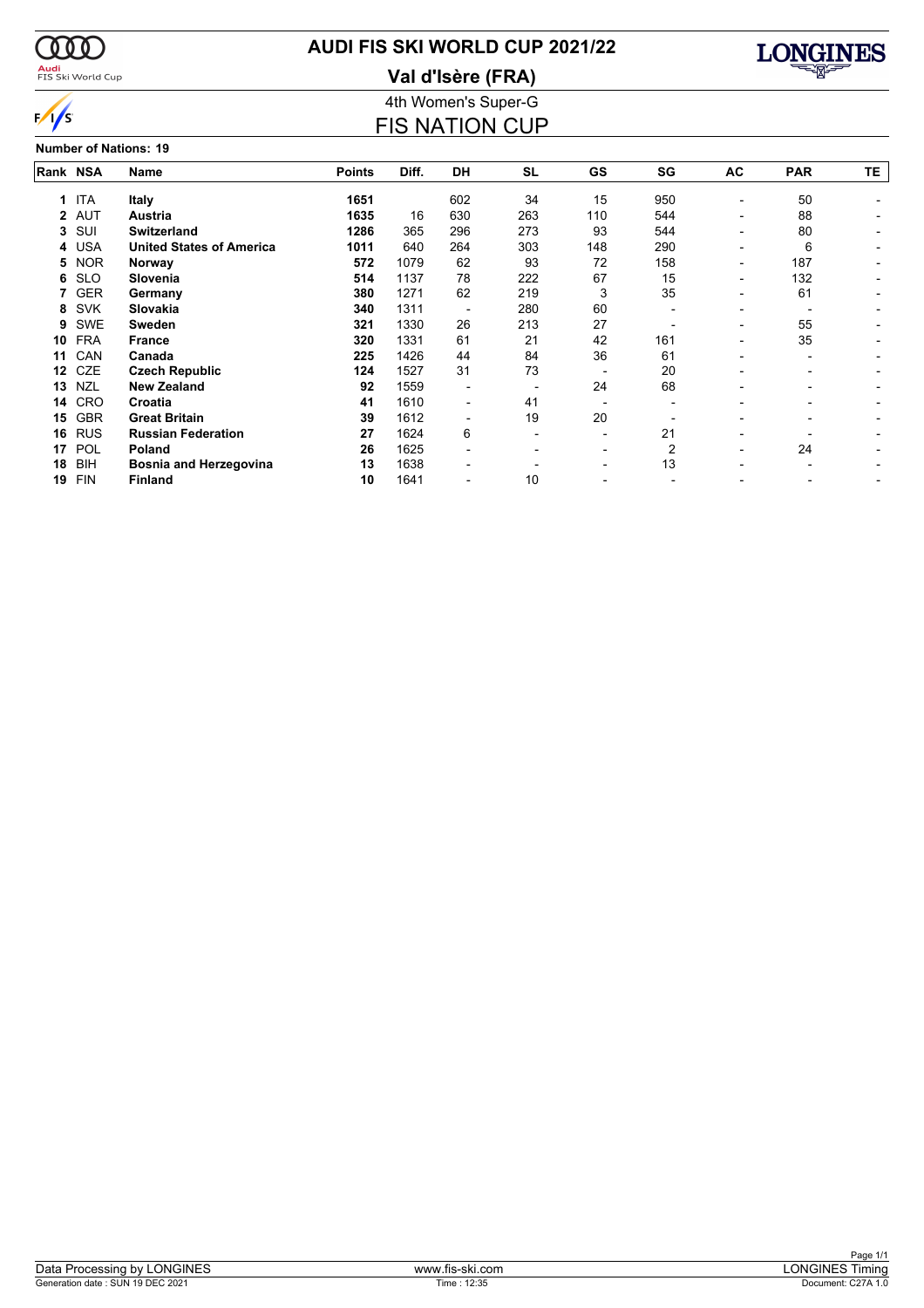$\alpha\alpha$ <mark>Audi</mark><br>FIS Ski World Cup

 $\sqrt{s}$ 

### **AUDI FIS SKI WORLD CUP 2021/22**

**Val d'Isère (FRA)**



### 4th Women's Super-G OVERALL FIS NATION CUP

|  | <b>Number of Nations: 23</b> |  |
|--|------------------------------|--|
|  |                              |  |

| <b>IRK NSA</b> |               |                | Overall  |      |      | <b>DH Points</b> |     |     | <b>SL Points</b> |     |        | <b>GS Points</b>         |     |      | <b>SG Points</b> |     |     | <b>AC Points</b> |   |     | <b>PAR Points</b> |     | <b>TE Points</b> |
|----------------|---------------|----------------|----------|------|------|------------------|-----|-----|------------------|-----|--------|--------------------------|-----|------|------------------|-----|-----|------------------|---|-----|-------------------|-----|------------------|
|                |               | M+W            | м        | W    | M+W  | м                | W   | M+W | М                | W   | M+W    | м                        | W   | M+W  | м                | W   | M+W | м                | W | M+W | м                 | W   | M+W              |
|                | 1 AUT         | 3281 1646 1635 |          |      | 1243 | 613              | 630 | 291 | 28               | 263 | 326    | 216                      | 110 | 1081 | 537              | 544 |     |                  |   | 340 | 252               | 88  |                  |
|                | 2 SUI         | 2695 1409 1286 |          |      |      | 715 419          | 296 | 340 | 67               | 273 | 495    | 402                      | 93  | 1042 | 498              | 544 |     |                  |   | 103 | 23                | 80  |                  |
|                | 3 ITA         | 2252 601 1651  |          |      | 853  | 251              | 602 | 97  | 63               | 34  | 136    | 121                      | 15  | 1090 | 140              | 950 |     |                  |   | 76  | 26                | 50  |                  |
|                | 4 USA         | 1459           | 448 1011 |      | 509  | 245              | 264 | 309 | 6                | 303 | 208    | 60                       | 148 | 427  | 137              | 290 |     |                  |   | 6   |                   | 6   |                  |
|                | 5 NOR         | 1443 871 572   |          |      | 232  | 170              | 62  | 235 | 142              | 93  | 239    | 167                      | 72  | 432  | 274              | 158 |     |                  |   | 305 | 118               | 187 |                  |
|                | 6 FRA         | 1044 724       |          | 320  | 182  | 121              | 61  | 121 | 100              | 21  | 274    | 232                      | 42  | 391  | 230              | 161 |     |                  |   | 76  | 41                | 35  |                  |
|                | 7 GER         | 898 518        |          | 380  | 281  | 219              | 62  | 226 |                  | 219 | 78     | 75                       | 3   | 183  | 148              | 35  |     |                  |   | 130 | 69                | 61  |                  |
|                | 8 SLO         | 790            | 276      | 514  | 169  | 91               | 78  | 235 | 13               | 222 | 159    | 92                       | 67  | 37   | 22               | 15  |     |                  |   | 190 | 58                | 132 |                  |
|                | 9 CAN         | 535            | 310      | 225  | 55   | 11               | 44  | 98  | 14               | 84  | 64     | 28                       | 36  | 237  | 176              | 61  |     |                  |   | 81  | 81                |     |                  |
|                | <b>10 SWE</b> | 434            | 113      | -321 | 46   | 20               | 26  | 293 | 80               | 213 | 27     | $\overline{\phantom{0}}$ | 27  | 3    | 3                |     |     |                  |   | 65  | 10                | 55  |                  |
|                | <b>11 SVK</b> | 348            | 8        | 340  |      |                  |     | 280 |                  | 280 | 68     | 8                        | 60  |      |                  |     |     |                  |   |     |                   |     |                  |
|                | <b>12 CRO</b> | 149            | 108      | 41   |      |                  |     | 113 | 72               | 41  | 29     | 29                       |     |      |                  |     |     |                  |   |     |                   |     |                  |
|                | <b>13 CZE</b> | 124            |          | 124  | 31   |                  | 31  | 73  |                  | 73  | $\sim$ |                          |     | 20   |                  | 20  |     |                  |   |     |                   |     |                  |
|                | 14 GBR        | 98             | 59       | 39   |      |                  |     | 64  | 45               | 19  | 20     |                          | 20  |      |                  |     |     |                  |   | 14  | 14                |     |                  |
|                | <b>15 NZL</b> | 92             |          | 92   |      |                  |     |     |                  |     | 24     |                          | 24  | 68   |                  | 68  |     |                  |   |     |                   |     |                  |
|                | <b>16 BEL</b> | 51             | 51       |      |      |                  |     | 36  | 36               |     |        |                          |     |      |                  |     |     |                  |   | 15  | 15                |     |                  |
|                | 17 RUS        | 27             |          | 27   | 6    |                  | 6   |     |                  |     |        |                          |     | 21   |                  | 21  |     |                  |   |     |                   |     |                  |
|                | <b>18 POL</b> | 26             |          | 26   |      |                  |     |     |                  |     |        |                          |     | 2    |                  | 2   |     |                  |   | 24  |                   | 24  |                  |
|                | <b>19 ESP</b> | 16             | 16       |      |      |                  |     | 16  | 16               |     |        |                          |     |      |                  |     |     |                  |   |     |                   |     |                  |
|                | <b>20 BUL</b> | 15             | 15       |      |      |                  |     | 15  | 15               |     |        |                          |     |      |                  |     |     |                  |   |     |                   |     |                  |
|                | <b>21 BIH</b> | 13             |          | 13   |      |                  |     |     |                  |     |        |                          |     | 13   |                  | 13  |     |                  |   |     |                   |     |                  |
|                | <b>22 FIN</b> | 10             |          | 10   |      |                  |     | 10  |                  | 10  |        |                          |     |      |                  |     |     |                  |   |     |                   |     |                  |
|                | <b>23 JPN</b> | 4              |          |      |      |                  |     |     |                  |     |        |                          |     |      |                  |     |     |                  |   |     |                   |     |                  |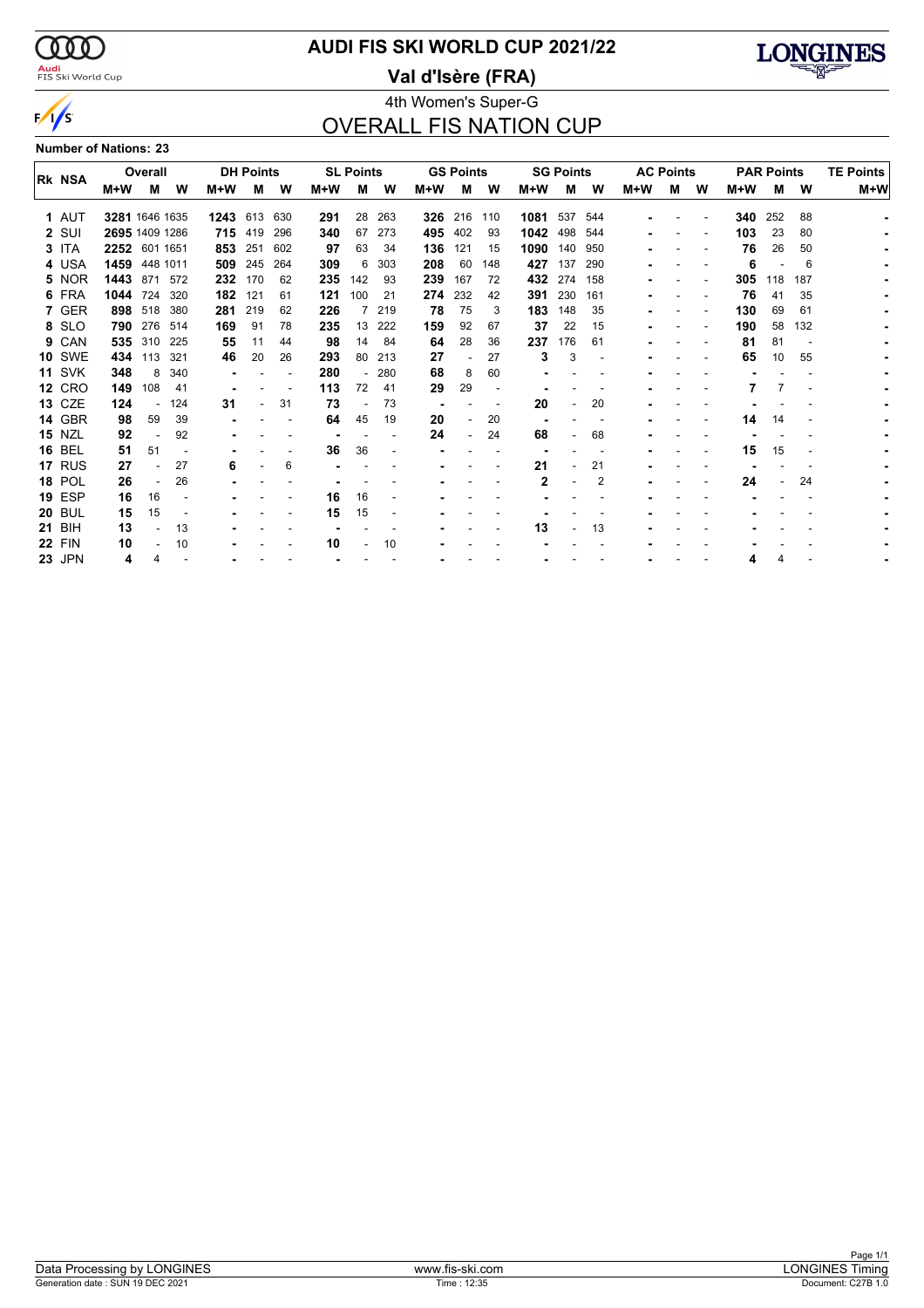

<mark>Audi</mark><br>FIS Ski World Cup

# **AUDI FIS SKI WORLD CUP 2021/22**

**Val d'Isère (FRA)**



### 4th Women's Super-G BRANDS STANDINGS

#### **Number of Brands: 8**

| Rank Name   | <b>Points</b> | Diff. | DH                       | SL                       | GS                       | SG                       | AC                       | <b>PAR</b> |
|-------------|---------------|-------|--------------------------|--------------------------|--------------------------|--------------------------|--------------------------|------------|
| 1 Atomic    | 1685          |       | 740                      | 260                      | 100                      | 585                      |                          |            |
| 2 Head      | 1345          | 340   | 240                      | 360                      | 125                      | 575                      | $\overline{\phantom{0}}$ | 45         |
| 3 Rossignol | 900           | 785   | $\overline{\phantom{0}}$ | 415                      | 110                      | 195                      | $\overline{\phantom{0}}$ | 180        |
| 4 Nordica   | 150           | 1535  | $\overline{\phantom{a}}$ | 50                       | $\overline{\phantom{0}}$ | $\overline{\phantom{a}}$ | $\overline{\phantom{0}}$ | 100        |
| 5 Fischer   | 145           | 1540  | 100                      | $\overline{\phantom{a}}$ | $\overline{\phantom{a}}$ | 45                       |                          |            |
| 6 Salomon   | 140           | 1545  | $\overline{\phantom{0}}$ | $\overline{\phantom{a}}$ | 40                       | 50                       | $\overline{\phantom{0}}$ | 50         |
| 7 Voelkl    | 90            | 1595  | $\overline{\phantom{a}}$ | 40                       | $\overline{\phantom{0}}$ | 50                       | $\overline{\phantom{0}}$ |            |
| 8 Stoeckli  | 45            | 1640  | 45                       | $\overline{\phantom{a}}$ | $\blacksquare$           | $\overline{\phantom{0}}$ |                          |            |
|             |               |       |                          |                          |                          |                          |                          |            |